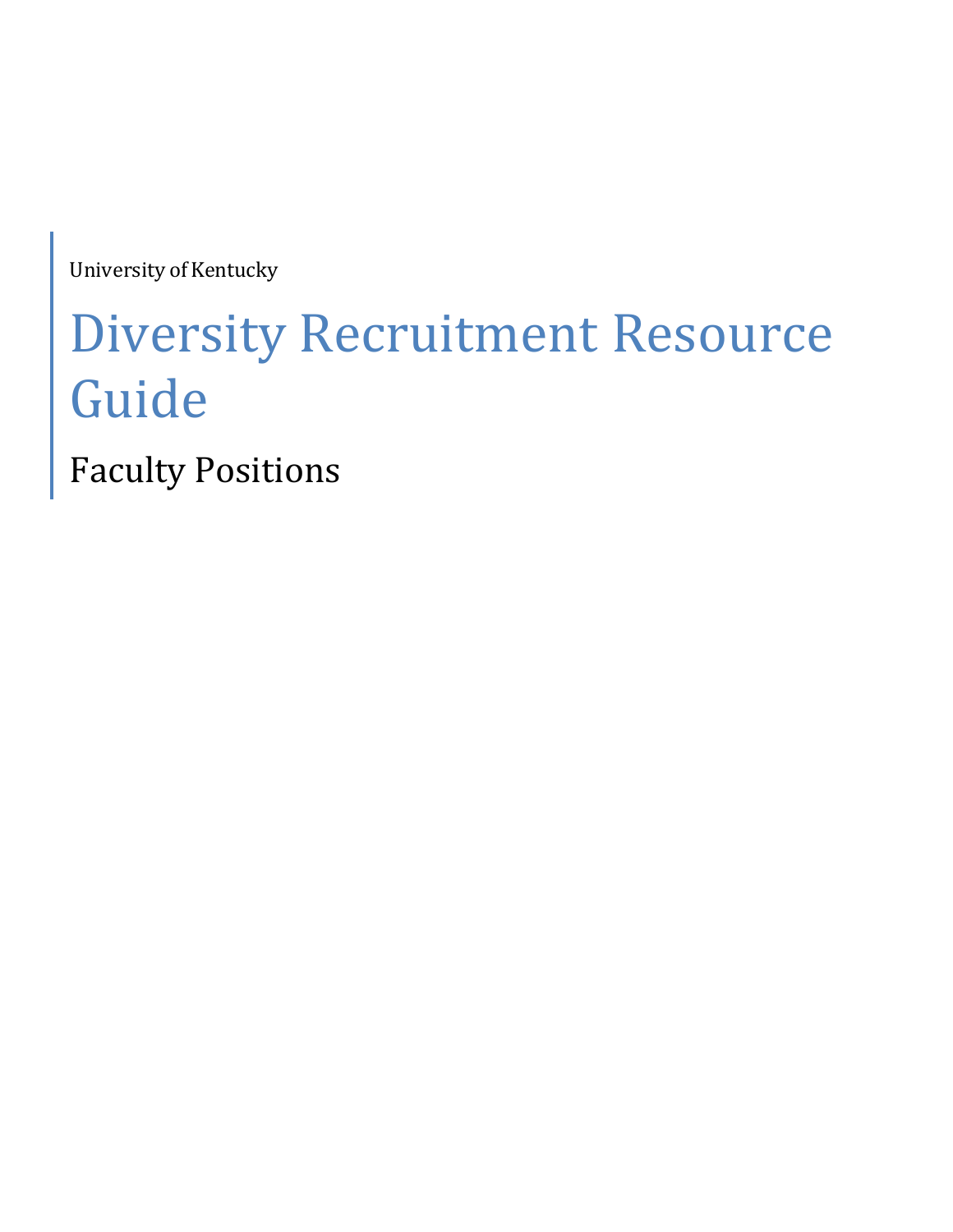### Schools Offering Doctoral Degrees (this is not an exhaustive list)

| Arts & Sciences |  |
|-----------------|--|
|                 |  |
|                 |  |
|                 |  |
|                 |  |
|                 |  |
|                 |  |
|                 |  |
|                 |  |
|                 |  |
|                 |  |
|                 |  |
|                 |  |
|                 |  |
|                 |  |
|                 |  |
|                 |  |
|                 |  |
|                 |  |
|                 |  |
|                 |  |
|                 |  |
|                 |  |
|                 |  |
|                 |  |
|                 |  |
|                 |  |
|                 |  |
|                 |  |
|                 |  |
|                 |  |
|                 |  |
|                 |  |
|                 |  |
|                 |  |
|                 |  |
| <b>Business</b> |  |
|                 |  |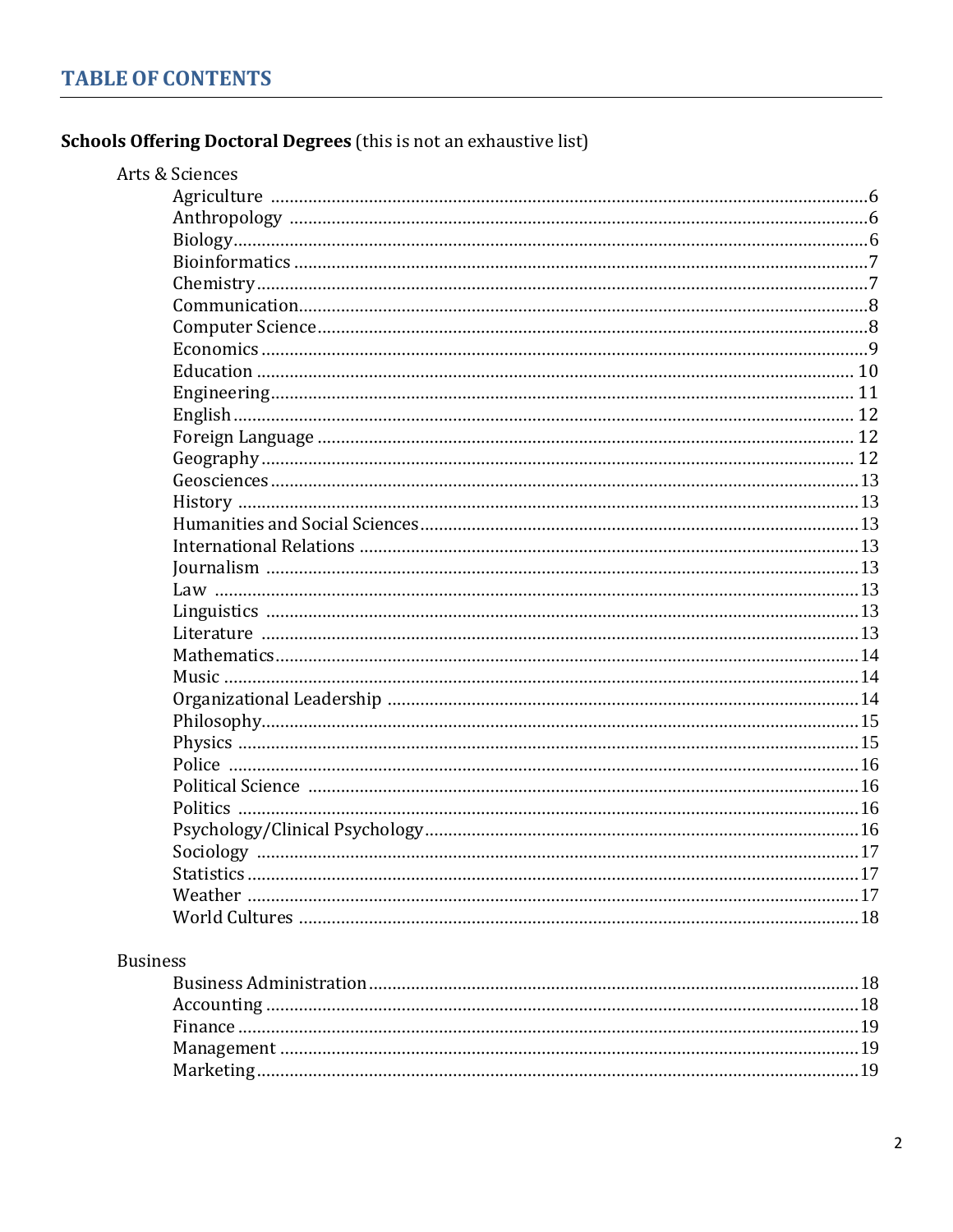| Dental                                 |  |
|----------------------------------------|--|
|                                        |  |
| <b>Nursing</b>                         |  |
|                                        |  |
|                                        |  |
|                                        |  |
|                                        |  |
| Pharmacy                               |  |
|                                        |  |
|                                        |  |
| Physical Therapy                       |  |
|                                        |  |
|                                        |  |
| <b>Public Health</b>                   |  |
|                                        |  |
|                                        |  |
|                                        |  |
|                                        |  |
|                                        |  |
|                                        |  |
|                                        |  |
|                                        |  |
| <b>Master List of Schools in Guide</b> |  |
|                                        |  |
|                                        |  |
|                                        |  |
|                                        |  |
|                                        |  |
| <b>Professional Associations</b>       |  |
|                                        |  |
|                                        |  |
|                                        |  |
|                                        |  |
|                                        |  |
|                                        |  |
|                                        |  |
|                                        |  |

 $\mathbf{3}$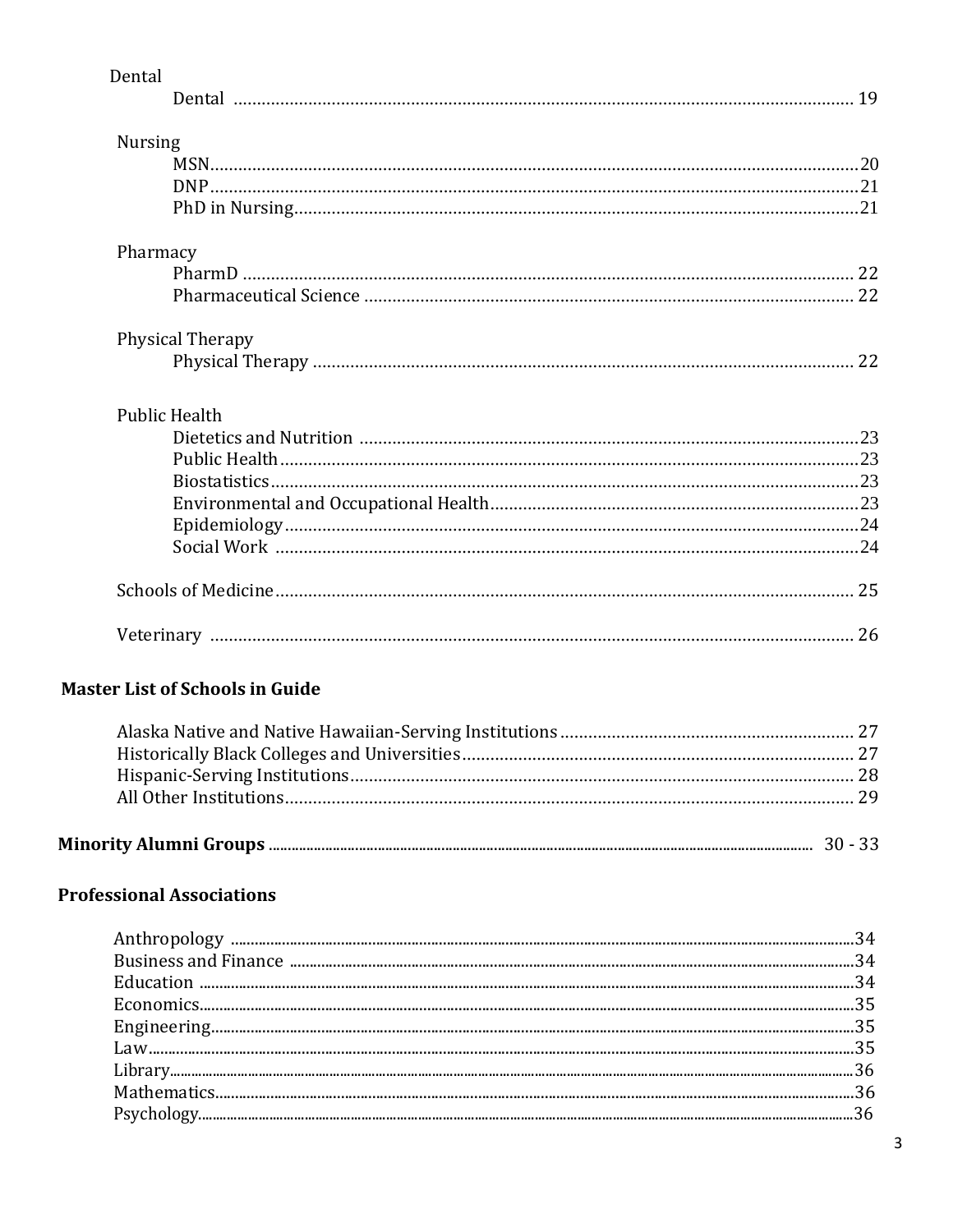#### **HEALTH SCIENCES**

This Diversity Recruitment Resource Guide was researched and produced by the University Of Pittsburgh Office Of Affirmative Action, IU Northwest Office of Affirmative Action & Employment Practices

Revised (2016) by Natthika Tangmay Roberts, University of Kentucky, College of Agriculture, Food & Environment, Department of Retailing & Tourism Management.

**Vanessa P. Jackson Sonja Feist-Price**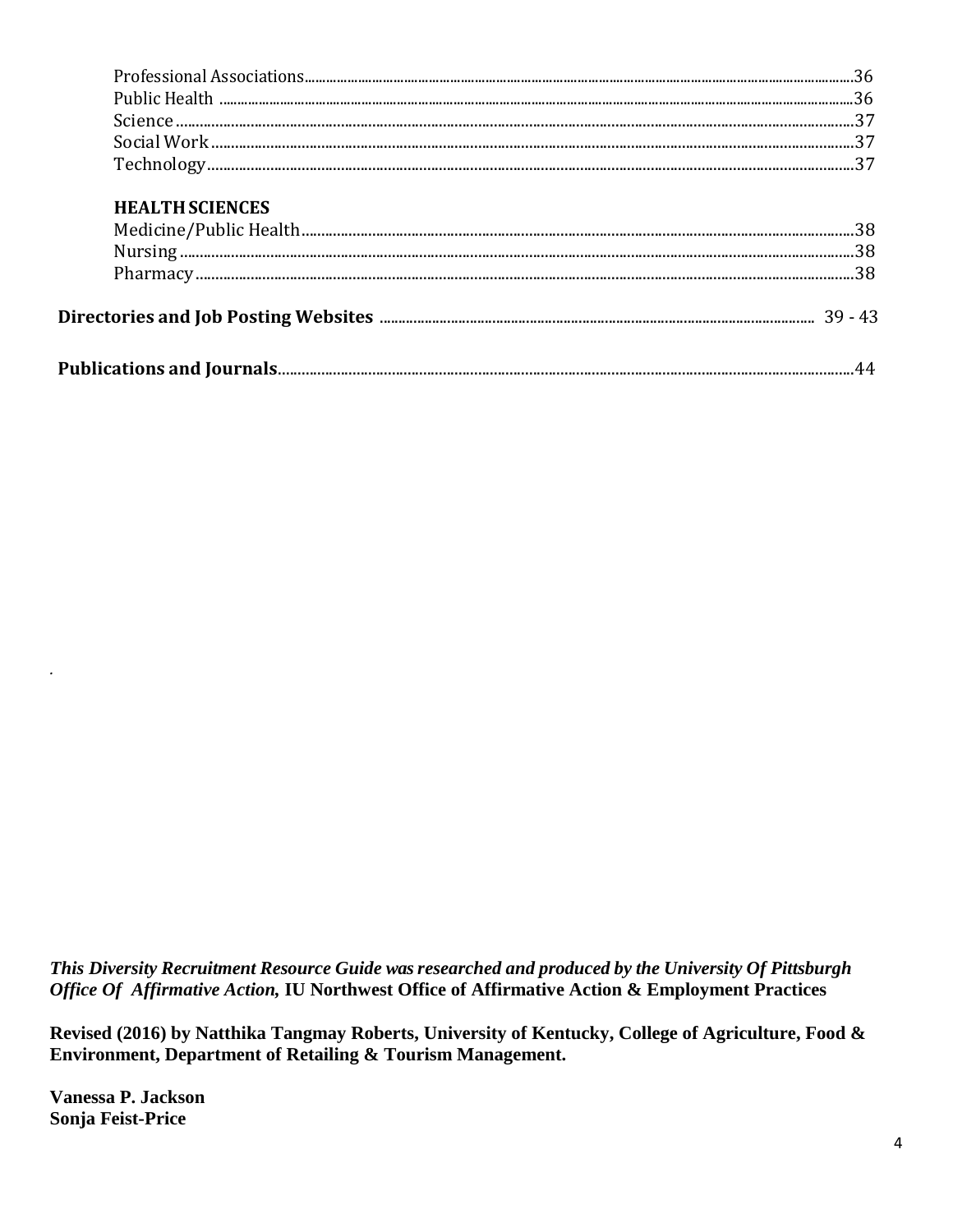

References: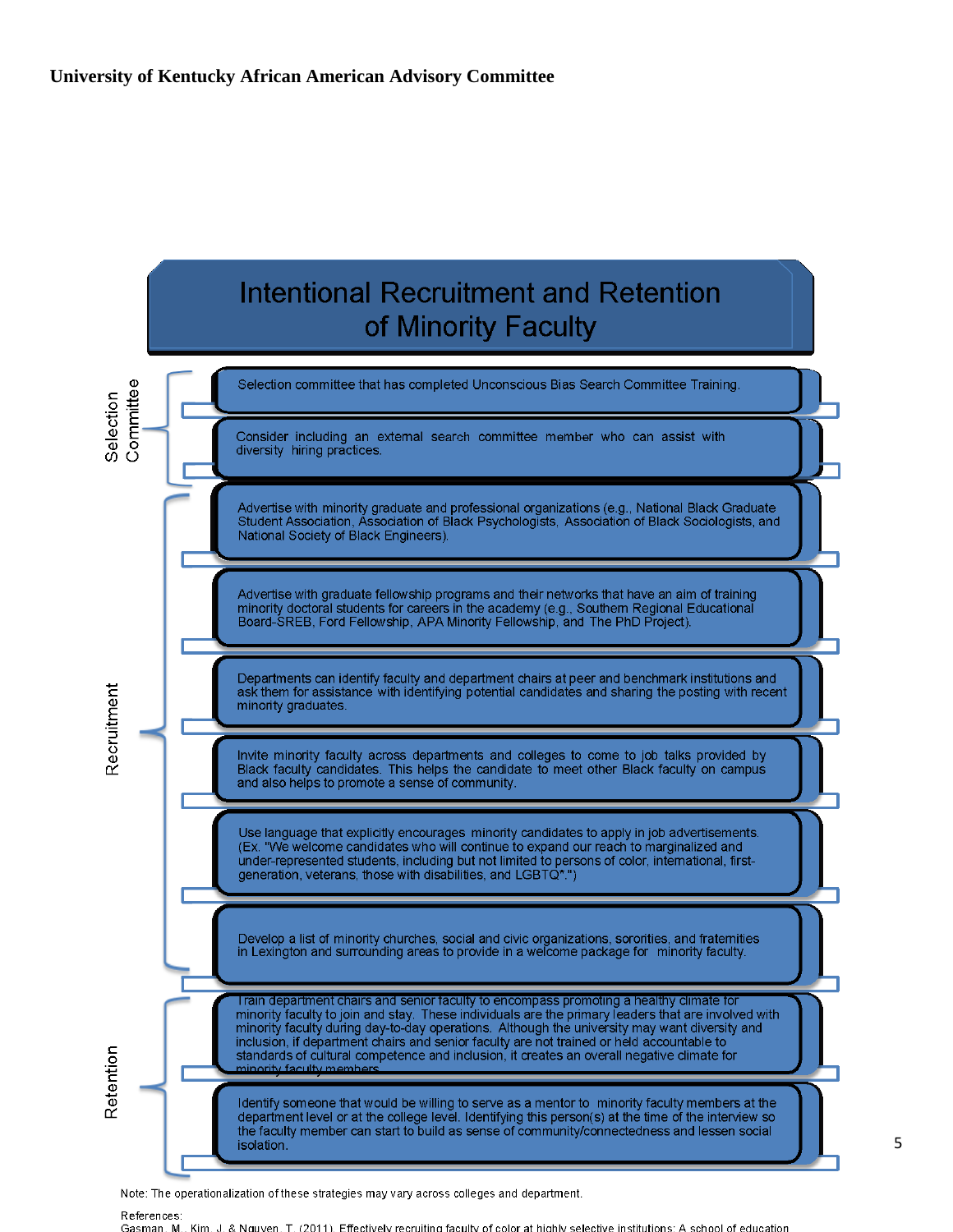#### **Key to Table Abbreviations**

- **ANSI** Alaska Native‐Serving Institutions
- **HBCU** Historically Black Colleges and Universities
- **HSI** Hispanic‐Serving Institutions
- **NHSI** Native Hawaiian‐Serving Institutions

### **Arts and Sciences**

| <b>Agriculture</b>                   |             |             |            |             |                               |  |
|--------------------------------------|-------------|-------------|------------|-------------|-------------------------------|--|
| <b>School</b>                        | <b>ANSI</b> | <b>HBCU</b> | <b>HSI</b> | <b>NHSI</b> | <b>Minority Alumni Groups</b> |  |
| Alabama A & M University             |             |             |            |             |                               |  |
| Texas A & M University – Kingsville  |             |             |            |             |                               |  |
| University of Maryland Eastern Shore |             |             |            |             |                               |  |

| Anthropology                    |             |             |            |             |                               |  |  |
|---------------------------------|-------------|-------------|------------|-------------|-------------------------------|--|--|
| <b>School</b>                   | <b>ANSI</b> | <b>HBCU</b> | <b>HSI</b> | <b>NHSI</b> | <b>Minority Alumni Groups</b> |  |  |
| University of New Mexico        |             |             |            |             |                               |  |  |
| University of Texas San Antonio |             |             |            |             |                               |  |  |

| <b>Biology</b>                          |             |             |            |             |                               |  |  |
|-----------------------------------------|-------------|-------------|------------|-------------|-------------------------------|--|--|
| <b>School</b>                           | <b>ANSI</b> | <b>HBCU</b> | <b>HSI</b> | <b>NHSI</b> | <b>Minority Alumni Groups</b> |  |  |
| City College of New York, CUNY          |             |             | X          |             |                               |  |  |
| <b>Clark Atlanta University</b>         |             | X           |            |             |                               |  |  |
| <b>Columbia University</b>              |             |             |            |             | X                             |  |  |
| Dartmouth College                       |             |             |            |             | X                             |  |  |
| <b>Duke University</b>                  |             |             |            |             | X                             |  |  |
| <b>Emory University</b>                 |             |             |            |             | X                             |  |  |
| <b>Florida International University</b> |             |             | X          |             |                               |  |  |
| <b>Georgetown University</b>            |             |             |            |             | X                             |  |  |
| <b>Harvard University</b>               |             |             |            |             | X                             |  |  |
| <b>Howard University</b>                |             | X           |            |             |                               |  |  |
| <b>Johns Hopkins University</b>         |             |             |            |             | X                             |  |  |
| <b>Meharry Medical College</b>          |             | $\sf X$     |            |             |                               |  |  |
| New Mexico State University (Molecular  |             |             | X          |             |                               |  |  |
| Biology)                                |             |             |            |             |                               |  |  |
| <b>New York University</b>              |             |             |            |             | X                             |  |  |
| North Carolina Central University       |             | X           |            |             |                               |  |  |
| <b>Penn State University</b>            |             |             |            |             | X                             |  |  |
| <b>Stanford University</b>              |             |             |            |             | X                             |  |  |
| Southern University and A & M College   |             | X           |            |             |                               |  |  |
| <b>Temple University</b>                |             |             |            |             | X                             |  |  |
| <b>Tennessee State University</b>       |             | X           |            |             |                               |  |  |
| The City College of New York            |             |             | X          |             |                               |  |  |
| University of Alaska - Fairbanks        | X           |             |            |             |                               |  |  |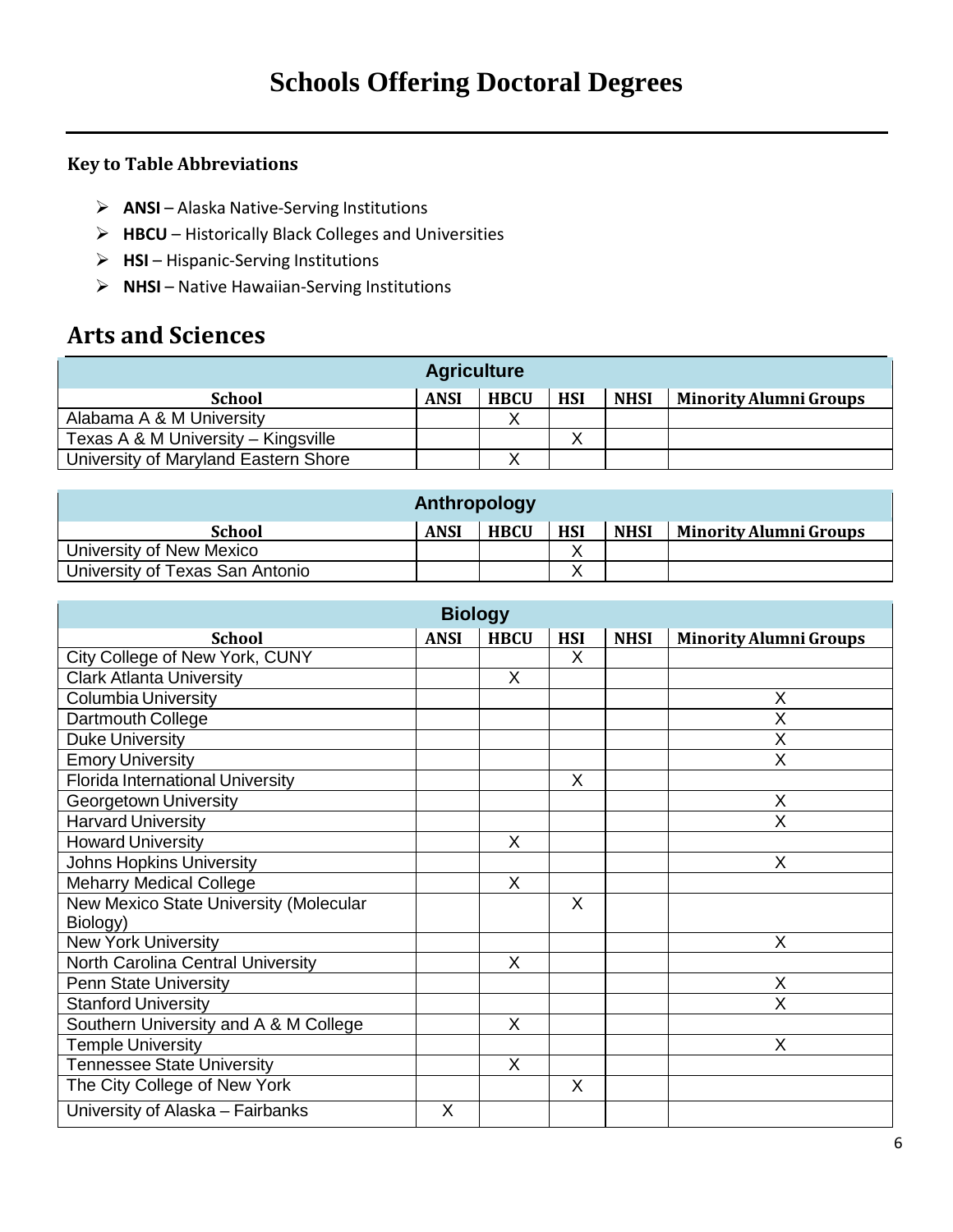| University of California, Los Angeles          |   |   |    |
|------------------------------------------------|---|---|----|
|                                                |   |   |    |
| University of California, Merced (Quantitative |   | X |    |
| Systems in Biology)                            |   |   |    |
| University of California, San Diego            |   |   | X. |
| University of California, San Francisco        |   |   |    |
| University of Maryland                         |   |   | X  |
| University of Maryland Eastern Shore           | X |   |    |
| University of Miami (Biology; Marine Biology   |   | X |    |
| and Fisheries)                                 |   |   |    |
| University of Michigan                         |   |   | X  |
| University of New Mexico (Biology;             |   | X |    |
| <b>Biomedical Sciences)</b>                    |   |   |    |
| University of Pennsylvania                     |   |   | X  |
| University of Pittsburgh                       |   |   | X  |
| University of Texas at El Paso                 |   | X |    |
| University of Texas Health Sciences Center at  |   |   |    |
| San Antonio (Biochemistry; Cellular and        |   |   |    |
| Structural Biology; Microbiology and           |   |   |    |
| University of Texas San Antonio                |   | X |    |
| University of Virginia                         |   |   | X  |
| University of Washington                       |   |   | X  |
| Virginia Tech                                  |   |   | X  |
| Washington University in St. Louis             |   |   | X  |
| <b>Yale University</b>                         |   |   | X  |

| <b>Bioinformatics</b>               |             |             |            |             |                               |  |
|-------------------------------------|-------------|-------------|------------|-------------|-------------------------------|--|
| <b>School</b>                       | <b>ANSI</b> | <b>HBCU</b> | <b>HSI</b> | <b>NHSI</b> | <b>Minority Alumni Groups</b> |  |
| <b>Columbia University</b>          |             |             |            |             |                               |  |
| <b>Emory University</b>             |             |             |            |             |                               |  |
| University of Michigan              |             |             |            |             |                               |  |
| University of California, San Diego |             |             |            |             |                               |  |
| University of Pittsburgh            |             |             |            |             |                               |  |

| <b>Chemistry</b>                                            |             |             |            |             |                               |  |
|-------------------------------------------------------------|-------------|-------------|------------|-------------|-------------------------------|--|
| <b>School</b>                                               | <b>ANSI</b> | <b>HBCU</b> | <b>HSI</b> | <b>NHSI</b> | <b>Minority Alumni Groups</b> |  |
| <b>Brown University</b>                                     |             |             |            |             |                               |  |
| City College of New York, CUNY                              |             |             | X          |             |                               |  |
| <b>Clark Atlanta University</b>                             |             | X           |            |             |                               |  |
| <b>Columbia University</b>                                  |             |             |            |             | X                             |  |
| Dartmouth College                                           |             |             |            |             | Χ                             |  |
| <b>Delaware State University</b>                            |             | X           |            |             |                               |  |
| <b>Duke University</b>                                      |             |             |            |             | X                             |  |
| <b>Emory University</b>                                     |             |             |            |             | Х                             |  |
| <b>Florida International University</b>                     |             |             | X          |             |                               |  |
| Georgetown University                                       |             |             |            |             | X                             |  |
| <b>Harvard University</b>                                   |             |             |            |             | Х                             |  |
| <b>Howard University</b>                                    |             | X           |            |             |                               |  |
| <b>Jackson State University</b>                             |             | X           |            |             |                               |  |
| <b>Johns Hopkins University</b>                             |             |             |            |             | x                             |  |
| New Mexico State University (Chemistry and<br>Biochemistry) |             |             | X          |             |                               |  |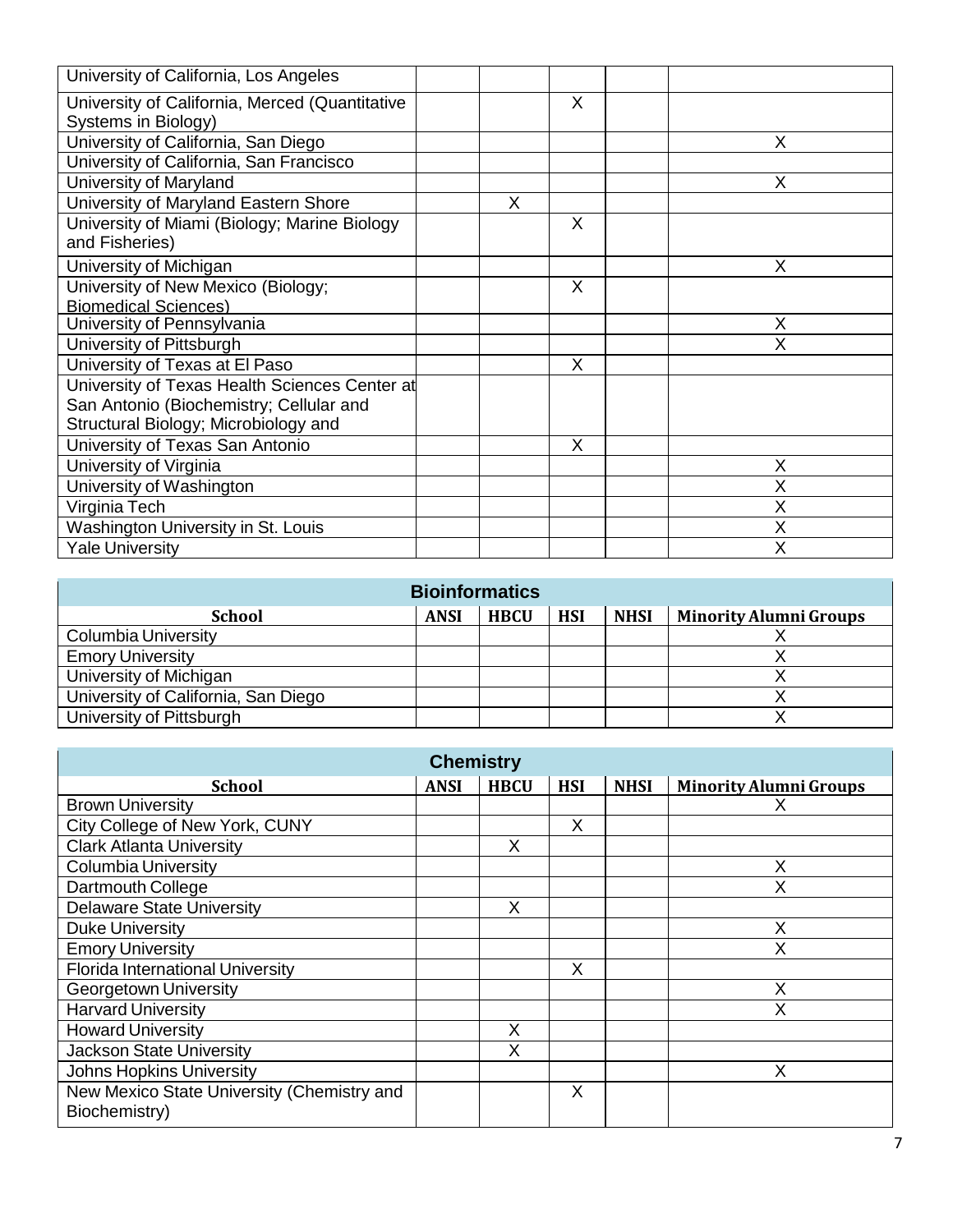| <b>New York University</b>              |   |   | X |
|-----------------------------------------|---|---|---|
| <b>Penn State University</b>            |   |   | X |
| <b>Princeton University</b>             |   |   | X |
| <b>Stanford University</b>              |   |   | X |
| <b>Temple University</b>                |   |   | X |
| The City College of New York            | X |   |   |
| University of California, Los Angeles   |   |   |   |
| University of California, San Diego     |   |   | X |
| University of California, San Francisco |   |   |   |
| University of Hawaii at Manoa           |   | X |   |
| University of Maryland                  |   |   | X |
| University of Miami                     | X |   |   |
| University of Michigan                  |   |   | X |
| University of New Mexico                | X |   |   |
| University of Pennsylvania              |   |   | X |
| University of Pittsburgh                |   |   | X |
| University of Texas at El Paso          | X |   |   |
| University of Texas at San Antonio      | X |   |   |
| University of Virginia                  |   |   | X |
| University of Washington                |   |   | X |
| University of Wisconsin                 |   |   | X |
| Virginia Tech                           |   |   | X |
| Washington University in St. Louis      |   |   | X |
| <b>Yale University</b>                  |   |   | X |
|                                         |   |   |   |

| <b>Communication</b>     |             |             |            |             |                               |  |  |
|--------------------------|-------------|-------------|------------|-------------|-------------------------------|--|--|
| School                   | <b>ANSI</b> | <b>HBCU</b> | <b>HSI</b> | <b>NHSI</b> | <b>Minority Alumni Groups</b> |  |  |
| University of Miami      |             |             |            |             |                               |  |  |
| University of New Mexico |             |             |            |             |                               |  |  |

| <b>Computer Science</b>                 |             |             |            |             |                               |  |  |  |
|-----------------------------------------|-------------|-------------|------------|-------------|-------------------------------|--|--|--|
| <b>School</b>                           | <b>ANSI</b> | <b>HBCU</b> | <b>HSI</b> | <b>NHSI</b> | <b>Minority Alumni Groups</b> |  |  |  |
| <b>Bowie State University</b>           |             | Х           |            |             |                               |  |  |  |
| <b>Brown University</b>                 |             |             |            |             | Χ                             |  |  |  |
| City College of New York, CUNY          |             |             | X          |             |                               |  |  |  |
| <b>Columbia University</b>              |             |             |            |             | X                             |  |  |  |
| <b>Cornell University</b>               |             |             |            |             | X                             |  |  |  |
| Dartmouth College                       |             |             |            |             | X                             |  |  |  |
| <b>Duke University</b>                  |             |             |            |             | Χ                             |  |  |  |
| <b>Emory University</b>                 |             |             |            |             | Χ                             |  |  |  |
| <b>Florida International University</b> |             |             | X          |             |                               |  |  |  |
| <b>Harvard University</b>               |             |             |            |             | X                             |  |  |  |
| <b>Johns Hopkins University</b>         |             |             |            |             | X                             |  |  |  |
| <b>New Mexico State University</b>      |             |             | X          |             |                               |  |  |  |
| <b>New York University</b>              |             |             |            |             | X                             |  |  |  |
| Nova Southeastern University            |             |             | X          |             |                               |  |  |  |
| <b>Princeton University</b>             |             |             |            |             | X                             |  |  |  |
| <b>Stanford University</b>              |             |             |            |             | Χ                             |  |  |  |
| <b>Temple University</b>                |             |             |            |             | Χ                             |  |  |  |
| <b>Tennessee State University</b>       |             | X           |            |             |                               |  |  |  |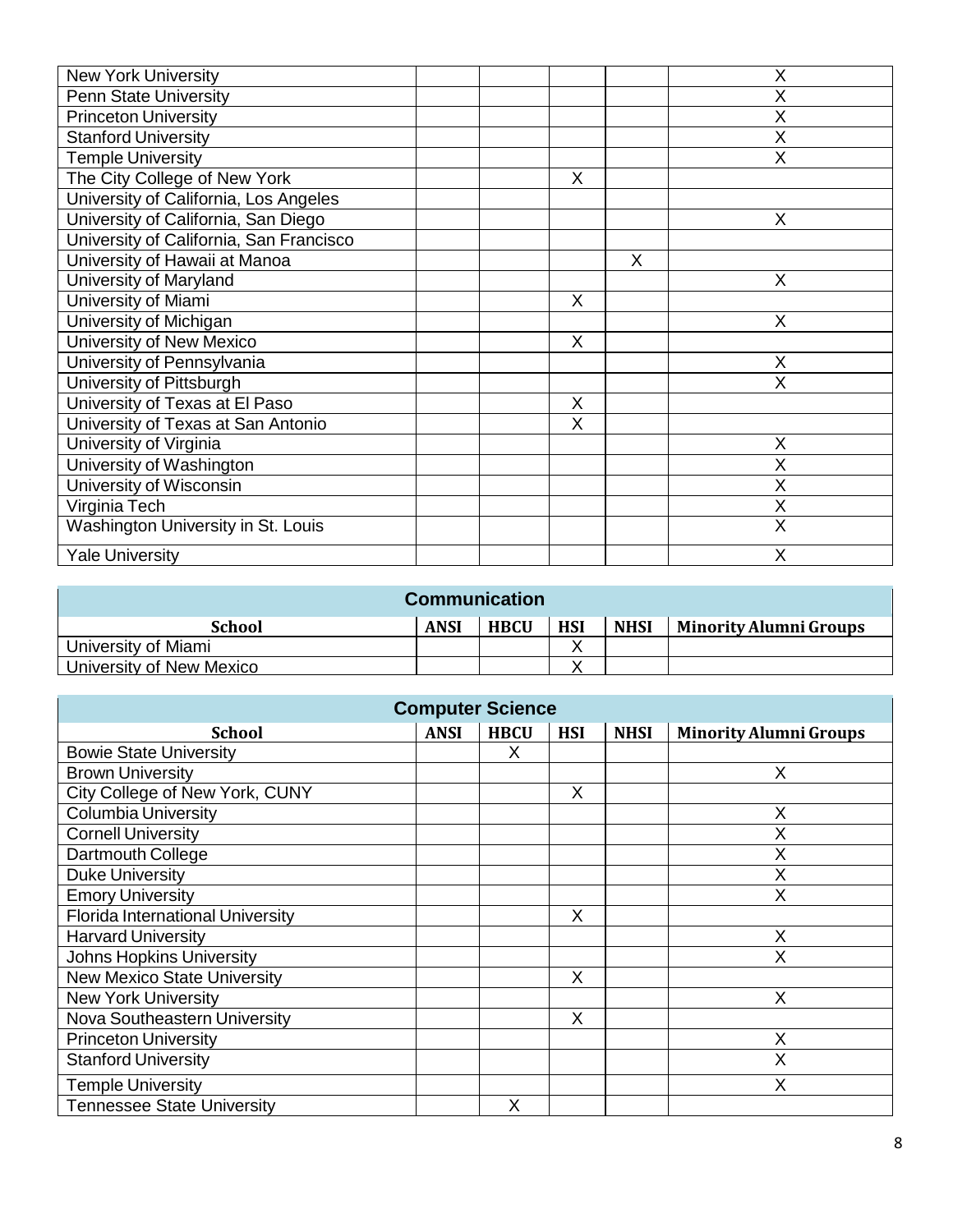| University of California, Los Angeles      |   |   |   |
|--------------------------------------------|---|---|---|
| University of California, Merced (Computer | X |   |   |
| <b>Information Systems)</b>                |   |   |   |
| University of California, San Diego        |   |   | х |
| University of Hawaii at Manoa              |   | X |   |
| University of Maryland                     |   |   | X |
| University of Miami                        | X |   |   |
| University of Michigan                     |   |   | X |
| University of New Mexico                   | X |   |   |
| University of Pittsburgh                   |   |   | X |
| University of Texas at El Paso             | X |   |   |
| University of Texas at San Antonio         | X |   |   |
| University of Virginia                     |   |   | Χ |
| University of Washington                   |   |   | Χ |
| University of Wisconsin                    |   |   | Χ |
| Virginia Tech                              |   |   |   |
| <b>Yale University</b>                     |   |   | Χ |

| <b>Economics</b>                        |             |             |                         |             |                               |  |  |  |
|-----------------------------------------|-------------|-------------|-------------------------|-------------|-------------------------------|--|--|--|
| <b>School</b>                           | <b>ANSI</b> | <b>HBCU</b> | <b>HSI</b>              | <b>NHSI</b> | <b>Minority Alumni Groups</b> |  |  |  |
| <b>Brown University</b>                 |             |             |                         |             | X                             |  |  |  |
| <b>Columbia University</b>              |             |             |                         |             | $\overline{\mathsf{x}}$       |  |  |  |
| <b>Cornell University</b>               |             |             |                         |             | X                             |  |  |  |
| <b>Duke University</b>                  |             |             |                         |             | $\overline{\mathsf{x}}$       |  |  |  |
| <b>Emory University</b>                 |             |             |                         |             | $\overline{\mathsf{X}}$       |  |  |  |
| <b>Florida International University</b> |             |             | X                       |             |                               |  |  |  |
| <b>Georgetown University</b>            |             |             |                         |             | X                             |  |  |  |
| <b>Harvard University</b>               |             |             |                         |             | $\overline{X}$                |  |  |  |
| <b>Howard University</b>                |             | X           |                         |             |                               |  |  |  |
| Johns Hopkins University                |             |             |                         |             | X                             |  |  |  |
| <b>New York University</b>              |             |             |                         |             | $\overline{\mathsf{x}}$       |  |  |  |
| <b>Penn State University</b>            |             |             |                         |             | $\overline{\mathsf{x}}$       |  |  |  |
| <b>Princeton University</b>             |             |             |                         |             | $\overline{\mathsf{X}}$       |  |  |  |
| <b>Stanford University</b>              |             |             |                         |             | $\overline{X}$                |  |  |  |
| <b>Temple University</b>                |             |             |                         |             | $\overline{\mathsf{x}}$       |  |  |  |
| University of California, Los Angeles   |             |             |                         |             |                               |  |  |  |
| University of California, San Diego     |             |             |                         |             | $\pmb{\mathsf{X}}$            |  |  |  |
| University of Hawaii at Manoa           |             |             |                         | X           |                               |  |  |  |
| University of Maryland                  |             |             |                         |             | $\times$                      |  |  |  |
| University of Miami                     |             |             | X                       |             |                               |  |  |  |
| University of Michigan                  |             |             |                         |             | X                             |  |  |  |
| <b>University of New Mexico</b>         |             |             | $\overline{\mathsf{x}}$ |             |                               |  |  |  |
| University of Pennsylvania              |             |             |                         |             | X                             |  |  |  |
| University of Pittsburgh                |             |             |                         |             | $\overline{\mathsf{X}}$       |  |  |  |
| University of Virginia                  |             |             |                         |             | $\overline{\mathsf{X}}$       |  |  |  |
| University of Washington                |             |             |                         |             | $\overline{\mathsf{x}}$       |  |  |  |
| University of Wisconsin                 |             |             |                         |             | $\sf X$                       |  |  |  |
| Virginia Tech                           |             |             |                         |             | $\overline{\mathsf{X}}$       |  |  |  |
| Washington University in St. Louis      |             |             |                         |             | $\overline{\mathsf{X}}$       |  |  |  |
| <b>Yale University</b>                  |             |             |                         |             | X                             |  |  |  |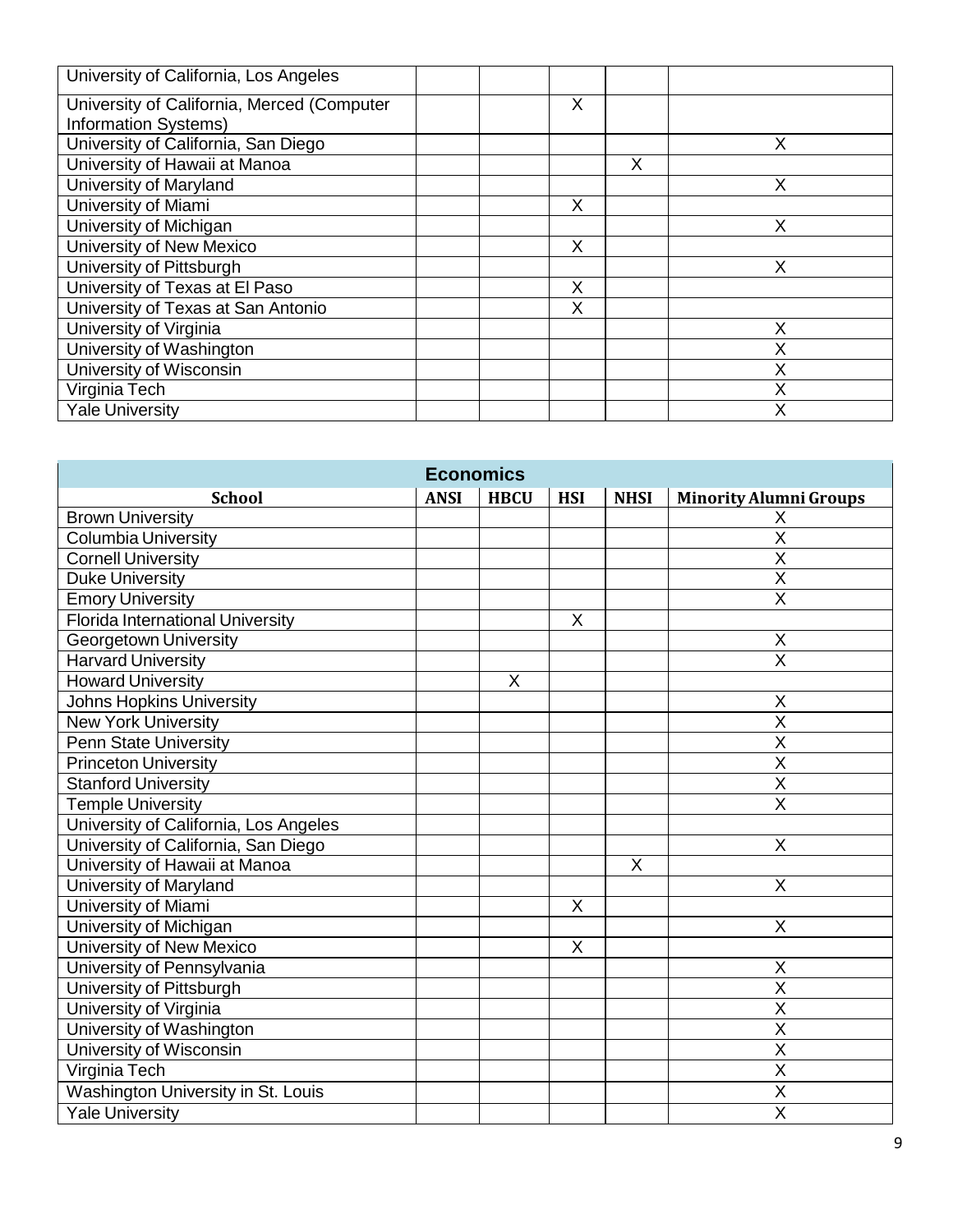| <b>Education</b>                               |             |                         |            |             |                               |  |
|------------------------------------------------|-------------|-------------------------|------------|-------------|-------------------------------|--|
| <b>School</b>                                  | <b>ANSI</b> | <b>HBCU</b>             | <b>HSI</b> | <b>NHSI</b> | <b>Minority Alumni Groups</b> |  |
| Alabama A & M University                       |             | X                       |            |             |                               |  |
| <b>Alabama State University</b>                |             | $\overline{\mathsf{X}}$ |            |             |                               |  |
| Barry University (Counseling; Curriculum and   |             |                         | X          |             |                               |  |
| Instruction; Educational Leadership;           |             |                         |            |             |                               |  |
| Computing and Technology; Exceptional          |             |                         |            |             |                               |  |
| <b>Student Education; Human Resource</b>       |             |                         |            |             |                               |  |
| <b>Specialization Development)</b>             |             |                         |            |             |                               |  |
| <b>Bowie State University</b>                  |             | $\mathsf{X}$            |            |             |                               |  |
| California State University, Fresno            |             |                         | $\sf X$    |             |                               |  |
| (Educational Leadership)                       |             |                         |            |             |                               |  |
| California State University, Fullerton         |             |                         | X          |             |                               |  |
| (Educational Administration Leadership)        |             |                         |            |             |                               |  |
| California State University, Long Beach        |             |                         | X          |             |                               |  |
| (Educational Administration Leadership)        |             |                         |            |             |                               |  |
| California State University, Los Angeles       |             |                         | X          |             |                               |  |
| (Special Education)                            |             |                         |            |             |                               |  |
| <b>Clark Atlanta University</b>                |             | X                       |            |             |                               |  |
| <b>Delaware State University</b>               |             | $\overline{\mathsf{x}}$ |            |             |                               |  |
| <b>Fayetteville State University</b>           |             | $\overline{\mathsf{X}}$ |            |             |                               |  |
| Florida Agricultural and Mechanical University |             | $\overline{\mathsf{x}}$ |            |             |                               |  |
| Florida International University (Educational  |             |                         | $\sf X$    |             |                               |  |
| Leadership & Policy Studies; Educational &     |             |                         |            |             |                               |  |
| Psychological Studies; Curriculum and          |             |                         |            |             |                               |  |
| Instruction)                                   |             |                         |            |             |                               |  |
| <b>Grambling State University</b>              |             | X                       |            |             |                               |  |
| <b>Howard University</b>                       |             | $\sf X$                 |            |             |                               |  |
| Jackson State University                       |             | $\overline{X}$          |            |             |                               |  |
| LaSierra University (Curriculum and            |             |                         | X          |             |                               |  |
| instruction; Administration and Leadership)    |             |                         |            |             |                               |  |
| Morgan State University                        |             | X                       |            |             |                               |  |
| New Mexico State University (American          |             |                         | X          |             |                               |  |
| Studies; Counseling; Curriculum and            |             |                         |            |             |                               |  |
| Instruction; Educational Leadership;           |             |                         |            |             |                               |  |
| <b>Educational linguistics; Educational</b>    |             |                         |            |             |                               |  |
| Psychology; Family Studies; French Studies;    |             |                         |            |             |                               |  |
| Health and Physical Education and              |             |                         |            |             |                               |  |
| Recreation; Literacy and Sociocultural         |             |                         |            |             |                               |  |
| Studies; Latin American Studies; Multicultural |             |                         |            |             |                               |  |
| Teacher and Childhood Education; Special       |             |                         |            |             |                               |  |
| <b>Education and Communication Disorder)</b>   |             |                         |            |             |                               |  |
| Prairie View A & M University                  |             | X                       |            |             |                               |  |
| South Carolina State University                |             | $\overline{X}$          |            |             |                               |  |
| Southern University and A & M College          |             | X                       |            |             |                               |  |
| St. Thomas University (Educational             |             |                         | X          |             |                               |  |
| Leadership)                                    |             |                         |            |             |                               |  |
| <b>Tennessee State University</b>              |             | X                       |            |             |                               |  |
| Texas A & M International University           |             |                         | X          |             |                               |  |
| (Curriculum and Instruction; Educational       |             |                         |            |             |                               |  |
| Administration; Hispanic Studies)              |             |                         |            |             |                               |  |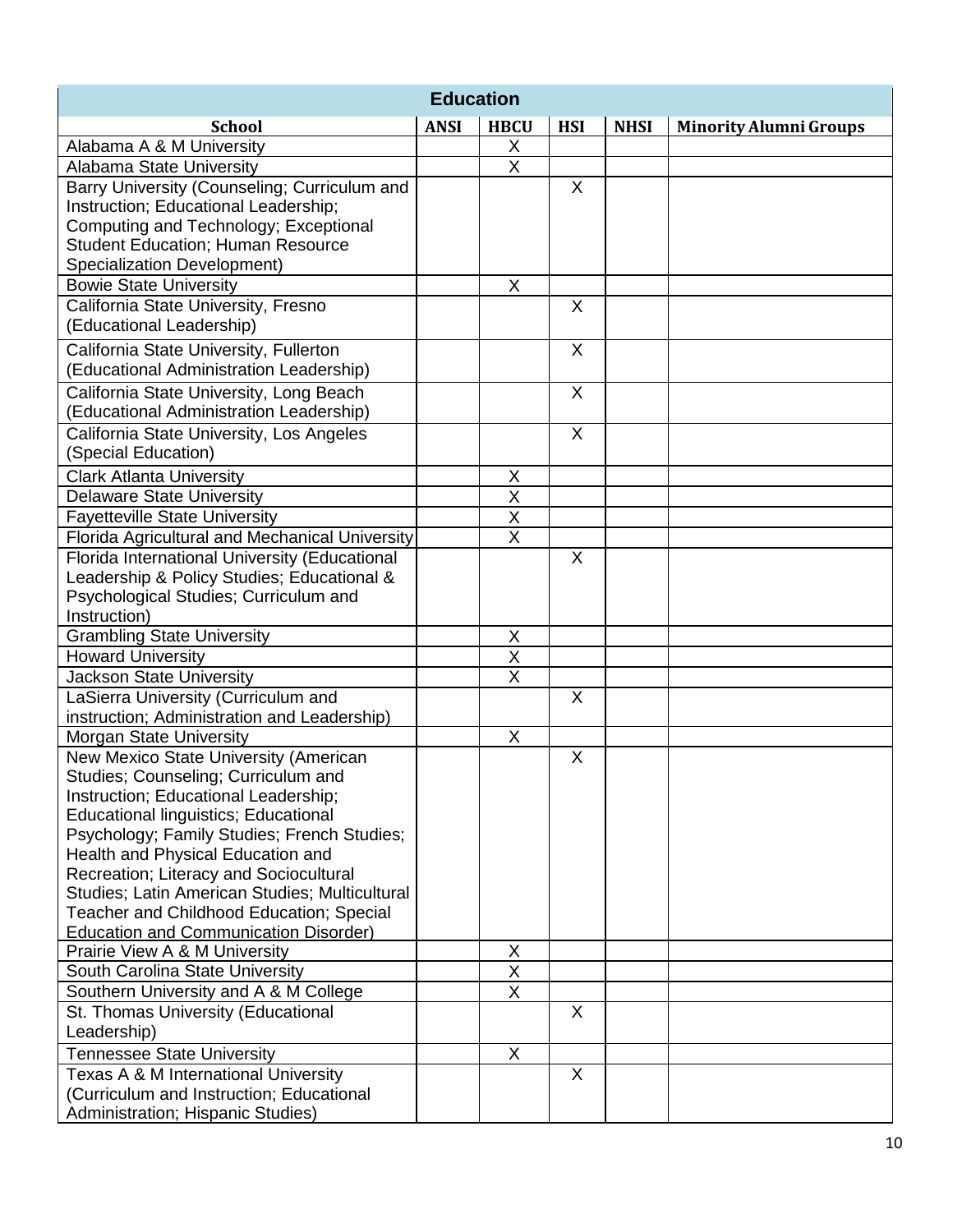| Texas A & M University - Corpus Christi<br>(Counseling Education; Curriculum and<br>Instruction; Educational Leadership) |   | X |  |
|--------------------------------------------------------------------------------------------------------------------------|---|---|--|
| <b>Texas Southern University</b>                                                                                         | X |   |  |
| University of LaVerne (Organizational                                                                                    |   | X |  |
| Leadership)                                                                                                              |   |   |  |
| University of Miami (Mathematics and                                                                                     |   | X |  |
| Science Education; Teaching and Learning)                                                                                |   |   |  |
| University of New Mexico (Special Education)                                                                             |   | X |  |
| University of Texas at Brownsville and Texas                                                                             |   | X |  |
| Southmost College                                                                                                        |   |   |  |
| University of Texas at El Paso (Educational<br>Leadership and Administration)                                            |   | X |  |
| University of Texas at San Antonio                                                                                       |   | X |  |
| (Counselor Education and Supervision;                                                                                    |   |   |  |
| Educational Leadership)                                                                                                  |   |   |  |
| Virginia State University                                                                                                |   |   |  |

| <b>Engineering</b>                             |             |                         |                         |             |                               |  |  |  |
|------------------------------------------------|-------------|-------------------------|-------------------------|-------------|-------------------------------|--|--|--|
| <b>School</b>                                  | <b>ANSI</b> | <b>HBCU</b>             | <b>HSI</b>              | <b>NHSI</b> | <b>Minority Alumni Groups</b> |  |  |  |
| <b>Brown University</b>                        |             |                         |                         |             | X                             |  |  |  |
| California State University, Long Beach        |             |                         | X                       |             |                               |  |  |  |
| (Mechanical Engineer; Aerospace Engineer)      |             |                         |                         |             |                               |  |  |  |
| City College of New York, CUNY                 |             |                         | $\sf X$                 |             |                               |  |  |  |
| Dartmouth College                              |             |                         |                         |             | X                             |  |  |  |
| <b>Duke University</b>                         |             |                         |                         |             | $\overline{\mathsf{x}}$       |  |  |  |
| Florida A&M University                         |             | X                       |                         |             |                               |  |  |  |
| Florida Agriculture and Mechanical University  |             | $\overline{\mathsf{X}}$ |                         |             |                               |  |  |  |
| Florida International University (Biomedical   |             |                         | X                       |             |                               |  |  |  |
| Engineer; Civil Engineer; Electrical Engineer; |             |                         |                         |             |                               |  |  |  |
| Industrial Engineer; Mechanical Engineer)      |             |                         |                         |             |                               |  |  |  |
| <b>Harvard University</b>                      |             |                         |                         |             | X                             |  |  |  |
| <b>Howard University</b>                       |             | X                       |                         |             |                               |  |  |  |
| <b>Johns Hopkins University</b>                |             |                         |                         |             | X                             |  |  |  |
| <b>Morgan State University</b>                 |             | $\mathsf{X}$            |                         |             |                               |  |  |  |
| New Mexico State University (Chemical          |             |                         | $\overline{\mathsf{X}}$ |             |                               |  |  |  |
| Engineer; Electrical Engineer; Industrial      |             |                         |                         |             |                               |  |  |  |
| Engineer; Mechanical Engineer)                 |             |                         |                         |             |                               |  |  |  |
| North Carolina A & T State University          |             | $\times$                |                         |             |                               |  |  |  |
| <b>Penn State University</b>                   |             |                         |                         |             | X                             |  |  |  |
| Prairie View A & M University                  |             | X                       |                         |             |                               |  |  |  |
| <b>Princeton University</b>                    |             |                         |                         |             | X                             |  |  |  |
| <b>Stanford University</b>                     |             |                         |                         |             | $\overline{X}$                |  |  |  |
| <b>Temple University</b>                       |             |                         |                         |             | $\sf X$                       |  |  |  |
| <b>Tennessee State University</b>              |             | X                       |                         |             |                               |  |  |  |
| Texas A & M University - Kingsville            |             |                         | X                       |             |                               |  |  |  |
| (Environmental Engineer)                       |             |                         |                         |             |                               |  |  |  |
| The City College of New York (Biomedical       |             |                         | X                       |             |                               |  |  |  |
| Engineer; Chemical Engineer; Civil Engineer;   |             |                         |                         |             |                               |  |  |  |
| Electrical Engineer; Mechanical Engineer)      |             |                         |                         |             |                               |  |  |  |
| University of Alaska - Fairbanks               | X           |                         |                         |             |                               |  |  |  |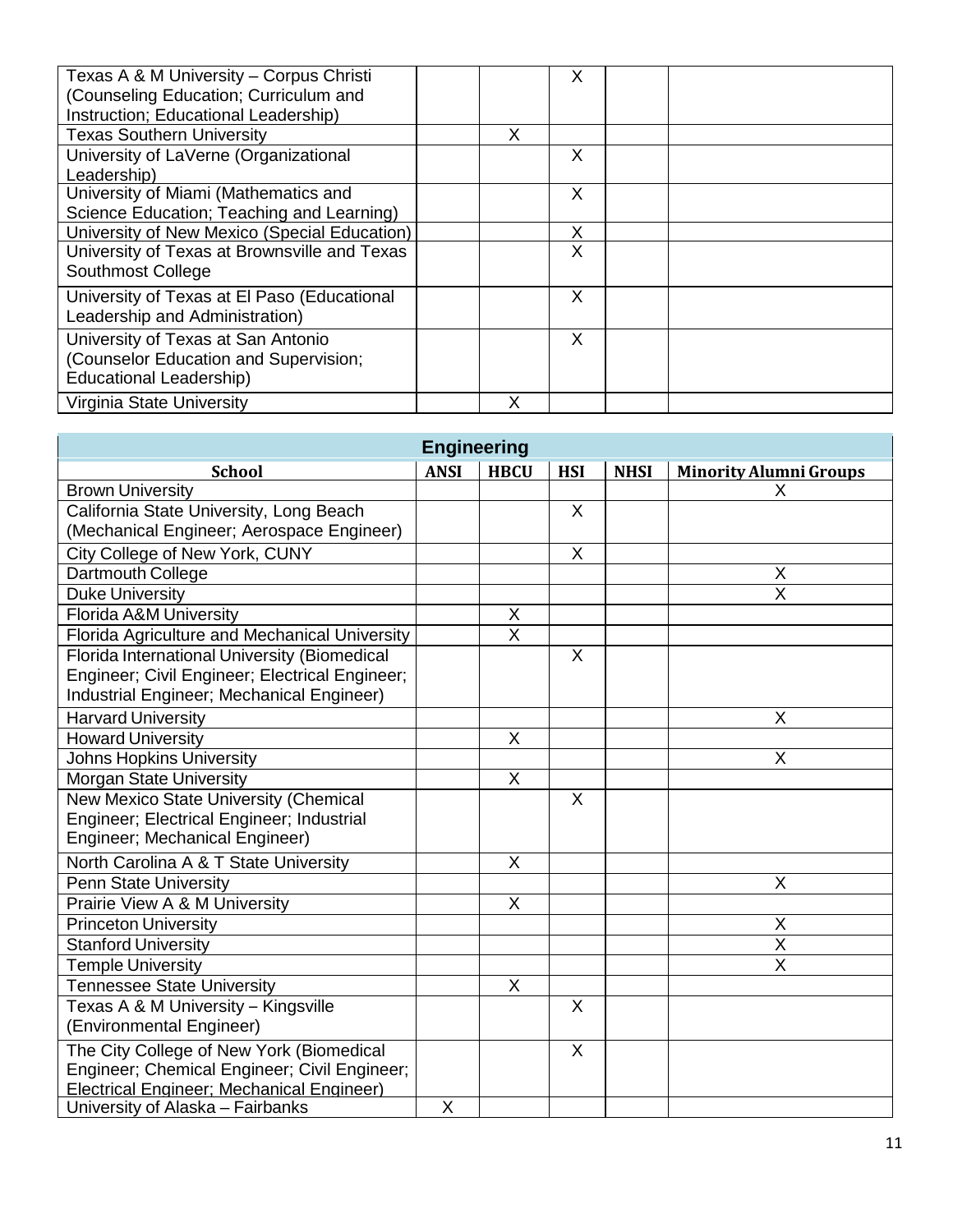| University of California, Los Angeles         |  |   |              |   |
|-----------------------------------------------|--|---|--------------|---|
| University of California, Merced (Physical    |  | X |              |   |
| Science and Materials Engineer)               |  |   |              |   |
| University of California, San Diego           |  | X |              | X |
| University of Hawaii at Manoa                 |  |   | $\mathsf{X}$ |   |
| University of Maryland                        |  |   |              | X |
| University of Miami (Biomedical Engineer;     |  | X |              |   |
| Civil Engineer; Electrical Engineer; Computer |  |   |              |   |
| Engineer; Industrial Engineer; Mechanical     |  |   |              |   |
| Engineer; Ergonomics Engineer)                |  |   |              |   |
| University of Michigan                        |  |   |              | X |
| University of New Mexico                      |  | X |              |   |
| University of Pittsburgh                      |  |   |              | X |
| University of Texas at El Paso (Computer      |  | X |              |   |
| Engineer; Civil Engineer; Environmental       |  |   |              |   |
| Science and Engineer; Material Science and    |  |   |              |   |
| Engineer)                                     |  |   |              |   |
| University of Texas at San Antonio            |  | X |              |   |
| (Biomedical Engineer; Electrical Engineer;    |  |   |              |   |
| <b>Environmental Science Engineer)</b>        |  |   |              |   |
| University of Texas Health Sciences Center at |  | X |              |   |
| San Antonio (Biomedical Engineer)             |  |   |              |   |
| University of Virginia                        |  |   |              | X |
| University of Washington                      |  |   |              | X |
| Virginia Tech                                 |  |   |              | X |
| Washington University in St. Louis            |  |   |              | X |
| <b>Yale University</b>                        |  |   |              | X |

| <b>English</b>                  |             |             |            |             |                               |  |  |  |
|---------------------------------|-------------|-------------|------------|-------------|-------------------------------|--|--|--|
| <b>School</b>                   | <b>ANSI</b> | <b>HBCU</b> | <b>HSI</b> | <b>NHSI</b> | <b>Minority Alumni Groups</b> |  |  |  |
| University of Miami             |             |             |            |             |                               |  |  |  |
| University of New Mexico        |             |             |            |             |                               |  |  |  |
| University of Texas San Antonio |             |             |            |             |                               |  |  |  |

| <b>Foreign Language</b>         |             |             |            |             |                               |  |  |
|---------------------------------|-------------|-------------|------------|-------------|-------------------------------|--|--|
| <b>School</b>                   | <b>ANSI</b> | <b>HBCU</b> | <b>HSI</b> | <b>NHSI</b> | <b>Minority Alumni Groups</b> |  |  |
| <b>Clark Atlanta University</b> |             |             |            |             |                               |  |  |
| University of Miami             |             |             |            |             |                               |  |  |
| University of New Mexico        |             |             |            |             |                               |  |  |

| Geography                          |             |             |            |             |                               |  |  |  |
|------------------------------------|-------------|-------------|------------|-------------|-------------------------------|--|--|--|
| <b>School</b>                      | <b>ANSI</b> | <b>HBCU</b> | <b>HSI</b> | <b>NHSI</b> | <b>Minority Alumni Groups</b> |  |  |  |
| University of Miami                |             |             |            |             |                               |  |  |  |
| <b>New Mexico State University</b> |             |             |            |             |                               |  |  |  |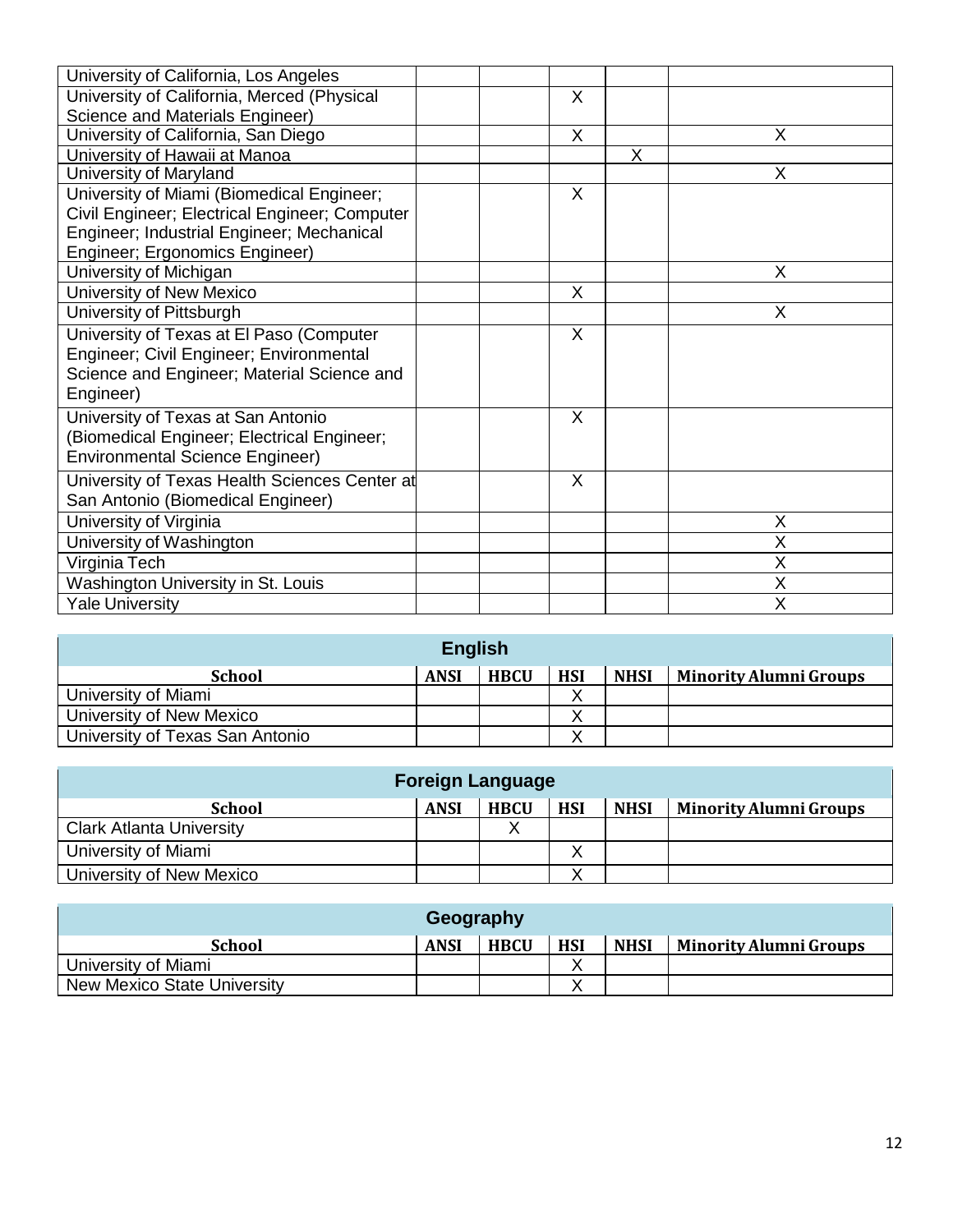| <b>Geosciences</b>                      |             |             |            |             |                               |  |  |
|-----------------------------------------|-------------|-------------|------------|-------------|-------------------------------|--|--|
| <b>School</b>                           | <b>ANSI</b> | <b>HBCU</b> | <b>HSI</b> | <b>NHSI</b> | <b>Minority Alumni Groups</b> |  |  |
| <b>Florida International University</b> |             |             |            |             |                               |  |  |

| <b>History</b>                   |             |             |            |             |                               |  |  |  |  |
|----------------------------------|-------------|-------------|------------|-------------|-------------------------------|--|--|--|--|
| <b>School</b>                    | <b>ANSI</b> | <b>HBCU</b> | <b>HSI</b> | <b>NHSI</b> | <b>Minority Alumni Groups</b> |  |  |  |  |
| <b>Clark Atlanta University</b>  |             | X           |            |             |                               |  |  |  |  |
| Florida International University |             |             | X          |             |                               |  |  |  |  |
| <b>Howard University</b>         |             | X           |            |             |                               |  |  |  |  |
| <b>Morgan State University</b>   |             | X           |            |             |                               |  |  |  |  |
| University of Miami              |             |             | X          |             |                               |  |  |  |  |
| University of New Mexico         |             |             | X          |             |                               |  |  |  |  |
| University of Texas at El Paso   |             |             | X          |             |                               |  |  |  |  |

| <b>Humanities and Social Sciences</b>    |             |             |            |             |                               |  |  |  |  |
|------------------------------------------|-------------|-------------|------------|-------------|-------------------------------|--|--|--|--|
| School                                   | <b>ANSI</b> | <b>HBCU</b> | <b>HSI</b> | <b>NHSI</b> | <b>Minority Alumni Groups</b> |  |  |  |  |
| Nova Southeastern University (Conflict   |             |             |            |             |                               |  |  |  |  |
| Analysis and Resolution; Family Therapy; |             |             |            |             |                               |  |  |  |  |
| Marriage and Family Therapy)             |             |             |            |             |                               |  |  |  |  |

| <b>International Relations</b>          |             |             |            |             |                        |  |  |  |
|-----------------------------------------|-------------|-------------|------------|-------------|------------------------|--|--|--|
| School                                  | <b>ANSI</b> | <b>HBCU</b> | <b>HSI</b> | <b>NHSI</b> | Minority Alumni Groups |  |  |  |
| <b>Florida International University</b> |             |             |            |             |                        |  |  |  |

| <b>Journalism</b>        |             |             |            |             |                        |  |  |  |
|--------------------------|-------------|-------------|------------|-------------|------------------------|--|--|--|
| School                   | <b>ANSI</b> | <b>HBCU</b> | <b>HSI</b> | <b>NHSI</b> | Minority Alumni Groups |  |  |  |
| <b>Howard University</b> |             |             |            |             |                        |  |  |  |

| Law                                            |             |             |            |             |                               |  |  |  |  |
|------------------------------------------------|-------------|-------------|------------|-------------|-------------------------------|--|--|--|--|
| <b>School</b>                                  | <b>ANSI</b> | <b>HBCU</b> | <b>HSI</b> | <b>NHSI</b> | <b>Minority Alumni Groups</b> |  |  |  |  |
| Florida Agricultural and Mechanical University |             | ◡           |            |             |                               |  |  |  |  |
| <b>Howard University</b>                       |             | X           |            |             |                               |  |  |  |  |
| North Carolina Central University              |             |             |            |             |                               |  |  |  |  |
| <b>Texas Southern University</b>               |             | v           |            |             |                               |  |  |  |  |
| University of LaVerne                          |             |             | Χ          |             |                               |  |  |  |  |
| <b>Whittier College</b>                        |             |             | Χ          |             |                               |  |  |  |  |

| <b>Linguistics</b>       |             |             |            |             |                               |  |  |  |  |
|--------------------------|-------------|-------------|------------|-------------|-------------------------------|--|--|--|--|
| <b>School</b>            | <b>ANSI</b> | <b>HBCU</b> | <b>HSI</b> | <b>NHSI</b> | <b>Minority Alumni Groups</b> |  |  |  |  |
| University of New Mexico |             |             |            |             |                               |  |  |  |  |

| <b>Literature</b>               |             |             |            |             |                               |  |  |  |  |
|---------------------------------|-------------|-------------|------------|-------------|-------------------------------|--|--|--|--|
| <b>School</b>                   | <b>ANSI</b> | <b>HBCU</b> | <b>HSI</b> | <b>NHSI</b> | <b>Minority Alumni Groups</b> |  |  |  |  |
| <b>Clark Atlanta University</b> |             |             |            |             |                               |  |  |  |  |
| <b>Howard University</b>        |             |             |            |             |                               |  |  |  |  |
| <b>Morgan State University</b>  |             |             |            |             |                               |  |  |  |  |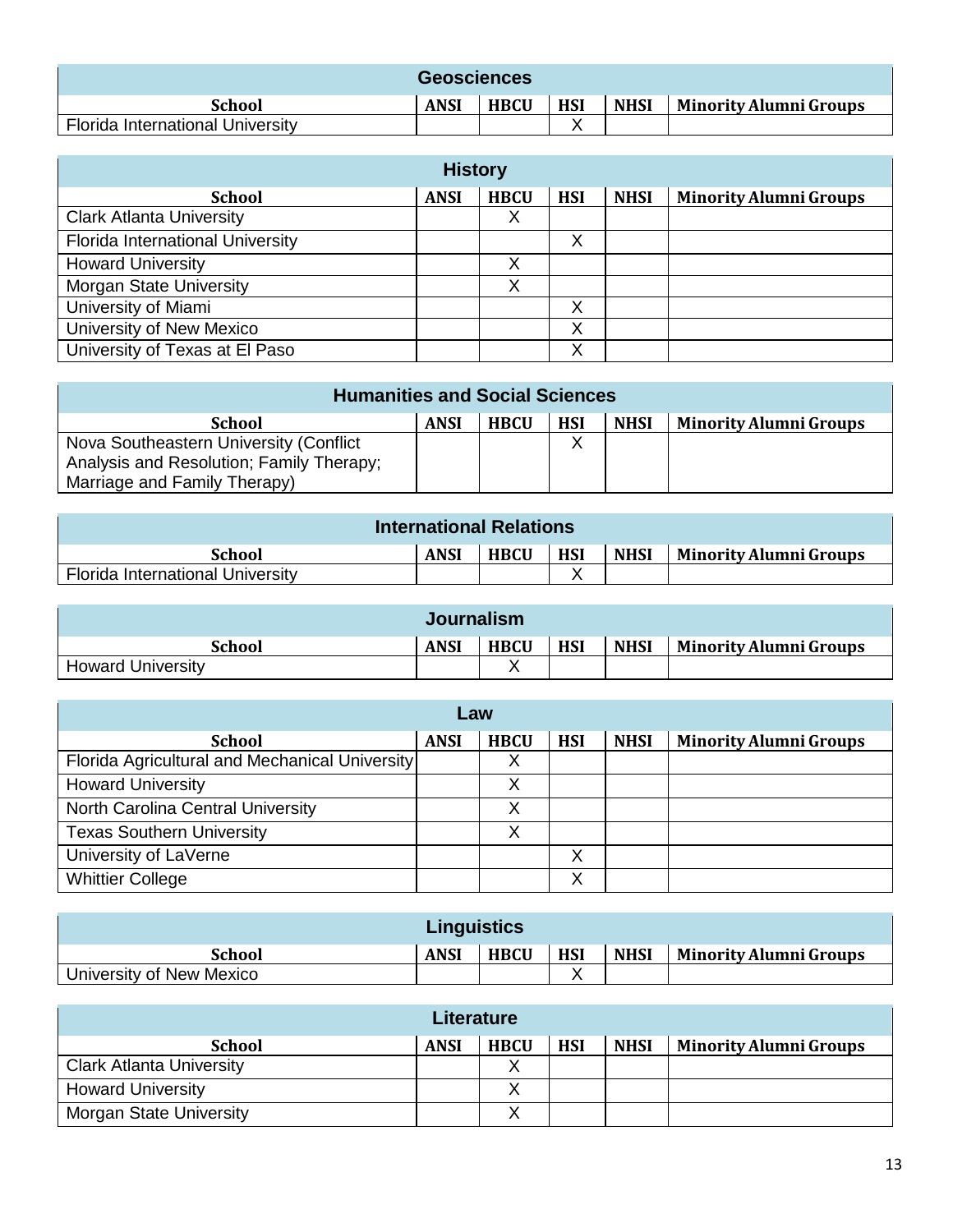| <b>Mathematics</b>                        |                         |             |            |             |                               |  |  |  |
|-------------------------------------------|-------------------------|-------------|------------|-------------|-------------------------------|--|--|--|
| <b>School</b>                             | <b>ANSI</b>             | <b>HBCU</b> | <b>HSI</b> | <b>NHSI</b> | <b>Minority Alumni Groups</b> |  |  |  |
| <b>Brown University</b>                   |                         |             |            |             | Х                             |  |  |  |
| City College of New York, CUNY            |                         |             | X          |             |                               |  |  |  |
| <b>Columbia University</b>                |                         |             |            |             | X                             |  |  |  |
| <b>Cornell University</b>                 |                         |             |            |             | $\overline{\mathsf{x}}$       |  |  |  |
| Dartmouth College                         |                         |             |            |             | $\overline{\mathsf{X}}$       |  |  |  |
| <b>Delaware State University</b>          |                         | $\mathsf X$ |            |             |                               |  |  |  |
| <b>Duke University</b>                    |                         |             |            |             | X                             |  |  |  |
| <b>Emory University</b>                   |                         |             |            |             | $\overline{X}$                |  |  |  |
| <b>Harvard University</b>                 |                         |             |            |             | $\overline{\mathsf{x}}$       |  |  |  |
| <b>Howard University</b>                  |                         | X           |            |             |                               |  |  |  |
| <b>Johns Hopkins University</b>           |                         |             |            |             | $\pmb{\mathsf{X}}$            |  |  |  |
| <b>New Mexico State University</b>        |                         |             | X          |             |                               |  |  |  |
| <b>New York University</b>                |                         |             |            |             | X                             |  |  |  |
| Morgan State University                   |                         | $\sf X$     |            |             |                               |  |  |  |
| <b>Penn State University</b>              |                         |             |            |             | Χ                             |  |  |  |
| <b>Princeton University</b>               |                         |             |            |             | $\overline{\mathsf{x}}$       |  |  |  |
| <b>Stanford University</b>                |                         |             |            |             | X                             |  |  |  |
| <b>Temple University</b>                  |                         |             |            |             | X                             |  |  |  |
| The City College of New York              |                         |             | X          |             |                               |  |  |  |
| University of Alaska - Fairbanks          | $\overline{\mathsf{x}}$ |             |            |             |                               |  |  |  |
| University of California, Los Angeles     |                         |             |            |             |                               |  |  |  |
| University of California, Merced (Applied |                         |             | X          |             |                               |  |  |  |
| Mathematics)                              |                         |             |            |             |                               |  |  |  |
| University of California, San Diego       |                         |             |            |             | X                             |  |  |  |
| University of Hawaii at Manoa             |                         |             |            | X           |                               |  |  |  |
| University of Maryland                    |                         |             |            |             | X                             |  |  |  |
| University of Miami                       |                         |             | Χ          |             |                               |  |  |  |
| University of Michigan                    |                         |             |            |             | X                             |  |  |  |
| University of New Mexico                  |                         |             | X          |             |                               |  |  |  |
| University of Pennsylvania                |                         |             |            |             | X                             |  |  |  |
| University of Pittsburgh                  |                         |             |            |             | $\overline{\mathsf{x}}$       |  |  |  |
| University of Virginia                    |                         |             |            |             | X                             |  |  |  |
| University of Washington                  |                         |             |            |             | $\overline{\mathsf{x}}$       |  |  |  |
| University of Wisconsin                   |                         |             |            |             | $\overline{\mathsf{X}}$       |  |  |  |
| Virginia Tech                             |                         |             |            |             | $\overline{\mathsf{X}}$       |  |  |  |
| Washington University in St. Louis        |                         |             |            |             | $\mathsf X$                   |  |  |  |
| <b>Yale University</b>                    |                         |             |            |             | $\overline{\mathsf{X}}$       |  |  |  |

| <b>Music</b>        |             |             |            |             |                        |  |  |  |  |
|---------------------|-------------|-------------|------------|-------------|------------------------|--|--|--|--|
| <b>School</b>       | <b>ANSI</b> | <b>HBCU</b> | <b>HSI</b> | <b>NHSI</b> | Minority Alumni Groups |  |  |  |  |
| University of Miami |             |             |            |             |                        |  |  |  |  |

| <b>Organizational Leadership</b> |             |             |            |             |                               |  |  |  |
|----------------------------------|-------------|-------------|------------|-------------|-------------------------------|--|--|--|
| <b>School</b>                    | <b>ANSI</b> | <b>HBCU</b> | <b>HSI</b> | <b>NHSI</b> | <b>Minority Alumni Groups</b> |  |  |  |
| <b>Eastern University</b>        |             |             |            |             |                               |  |  |  |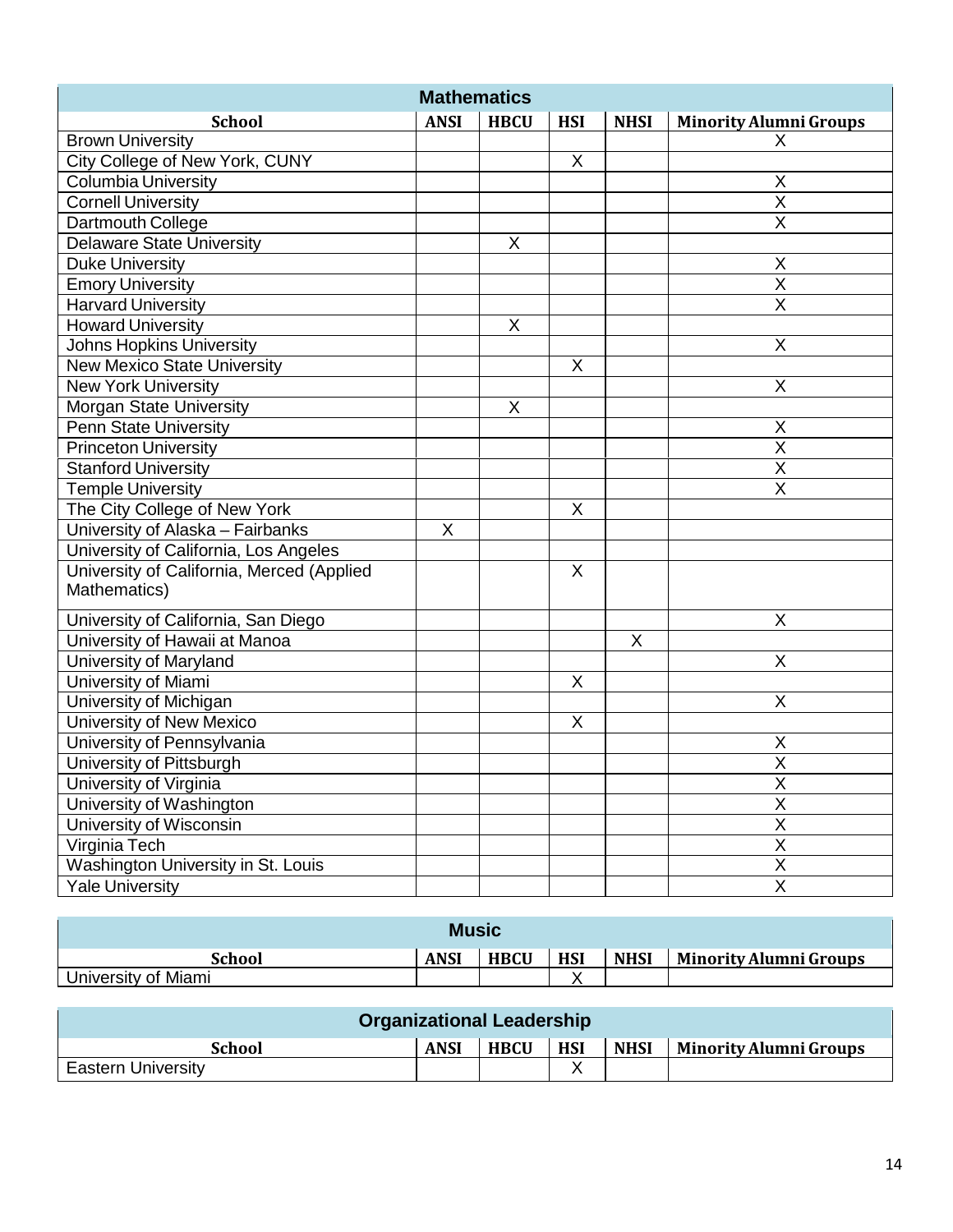| <b>Philosophy</b>                     |             |                         |                         |             |                               |  |  |  |  |
|---------------------------------------|-------------|-------------------------|-------------------------|-------------|-------------------------------|--|--|--|--|
| <b>School</b>                         | <b>ANSI</b> | <b>HBCU</b>             | <b>HSI</b>              | <b>NHSI</b> | <b>Minority Alumni Groups</b> |  |  |  |  |
| <b>Brown University</b>               |             |                         |                         |             | X                             |  |  |  |  |
| <b>Columbia University</b>            |             |                         |                         |             | $\overline{\mathsf{x}}$       |  |  |  |  |
| <b>Cornell University</b>             |             |                         |                         |             | $\overline{\mathsf{x}}$       |  |  |  |  |
| <b>Duke University</b>                |             |                         |                         |             | $\overline{\mathsf{x}}$       |  |  |  |  |
| <b>Emory University</b>               |             |                         |                         |             | $\overline{\mathsf{x}}$       |  |  |  |  |
| <b>Georgetown University</b>          |             |                         |                         |             | X                             |  |  |  |  |
| <b>Harvard University</b>             |             |                         |                         |             | $\overline{\mathsf{X}}$       |  |  |  |  |
| <b>Johns Hopkins University</b>       |             |                         |                         |             | $\overline{\mathsf{x}}$       |  |  |  |  |
| <b>New York University</b>            |             |                         |                         |             | $\overline{\mathsf{X}}$       |  |  |  |  |
| <b>Penn State University</b>          |             |                         |                         |             | $\overline{\mathsf{X}}$       |  |  |  |  |
| <b>Princeton University</b>           |             |                         |                         |             | $\overline{\mathsf{x}}$       |  |  |  |  |
| <b>Stanford University</b>            |             |                         |                         |             | $\overline{\mathsf{X}}$       |  |  |  |  |
| <b>Temple University</b>              |             |                         |                         |             | $\overline{\mathsf{X}}$       |  |  |  |  |
| University of California, Los Angeles |             |                         |                         |             |                               |  |  |  |  |
| University of California, San Diego   |             |                         |                         |             | X                             |  |  |  |  |
| University of Hawaii at Manoa         |             |                         |                         | X           |                               |  |  |  |  |
| University of Maryland                |             |                         |                         |             | X                             |  |  |  |  |
| University of Miami                   |             |                         | $\overline{\mathsf{X}}$ |             |                               |  |  |  |  |
| University of Michigan                |             |                         |                         |             | X                             |  |  |  |  |
| University of New Mexico              |             |                         | X                       |             |                               |  |  |  |  |
| University of Pennsylvania            |             |                         |                         |             | X                             |  |  |  |  |
| University of Pittsburgh              |             |                         |                         |             | $\overline{\mathsf{X}}$       |  |  |  |  |
| University of St. Thomas, Houston     |             |                         | X                       |             |                               |  |  |  |  |
| University of Virginia                |             |                         |                         |             | Χ                             |  |  |  |  |
| University of Washington              |             |                         |                         |             | $\overline{\mathsf{x}}$       |  |  |  |  |
| University of Wisconsin               |             |                         |                         |             | $\overline{\mathsf{x}}$       |  |  |  |  |
| Virginia Union University             |             | X                       |                         |             |                               |  |  |  |  |
| Virginia University of Lynchburg      |             | $\overline{\mathsf{x}}$ |                         |             |                               |  |  |  |  |
| Washington University in St. Louis    |             |                         |                         |             | X                             |  |  |  |  |
| <b>Yale University</b>                |             |                         |                         |             | $\overline{\mathsf{x}}$       |  |  |  |  |

| <b>Physics</b>                                 |             |             |            |             |                               |  |  |  |  |  |
|------------------------------------------------|-------------|-------------|------------|-------------|-------------------------------|--|--|--|--|--|
| <b>School</b>                                  | <b>ANSI</b> | <b>HBCU</b> | <b>HSI</b> | <b>NHSI</b> | <b>Minority Alumni Groups</b> |  |  |  |  |  |
| Alabama A & M University                       |             | X           |            |             |                               |  |  |  |  |  |
| <b>Delaware State University</b>               |             | X           |            |             |                               |  |  |  |  |  |
| Florida Agricultural and Mechanical University |             | Х           |            |             |                               |  |  |  |  |  |
| Florida International University               |             |             | X          |             |                               |  |  |  |  |  |
| <b>Hampton University</b>                      |             | X           |            |             |                               |  |  |  |  |  |
| <b>Howard University</b>                       |             | X           |            |             |                               |  |  |  |  |  |
| The City College of New York                   |             |             | X          |             |                               |  |  |  |  |  |
| University of Miami                            |             |             | X          |             |                               |  |  |  |  |  |
| University of New Mexico                       |             |             | X          |             |                               |  |  |  |  |  |
| University of Texas San Antonio                |             |             | X          |             |                               |  |  |  |  |  |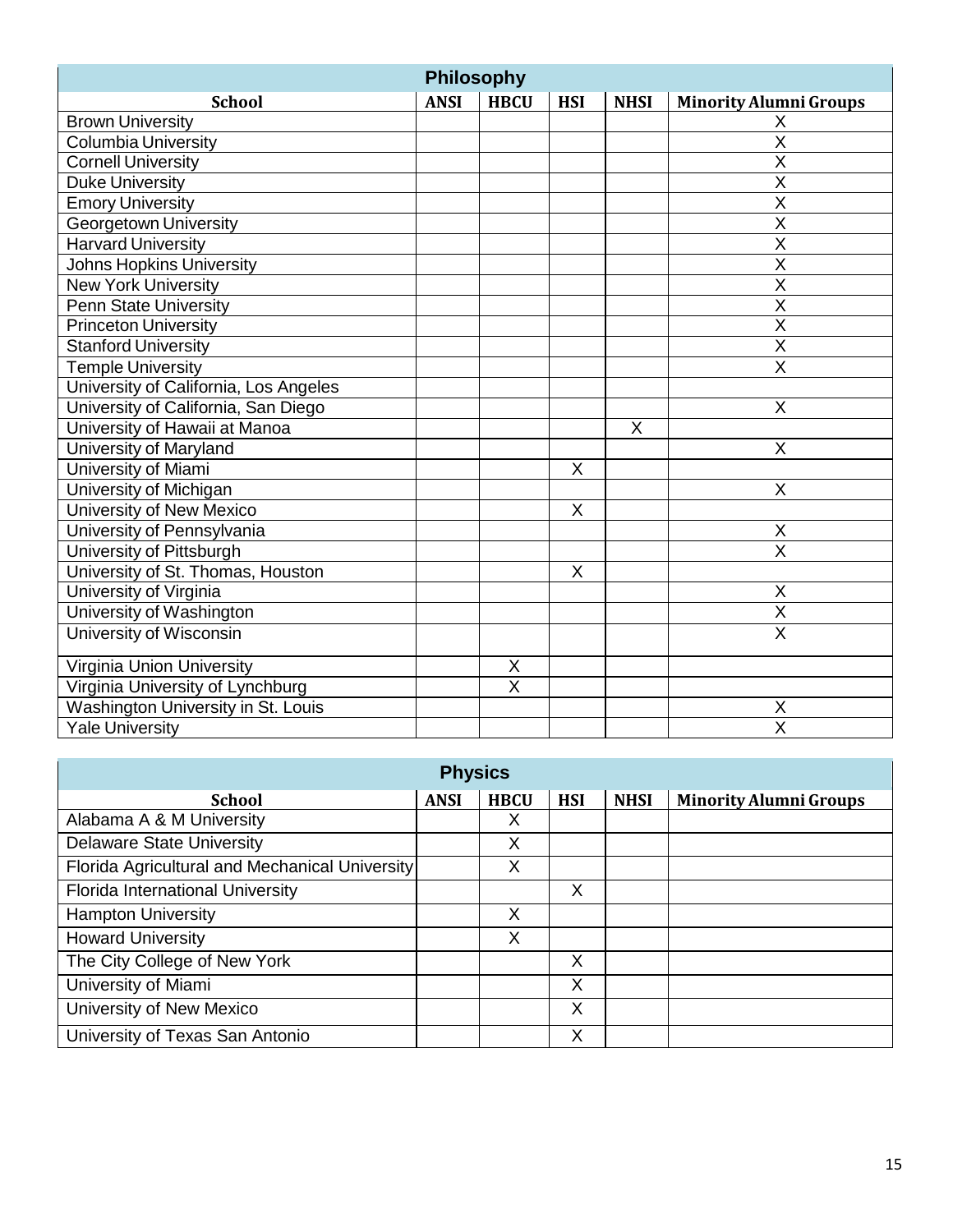| <b>Police</b>                    |             |             |            |             |                               |  |  |  |  |
|----------------------------------|-------------|-------------|------------|-------------|-------------------------------|--|--|--|--|
| <b>School</b>                    | <b>ANSI</b> | <b>HBCU</b> | <b>HSI</b> | <b>NHSI</b> | <b>Minority Alumni Groups</b> |  |  |  |  |
| Prairie View A & M University    |             |             |            |             |                               |  |  |  |  |
| <b>Texas Southern University</b> |             |             |            |             |                               |  |  |  |  |

| <b>Political Science</b>                |             |             |            |             |                               |  |  |  |  |
|-----------------------------------------|-------------|-------------|------------|-------------|-------------------------------|--|--|--|--|
| <b>School</b>                           | <b>ANSI</b> | <b>HBCU</b> | <b>HSI</b> | <b>NHSI</b> | <b>Minority Alumni Groups</b> |  |  |  |  |
| <b>Florida International University</b> |             |             |            |             |                               |  |  |  |  |
| University of New Mexico                |             |             |            |             |                               |  |  |  |  |

| <b>Politics</b>                 |             |             |            |             |                               |  |  |  |  |
|---------------------------------|-------------|-------------|------------|-------------|-------------------------------|--|--|--|--|
| <b>School</b>                   | <b>ANSI</b> | <b>HBCU</b> | <b>HSI</b> | <b>NHSI</b> | <b>Minority Alumni Groups</b> |  |  |  |  |
| <b>Clark Atlanta University</b> |             |             |            |             |                               |  |  |  |  |
| <b>Howard University</b>        |             |             |            |             |                               |  |  |  |  |

| <b>Psychology/Clinical Psychology</b>       |             |                         |                         |             |                               |  |  |  |
|---------------------------------------------|-------------|-------------------------|-------------------------|-------------|-------------------------------|--|--|--|
| <b>School</b>                               | <b>ANSI</b> | <b>HBCU</b>             | <b>HSI</b>              | <b>NHSI</b> | <b>Minority Alumni Groups</b> |  |  |  |
| <b>Brown University</b>                     |             |                         |                         |             | X.                            |  |  |  |
| <b>Carlos Albizu University</b>             |             |                         | X                       |             |                               |  |  |  |
| City College of New York, CUNY              |             |                         | $\overline{\mathsf{x}}$ |             |                               |  |  |  |
| <b>Columbia University</b>                  |             |                         |                         |             | Χ                             |  |  |  |
| <b>Cornell University</b>                   |             |                         |                         |             | $\overline{\mathsf{x}}$       |  |  |  |
| Dartmouth College                           |             |                         |                         |             | $\overline{\mathsf{x}}$       |  |  |  |
| <b>Duke University</b>                      |             |                         |                         |             | $\overline{X}$                |  |  |  |
| <b>Emory University</b>                     |             |                         |                         |             | $\overline{\mathsf{x}}$       |  |  |  |
| <b>Florida International University</b>     |             |                         | X                       |             |                               |  |  |  |
| Georgetown University                       |             |                         |                         |             | Χ                             |  |  |  |
| <b>Harvard University</b>                   |             |                         |                         |             | $\overline{\mathsf{x}}$       |  |  |  |
| <b>Howard University</b>                    |             | $\mathsf X$             |                         |             |                               |  |  |  |
| <b>Jackson State University</b>             |             | $\overline{\mathsf{x}}$ |                         |             |                               |  |  |  |
| <b>Johns Hopkins University</b>             |             |                         |                         |             | X                             |  |  |  |
| New Mexico State University (Ed-School      |             |                         | X                       |             |                               |  |  |  |
| Psychology; Counseling Psychology)          |             |                         |                         |             |                               |  |  |  |
| <b>New York University</b>                  |             |                         |                         |             | X                             |  |  |  |
| <b>Norfolk State University</b>             |             | $\sf X$                 |                         |             |                               |  |  |  |
| Nova Southeastern University                |             |                         | $\overline{\mathsf{x}}$ |             |                               |  |  |  |
| Our Lady of the Lake University (Counseling |             |                         | $\overline{\mathsf{x}}$ |             |                               |  |  |  |
| Psychology)                                 |             |                         |                         |             |                               |  |  |  |
| <b>Penn State University</b>                |             |                         |                         |             | X                             |  |  |  |
| Prairie View A & M University               |             | X                       |                         |             |                               |  |  |  |
| <b>Princeton University</b>                 |             |                         |                         |             | X                             |  |  |  |
| <b>Stanford University</b>                  |             |                         |                         |             | Χ                             |  |  |  |
| <b>Temple University</b>                    |             |                         |                         |             | $\overline{\mathsf{x}}$       |  |  |  |
| <b>Tennessee State University</b>           |             | $\mathsf X$             |                         |             |                               |  |  |  |
| <b>Texas Southern University</b>            |             | $\overline{X}$          |                         |             |                               |  |  |  |
| University of Alaska - Fairbanks            | X           |                         |                         |             |                               |  |  |  |
| University of California, Los Angeles       |             |                         |                         |             |                               |  |  |  |
| University of California, San Diego         |             |                         |                         |             | X                             |  |  |  |
| University of Hawaii at Manoa               |             |                         |                         | $\mathsf X$ |                               |  |  |  |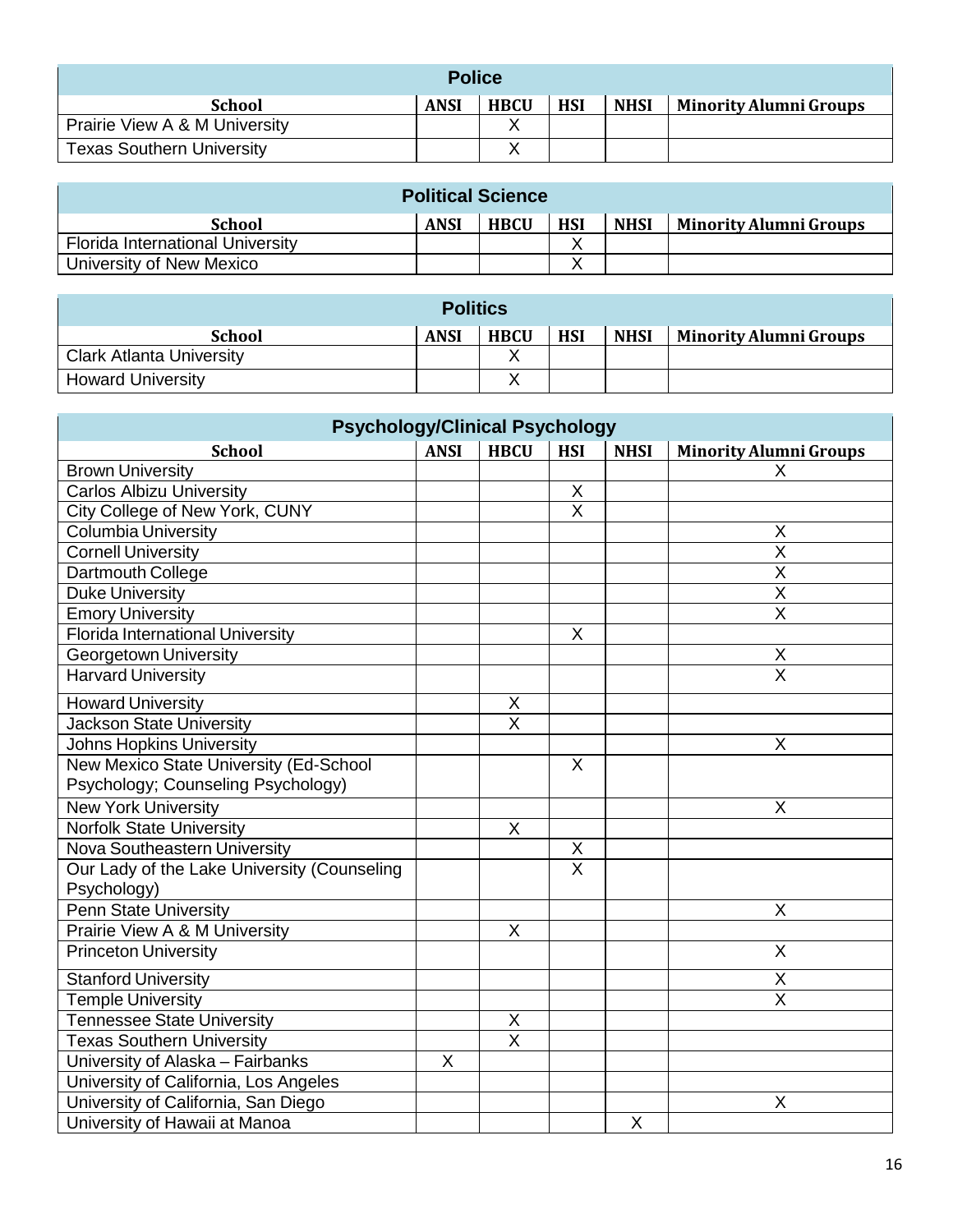| University of LaVerne (Clinical- Community<br>Psychology) |   | X |   |
|-----------------------------------------------------------|---|---|---|
|                                                           |   |   |   |
| University of Maryland                                    |   |   | Х |
| University of Miami                                       |   | X |   |
| University of Michigan                                    |   |   | Х |
| University of New Mexico                                  |   | X |   |
| University of Pennsylvania                                |   |   | X |
| University of Pittsburgh                                  |   |   | Χ |
| University of Texas at El Paso                            |   | X |   |
| University of Virginia                                    |   |   | х |
| University of Washington                                  |   |   |   |
| University of Wisconsin                                   |   |   | X |
| Virginia State University                                 | Χ |   |   |
| Virginia Tech                                             |   |   | х |
| Washington University in St. Louis                        |   |   | Χ |

| <b>Sociology</b>                        |             |             |            |             |                               |  |  |  |  |
|-----------------------------------------|-------------|-------------|------------|-------------|-------------------------------|--|--|--|--|
| <b>School</b>                           | <b>ANSI</b> | <b>HBCU</b> | <b>HSI</b> | <b>NHSI</b> | <b>Minority Alumni Groups</b> |  |  |  |  |
| <b>Florida International University</b> |             |             | ∧          |             |                               |  |  |  |  |
| <b>Howard University</b>                |             | ⌒           |            |             |                               |  |  |  |  |
| University of Miami                     |             |             | ∧          |             |                               |  |  |  |  |
| University of New Mexico                |             |             |            |             |                               |  |  |  |  |

| <b>Statistics</b>                     |             |             |            |             |                               |  |  |  |  |  |
|---------------------------------------|-------------|-------------|------------|-------------|-------------------------------|--|--|--|--|--|
| <b>School</b>                         | <b>ANSI</b> | <b>HBCU</b> | <b>HSI</b> | <b>NHSI</b> | <b>Minority Alumni Groups</b> |  |  |  |  |  |
| <b>Columbia University</b>            |             |             |            |             |                               |  |  |  |  |  |
| <b>Cornell University</b>             |             |             |            |             | X                             |  |  |  |  |  |
| <b>Duke University</b>                |             |             |            |             | X                             |  |  |  |  |  |
| <b>Harvard University</b>             |             |             |            |             | X                             |  |  |  |  |  |
| <b>Johns Hopkins University</b>       |             |             |            |             | X                             |  |  |  |  |  |
| <b>Penn State University</b>          |             |             |            |             | X                             |  |  |  |  |  |
| <b>Stanford University</b>            |             |             |            |             | X                             |  |  |  |  |  |
| <b>Temple University</b>              |             |             |            |             | Χ                             |  |  |  |  |  |
| University of California, Los Angeles |             |             |            |             |                               |  |  |  |  |  |
| University of Miami                   |             |             | X          |             |                               |  |  |  |  |  |
| University of Michigan                |             |             |            |             | X                             |  |  |  |  |  |
| University of New Mexico              |             |             | X          |             |                               |  |  |  |  |  |
| University of Pennsylvania            |             |             |            |             | X                             |  |  |  |  |  |
| University of Pittsburgh              |             |             |            |             | X                             |  |  |  |  |  |
| University of Texas San Antonio       |             |             | X          |             |                               |  |  |  |  |  |
| University of Virginia                |             |             |            |             | X                             |  |  |  |  |  |
| University of Washington              |             |             |            |             | X                             |  |  |  |  |  |
| University of Wisconsin               |             |             |            |             | X                             |  |  |  |  |  |
| Virginia Tech                         |             |             |            |             | X                             |  |  |  |  |  |
| <b>Yale University</b>                |             |             |            |             | Χ                             |  |  |  |  |  |

| Weather                   |             |             |            |             |                               |  |  |  |  |
|---------------------------|-------------|-------------|------------|-------------|-------------------------------|--|--|--|--|
| <b>School</b>             | <b>ANSI</b> | <b>HBCU</b> | <b>HSI</b> | <b>NHSI</b> | <b>Minority Alumni Groups</b> |  |  |  |  |
| <b>Hampton University</b> |             |             |            |             |                               |  |  |  |  |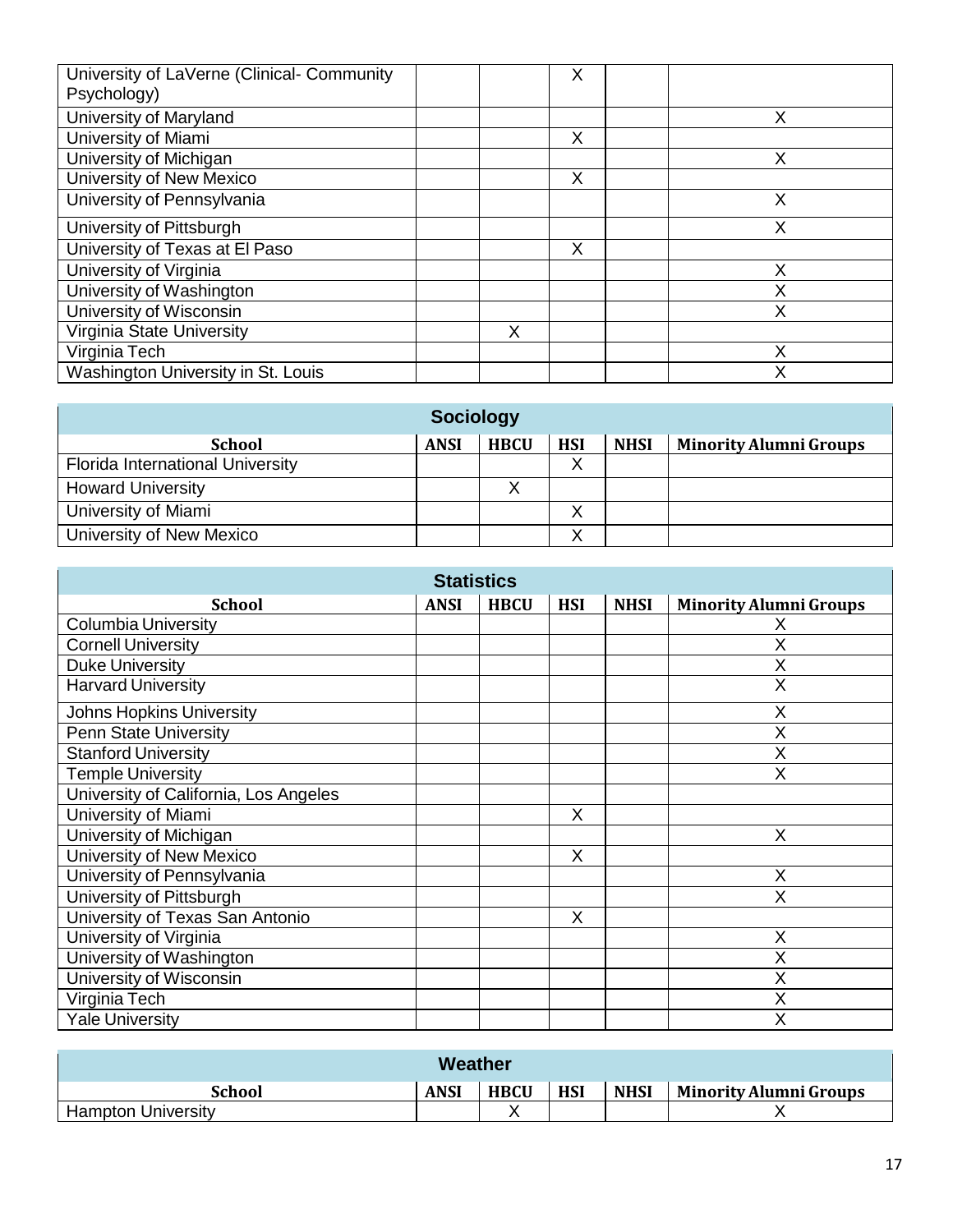| <b>Howard University</b> |  |  |  |  |  |  |  |  |  |
|--------------------------|--|--|--|--|--|--|--|--|--|
|                          |  |  |  |  |  |  |  |  |  |
| <b>World Cultures</b>    |  |  |  |  |  |  |  |  |  |

| .                                |             |             |            |             |                        |  |  |  |  |
|----------------------------------|-------------|-------------|------------|-------------|------------------------|--|--|--|--|
| School                           | <b>ANSI</b> | <b>HBCU</b> | <b>HSI</b> | <b>NHSI</b> | Minority Alumni Groups |  |  |  |  |
| University of California, Merced |             |             |            |             |                        |  |  |  |  |

## <span id="page-17-0"></span>**Business**

| <b>Business Administration</b>          |             |             |            |             |                               |  |  |  |  |
|-----------------------------------------|-------------|-------------|------------|-------------|-------------------------------|--|--|--|--|
| <b>School</b>                           | <b>ANSI</b> | <b>HBCU</b> | <b>HSI</b> | <b>NHSI</b> | <b>Minority Alumni Groups</b> |  |  |  |  |
| <b>Duke University</b>                  |             |             |            |             | X                             |  |  |  |  |
| <b>Emory University</b>                 |             |             |            |             | Χ                             |  |  |  |  |
| <b>Florida International University</b> |             |             | X          |             |                               |  |  |  |  |
| <b>Hampton University</b>               |             | X           |            |             |                               |  |  |  |  |
| Jackson State University                |             | X           |            |             |                               |  |  |  |  |
| Morgan State University                 |             | X           |            |             |                               |  |  |  |  |
| <b>New Mexico State University</b>      |             |             | X          |             |                               |  |  |  |  |
| Nova Southeastern University            |             |             | X          |             |                               |  |  |  |  |
| <b>Temple University</b>                |             |             |            |             | X                             |  |  |  |  |
| Texas A & M International University    |             |             | X          |             |                               |  |  |  |  |
| (International Business Administration) |             |             |            |             |                               |  |  |  |  |
| University of California, Los Angeles   |             |             |            |             |                               |  |  |  |  |
| University of California, San Diego     |             |             |            |             | X                             |  |  |  |  |
| University of Maryland                  |             |             |            |             | X                             |  |  |  |  |
| University of Pittsburgh                |             |             |            |             | X                             |  |  |  |  |
| University of Texas at El Paso          |             |             | X          |             |                               |  |  |  |  |
| University of Texas - Pan American      |             |             | X          |             |                               |  |  |  |  |
| University of Virginia                  |             |             |            |             | X                             |  |  |  |  |
| University of Washington                |             |             |            |             | Χ                             |  |  |  |  |
| Washington University in St. Louis      |             |             |            |             | Χ                             |  |  |  |  |

| <b>Accounting</b>                       |             |             |            |             |                               |  |  |  |  |
|-----------------------------------------|-------------|-------------|------------|-------------|-------------------------------|--|--|--|--|
| <b>School</b>                           | <b>ANSI</b> | <b>HBCU</b> | <b>HSI</b> | <b>NHSI</b> | <b>Minority Alumni Groups</b> |  |  |  |  |
| <b>Columbia University</b>              |             |             |            |             |                               |  |  |  |  |
| <b>Florida International University</b> |             |             | X          |             |                               |  |  |  |  |
| <b>Harvard University</b>               |             |             |            |             |                               |  |  |  |  |
| <b>New York University</b>              |             |             |            |             |                               |  |  |  |  |
| <b>Stanford University</b>              |             |             |            |             | Х                             |  |  |  |  |
| University of Miami                     |             |             | X          |             |                               |  |  |  |  |
| University of Michigan                  |             |             |            |             | Χ                             |  |  |  |  |
| University of Pennsylvania              |             |             |            |             |                               |  |  |  |  |
| University of Pittsburgh                |             |             |            |             | Х                             |  |  |  |  |
| University of Texas at San Antonio      |             |             | X          |             |                               |  |  |  |  |
| University of Wisconsin                 |             |             |            |             | Χ                             |  |  |  |  |
| Virginia Tech                           |             |             |            |             | Х                             |  |  |  |  |
| <b>Yale University</b>                  |             |             |            |             |                               |  |  |  |  |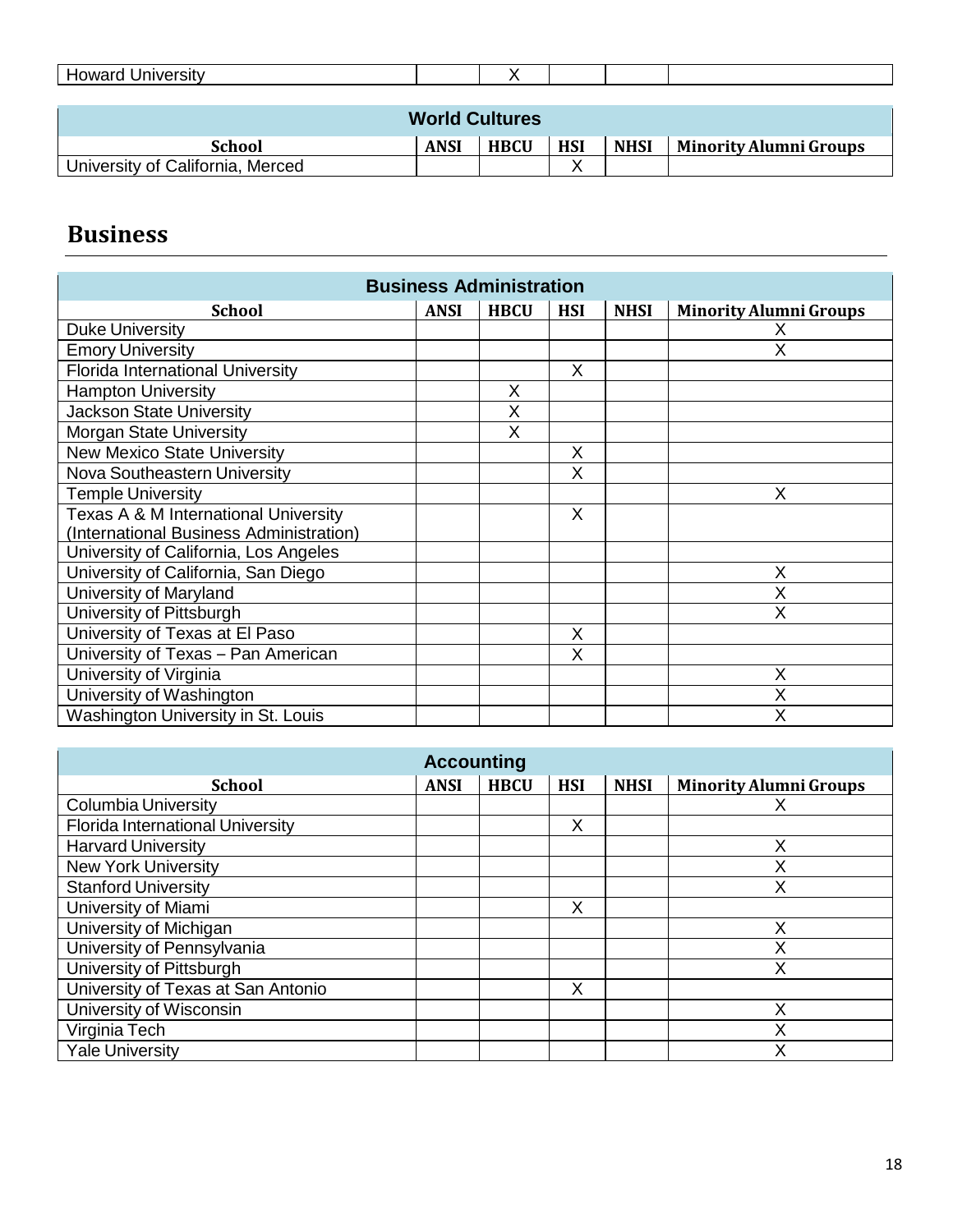| <b>Finance</b>                          |             |             |            |             |                               |  |  |  |  |
|-----------------------------------------|-------------|-------------|------------|-------------|-------------------------------|--|--|--|--|
| <b>School</b>                           | <b>ANSI</b> | <b>HBCU</b> | <b>HSI</b> | <b>NHSI</b> | <b>Minority Alumni Groups</b> |  |  |  |  |
| Columbia University                     |             |             |            |             |                               |  |  |  |  |
| <b>Florida International University</b> |             |             | X          |             |                               |  |  |  |  |
| <b>Harvard University</b>               |             |             |            |             |                               |  |  |  |  |
| <b>New York University</b>              |             |             |            |             |                               |  |  |  |  |
| <b>Stanford University</b>              |             |             |            |             | Χ                             |  |  |  |  |
| University of Michigan                  |             |             |            |             | х                             |  |  |  |  |
| University of Pennsylvania              |             |             |            |             | Χ                             |  |  |  |  |
| University of Pittsburgh                |             |             |            |             |                               |  |  |  |  |
| University of Texas at San Antonio      |             |             | X          |             |                               |  |  |  |  |
| University of Wisconsin                 |             |             |            |             |                               |  |  |  |  |
| Virginia Tech                           |             |             |            |             | Χ                             |  |  |  |  |
| <b>Yale University</b>                  |             |             |            |             | х                             |  |  |  |  |

| <b>Management</b>                  |             |             |            |             |                               |  |  |  |  |
|------------------------------------|-------------|-------------|------------|-------------|-------------------------------|--|--|--|--|
| <b>School</b>                      | <b>ANSI</b> | <b>HBCU</b> | <b>HSI</b> | <b>NHSI</b> | <b>Minority Alumni Groups</b> |  |  |  |  |
| <b>Hampton University</b>          |             | v           |            |             |                               |  |  |  |  |
| Jackson State University           |             | v           |            |             |                               |  |  |  |  |
| <b>Morgan State University</b>     |             |             |            |             |                               |  |  |  |  |
| <b>New Mexico State University</b> |             |             | v<br>↗     |             |                               |  |  |  |  |

| <b>Marketing</b>                   |             |             |            |             |                               |  |  |  |  |
|------------------------------------|-------------|-------------|------------|-------------|-------------------------------|--|--|--|--|
| <b>School</b>                      | <b>ANSI</b> | <b>HBCU</b> | <b>HSI</b> | <b>NHSI</b> | <b>Minority Alumni Groups</b> |  |  |  |  |
| <b>Columbia University</b>         |             |             |            |             |                               |  |  |  |  |
| <b>Harvard University</b>          |             |             |            |             | Χ                             |  |  |  |  |
| <b>New Mexico State University</b> |             |             | X          |             |                               |  |  |  |  |
| <b>New York University</b>         |             |             |            |             | Χ                             |  |  |  |  |
| <b>Stanford University</b>         |             |             |            |             |                               |  |  |  |  |
| <b>Temple University</b>           |             |             |            |             |                               |  |  |  |  |
| <b>New Mexico State University</b> |             |             | X          |             |                               |  |  |  |  |
| University of Michigan             |             |             |            |             | х                             |  |  |  |  |
| University of Pennsylvania         |             |             |            |             |                               |  |  |  |  |
| University of Pittsburgh           |             |             |            |             | X                             |  |  |  |  |
| University of Texas at San Antonio |             |             | Χ          |             |                               |  |  |  |  |
| University of Wisconsin            |             |             |            |             | Χ                             |  |  |  |  |
| Virginia Tech                      |             |             |            |             |                               |  |  |  |  |
| <b>Yale University</b>             |             |             |            |             |                               |  |  |  |  |

## <span id="page-18-0"></span>**Dental**

| <b>Dental</b>                                                |             |             |            |             |                               |  |  |  |  |
|--------------------------------------------------------------|-------------|-------------|------------|-------------|-------------------------------|--|--|--|--|
| <b>School</b>                                                | <b>ANSI</b> | <b>HBCU</b> | <b>HSI</b> | <b>NHSI</b> | <b>Minority Alumni Groups</b> |  |  |  |  |
| <b>Howard University</b>                                     |             |             |            |             |                               |  |  |  |  |
| <b>Meharry Medical College</b>                               |             |             |            |             |                               |  |  |  |  |
| University of Texas Health Sciences Center at<br>San Antonio |             |             | ∧          |             |                               |  |  |  |  |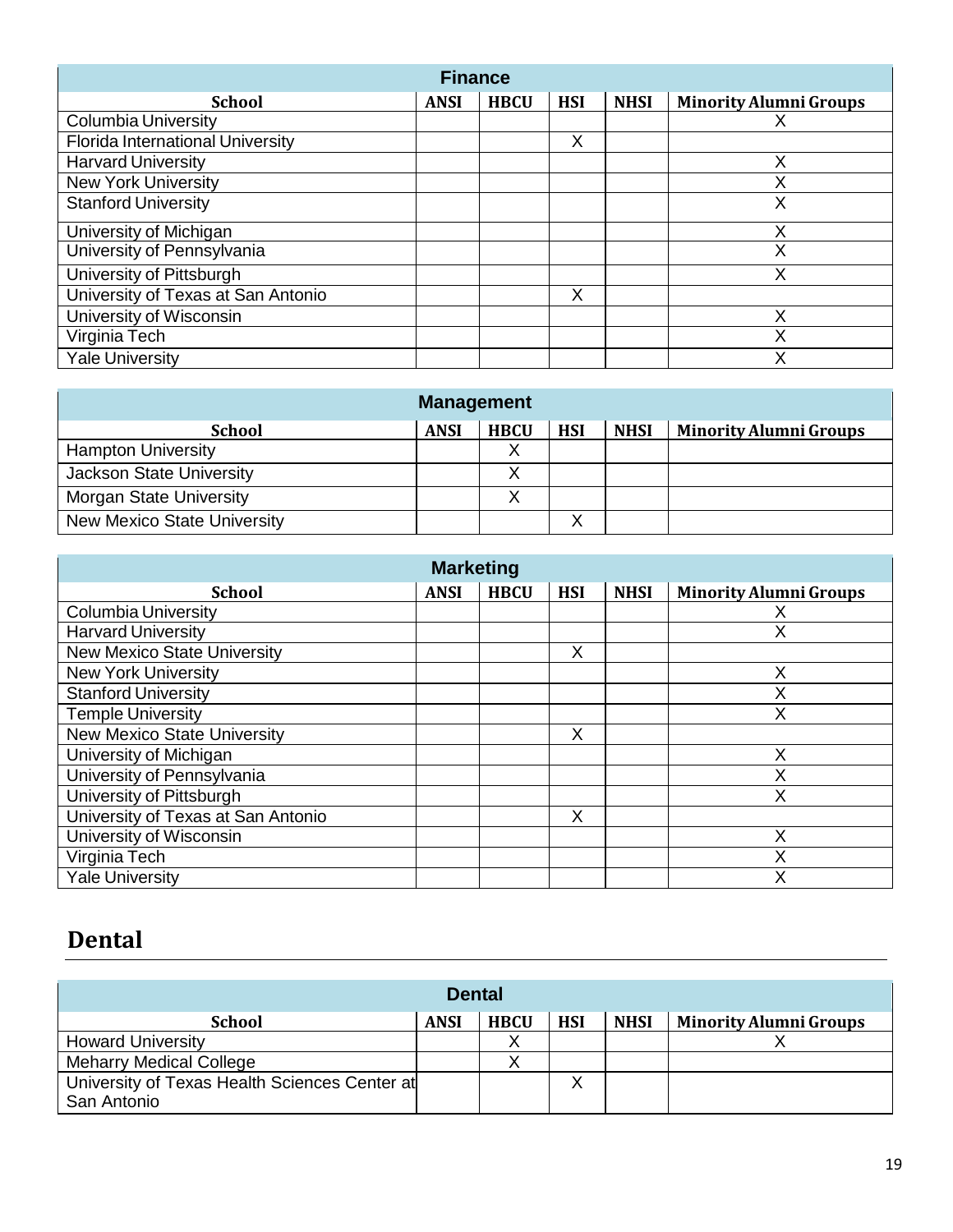# **Nursing**

| <b>MSN</b>                                    |             |                         |                         |             |                               |  |  |  |
|-----------------------------------------------|-------------|-------------------------|-------------------------|-------------|-------------------------------|--|--|--|
| <b>School</b>                                 | <b>ANSI</b> | <b>HBCU</b>             | <b>HSI</b>              | <b>NHSI</b> | <b>Minority Alumni Groups</b> |  |  |  |
| <b>Albany State University</b>                |             | X                       |                         |             |                               |  |  |  |
| <b>Alcorn State University</b>                |             | $\overline{\mathsf{x}}$ |                         |             |                               |  |  |  |
| <b>Barry University</b>                       |             |                         | X                       |             |                               |  |  |  |
| <b>Bowie State University</b>                 |             | X                       |                         |             |                               |  |  |  |
| <b>California State University</b>            |             |                         | $\pmb{\times}$          |             |                               |  |  |  |
| <b>Bakersfield</b>                            |             |                         |                         |             |                               |  |  |  |
| Fresno                                        |             |                         |                         |             |                               |  |  |  |
| LA                                            |             |                         |                         |             |                               |  |  |  |
| <b>Stanislaus</b>                             |             |                         |                         |             |                               |  |  |  |
| <b>College of Mount Saint Vincent</b>         |             |                         | $\sf X$                 |             |                               |  |  |  |
| Colorado State University, Pueblo             |             |                         | $\overline{\mathsf{x}}$ |             |                               |  |  |  |
| <b>Coppin State University</b>                |             | X                       |                         |             |                               |  |  |  |
| <b>Delaware State University</b>              |             | $\overline{\mathsf{X}}$ |                         |             |                               |  |  |  |
| <b>Duke University</b>                        |             |                         |                         |             | $\mathsf X$                   |  |  |  |
| <b>Emory University</b>                       |             |                         |                         |             | $\overline{\mathsf{x}}$       |  |  |  |
| Florida A&M University                        |             | $\overline{X}$          |                         |             |                               |  |  |  |
| <b>Florida International University</b>       |             |                         | $\mathsf X$             |             |                               |  |  |  |
| <b>Georgetown University</b>                  |             |                         |                         |             | X                             |  |  |  |
| <b>Grambling State University</b>             |             | X                       |                         |             |                               |  |  |  |
| <b>Hampton University</b>                     |             | $\overline{\mathsf{x}}$ |                         |             |                               |  |  |  |
| <b>Johns Hopkins University</b>               |             |                         |                         |             | $\mathsf X$                   |  |  |  |
| <b>Mercy College</b>                          |             |                         | X                       |             |                               |  |  |  |
| Morgan State University                       |             | X                       |                         |             |                               |  |  |  |
| <b>New York University</b>                    |             |                         |                         |             | X                             |  |  |  |
| Nova Southeastern University                  |             |                         | X                       |             |                               |  |  |  |
| Penn State University                         |             |                         |                         |             | X                             |  |  |  |
| <b>Prairie View A&amp;M University</b>        |             | Χ                       |                         |             |                               |  |  |  |
| Southern University & A&M College             |             | $\overline{\mathsf{x}}$ |                         |             |                               |  |  |  |
| <b>Temple University</b>                      |             |                         |                         |             | X                             |  |  |  |
| <b>Tennessee State University</b>             |             | X                       |                         |             |                               |  |  |  |
| Texas A&M Corpus Christi                      |             |                         | X                       |             |                               |  |  |  |
| <b>Texas A&amp;M International University</b> |             |                         | $\overline{\mathsf{x}}$ |             |                               |  |  |  |
| University of California, Los Angeles         |             |                         |                         |             |                               |  |  |  |
| University of California, San Francisco       |             |                         |                         |             |                               |  |  |  |
| University of Hawaii at Manoa                 |             |                         |                         | X           |                               |  |  |  |
| University of Miami                           |             |                         | $\sf X$                 |             |                               |  |  |  |
| University of Michigan                        |             |                         |                         |             | X                             |  |  |  |
| University of New Mexico                      |             |                         | X                       |             |                               |  |  |  |
| University of Pittsburgh                      |             |                         |                         |             | X                             |  |  |  |
| University of Texas at El Paso                |             |                         | X                       |             |                               |  |  |  |
| University of Texas Health Science Center at  |             |                         |                         |             |                               |  |  |  |
| San Antonio                                   |             |                         | X                       |             |                               |  |  |  |
| University of Virginia                        |             |                         |                         |             | $\mathsf X$                   |  |  |  |
| University of Washington                      |             |                         |                         |             | $\overline{\mathsf{x}}$       |  |  |  |
| University of Wisconsin                       |             |                         |                         |             | $\overline{\mathsf{x}}$       |  |  |  |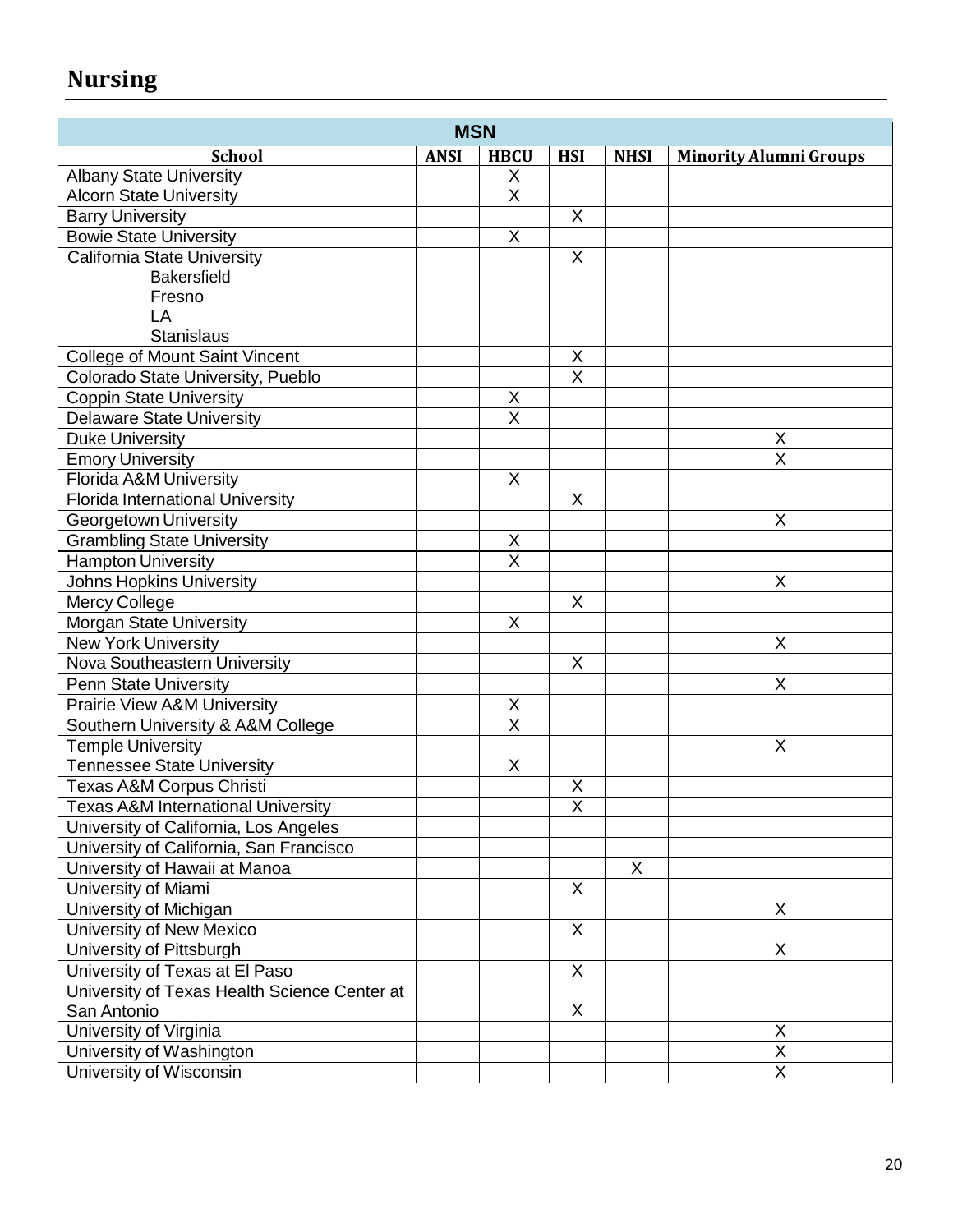| <b>DNP</b>                      |             |             |            |             |                               |  |  |  |  |
|---------------------------------|-------------|-------------|------------|-------------|-------------------------------|--|--|--|--|
| <b>School</b>                   | <b>ANSI</b> | <b>HBCU</b> | <b>HSI</b> | <b>NHSI</b> | <b>Minority Alumni Groups</b> |  |  |  |  |
| <b>Barry University</b>         |             |             | Χ          |             |                               |  |  |  |  |
| <b>Duke University</b>          |             |             |            |             |                               |  |  |  |  |
| <b>Johns Hopkins University</b> |             |             |            |             |                               |  |  |  |  |
| University of Miami             |             |             | Χ          |             |                               |  |  |  |  |
| University of Pittsburgh        |             |             |            |             |                               |  |  |  |  |
| University of Virginia          |             |             |            |             |                               |  |  |  |  |
| University of Washington        |             |             |            |             |                               |  |  |  |  |

| <b>PhD in Nursing</b>                        |             |             |            |                |                               |  |  |  |  |
|----------------------------------------------|-------------|-------------|------------|----------------|-------------------------------|--|--|--|--|
| <b>School</b>                                | <b>ANSI</b> | <b>HBCU</b> | <b>HSI</b> | <b>NHSI</b>    | <b>Minority Alumni Groups</b> |  |  |  |  |
| <b>Barry University</b>                      |             |             | X          |                |                               |  |  |  |  |
| <b>Duke University</b>                       |             |             |            |                | X                             |  |  |  |  |
| <b>Emory University</b>                      |             |             |            |                | $\overline{\mathsf{x}}$       |  |  |  |  |
| <b>Florida International University</b>      |             |             | X          |                |                               |  |  |  |  |
| <b>Hampton University</b>                    |             | X           |            |                |                               |  |  |  |  |
| <b>Johns Hopkins University</b>              |             |             |            |                | X                             |  |  |  |  |
| <b>New York University</b>                   |             |             |            |                | X                             |  |  |  |  |
| Nova Southeastern University                 |             |             | X          |                |                               |  |  |  |  |
| <b>Penn State University</b>                 |             |             |            |                | X                             |  |  |  |  |
| Southern University and A & M College        |             | X           |            |                |                               |  |  |  |  |
| University of California, Los Angeles        |             |             |            |                |                               |  |  |  |  |
| University of California, San Francisco      |             |             |            |                |                               |  |  |  |  |
| University of Hawaii at Manoa                |             |             |            | $\overline{X}$ |                               |  |  |  |  |
| University of Miami                          |             |             | $\sf X$    |                |                               |  |  |  |  |
| University of Michigan                       |             |             |            |                | X                             |  |  |  |  |
| University of New Mexico                     |             |             | X          |                |                               |  |  |  |  |
| University of Pennsylvania                   |             |             |            |                | X                             |  |  |  |  |
| University of Pittsburgh                     |             |             |            |                | X                             |  |  |  |  |
| University of Texas at El Paso               |             |             | X          |                |                               |  |  |  |  |
| University of Texas Health Science Center at |             |             |            |                |                               |  |  |  |  |
| San Antonio                                  |             |             | X          |                |                               |  |  |  |  |
| University of Virginia                       |             |             |            |                | X                             |  |  |  |  |
| University of Washington                     |             |             |            |                | X                             |  |  |  |  |
| University of Wisconsin                      |             |             |            |                | $\overline{\mathsf{x}}$       |  |  |  |  |
| <b>Yale University</b>                       |             |             |            |                | $\overline{\mathsf{x}}$       |  |  |  |  |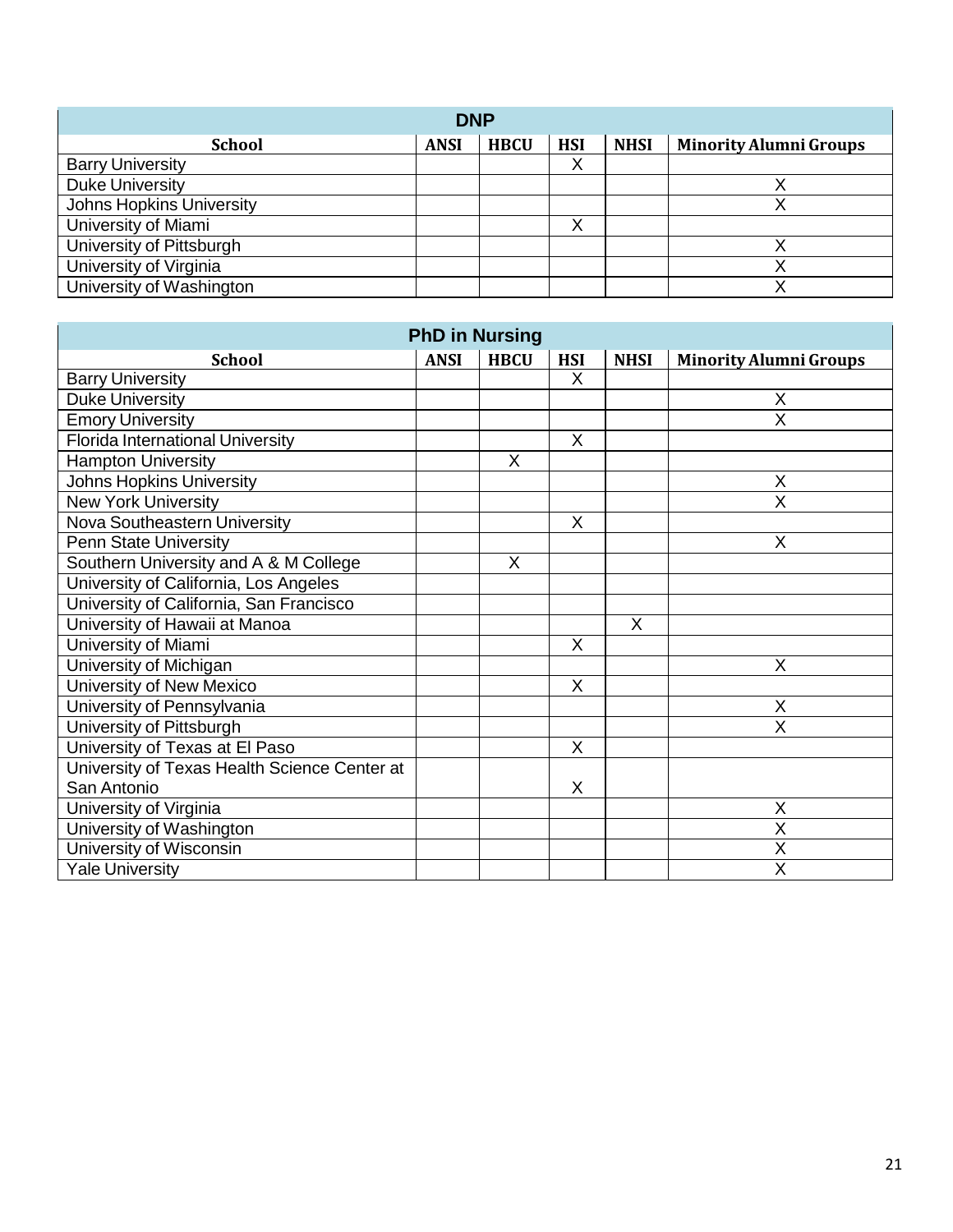# <span id="page-21-0"></span>**Pharmacy**

| PharmD                                         |             |             |            |             |                               |  |  |  |  |  |
|------------------------------------------------|-------------|-------------|------------|-------------|-------------------------------|--|--|--|--|--|
| <b>School</b>                                  | <b>ANSI</b> | <b>HBCU</b> | <b>HSI</b> | <b>NHSI</b> | <b>Minority Alumni Groups</b> |  |  |  |  |  |
| Florida Agricultural and Mechanical University |             | х           |            |             |                               |  |  |  |  |  |
| <b>Hampton University</b>                      |             | X           |            |             |                               |  |  |  |  |  |
| <b>Howard University</b>                       |             | Χ           |            |             |                               |  |  |  |  |  |
| Nova Southeastern University                   |             |             | X          |             |                               |  |  |  |  |  |
| <b>Temple University</b>                       |             |             |            |             | Χ                             |  |  |  |  |  |
| <b>Texas Southern University</b>               |             | X           |            |             |                               |  |  |  |  |  |
| University of California, San Diego            |             |             |            |             | Χ                             |  |  |  |  |  |
| University of Michigan                         |             |             |            |             | Χ                             |  |  |  |  |  |
| University of New Mexico                       |             |             | X          |             |                               |  |  |  |  |  |
| University of Pittsburgh                       |             |             |            |             | Χ                             |  |  |  |  |  |
| University of Texas at El Paso                 |             |             | X          |             |                               |  |  |  |  |  |
| University of Texas Health Science Center at   |             |             |            |             |                               |  |  |  |  |  |
| San Antonio                                    |             |             | X          |             |                               |  |  |  |  |  |
| Xavier University of Louisiana                 |             | Χ           |            |             |                               |  |  |  |  |  |

| <b>Pharmaceutical Science</b>           |             |             |            |             |                               |  |  |  |  |
|-----------------------------------------|-------------|-------------|------------|-------------|-------------------------------|--|--|--|--|
| <b>School</b>                           | <b>ANSI</b> | <b>HBCU</b> | <b>HSI</b> | <b>NHSI</b> | <b>Minority Alumni Groups</b> |  |  |  |  |
| <b>Florida A&amp;M University</b>       |             |             |            |             |                               |  |  |  |  |
| <b>Hampton University</b>               |             | X           |            |             |                               |  |  |  |  |
| <b>Howard University</b>                |             | Χ           |            |             |                               |  |  |  |  |
| <b>Temple University</b>                |             |             |            |             | х                             |  |  |  |  |
| <b>Texas Southern University</b>        |             | X           |            |             |                               |  |  |  |  |
| University of California, San Diego     |             |             |            |             | x                             |  |  |  |  |
| University of California, San Francisco |             |             |            |             |                               |  |  |  |  |
| University of Michigan                  |             |             |            |             | x                             |  |  |  |  |
| University of New Mexico                |             |             | X          |             |                               |  |  |  |  |
| University of Pittsburgh                |             |             |            |             |                               |  |  |  |  |
| University of Washington                |             |             |            |             | х                             |  |  |  |  |
| University of Wisconsin                 |             |             |            |             |                               |  |  |  |  |

# **Physical Therapy**

<span id="page-21-1"></span>

| <b>Physical Therapy</b>  |             |             |            |             |                               |  |  |  |
|--------------------------|-------------|-------------|------------|-------------|-------------------------------|--|--|--|
| <b>School</b>            | <b>ANSI</b> | <b>HBCU</b> | <b>HSI</b> | <b>NHSI</b> | <b>Minority Alumni Groups</b> |  |  |  |
| Mount St. Mary's College |             |             |            |             |                               |  |  |  |
| University of Miami      |             |             |            |             |                               |  |  |  |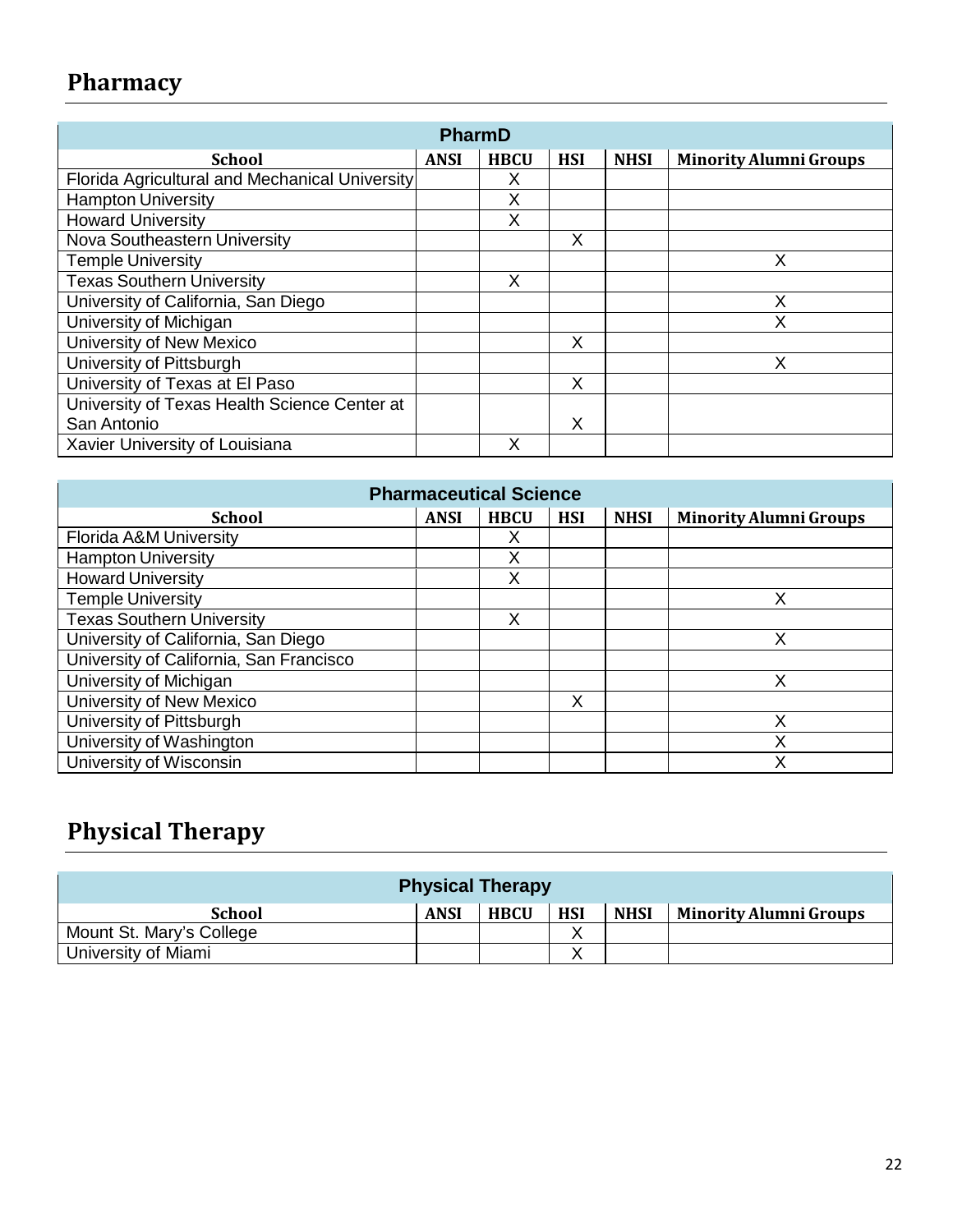### **Public Health**

| <b>Dietetics and Nutrition</b>          |             |             |            |             |                        |  |  |  |
|-----------------------------------------|-------------|-------------|------------|-------------|------------------------|--|--|--|
| School                                  | <b>ANSI</b> | <b>HBCU</b> | <b>HSI</b> | <b>NHSI</b> | Minority Alumni Groups |  |  |  |
| <b>Florida International University</b> |             |             |            |             |                        |  |  |  |

| <b>Public Health</b>                  |             |             |            |             |                               |  |  |  |  |
|---------------------------------------|-------------|-------------|------------|-------------|-------------------------------|--|--|--|--|
| <b>School</b>                         | <b>ANSI</b> | <b>HBCU</b> | <b>HSI</b> | <b>NHSI</b> | <b>Minority Alumni Groups</b> |  |  |  |  |
| Florida A&M University                |             | X           |            |             |                               |  |  |  |  |
| Florida International University      |             |             | Χ          |             |                               |  |  |  |  |
| <b>Harvard University</b>             |             |             |            |             |                               |  |  |  |  |
| <b>Johns Hopkins University</b>       |             |             |            |             | X                             |  |  |  |  |
| <b>Morgan State University</b>        |             | X           |            |             |                               |  |  |  |  |
| <b>Temple University</b>              |             |             |            |             | Χ                             |  |  |  |  |
| University of California, Los Angeles |             |             |            |             |                               |  |  |  |  |
| University of LaVerne                 |             |             | X          |             |                               |  |  |  |  |
| University of Maryland                |             |             |            |             | Х                             |  |  |  |  |
| University of Pittsburgh              |             |             |            |             |                               |  |  |  |  |
| University of Texas at El Paso        |             |             | X          |             |                               |  |  |  |  |

| <b>Biostatistics</b>                  |             |             |            |             |                               |  |
|---------------------------------------|-------------|-------------|------------|-------------|-------------------------------|--|
| <b>School</b>                         | <b>ANSI</b> | <b>HBCU</b> | <b>HSI</b> | <b>NHSI</b> | <b>Minority Alumni Groups</b> |  |
| <b>Brown University</b>               |             |             |            |             |                               |  |
| <b>Columbia University</b>            |             |             |            |             |                               |  |
| <b>Emory University</b>               |             |             |            |             | Χ                             |  |
| <b>Harvard University</b>             |             |             |            |             |                               |  |
| <b>Johns Hopkins University</b>       |             |             |            |             | Χ                             |  |
| University of California, Los Angeles |             |             |            |             |                               |  |
| University of Michigan                |             |             |            |             | x                             |  |
| University of Pennsylvania            |             |             |            |             |                               |  |
| University of Pittsburgh              |             |             |            |             | Χ                             |  |
| University of Washington              |             |             |            |             |                               |  |
| <b>Yale University</b>                |             |             |            |             |                               |  |

| <b>Environmental and Occupational Health</b>                            |             |             |            |             |                               |  |
|-------------------------------------------------------------------------|-------------|-------------|------------|-------------|-------------------------------|--|
| School                                                                  | <b>ANSI</b> | <b>HBCU</b> | <b>HSI</b> | <b>NHSI</b> | <b>Minority Alumni Groups</b> |  |
| Alabama State University                                                |             | Χ           |            |             |                               |  |
| Florida Agricultural and Mechanical University                          |             | X           |            |             |                               |  |
| <b>Florida International University</b>                                 |             |             | X          |             |                               |  |
| <b>Hampton University</b>                                               |             | X           |            |             |                               |  |
| <b>Harvard University</b>                                               |             |             |            |             | Χ                             |  |
| <b>Howard University</b>                                                |             | Χ           |            |             |                               |  |
| <b>Jackson State University</b>                                         |             | X           |            |             |                               |  |
| <b>Johns Hopkins University</b>                                         |             |             |            |             | Χ                             |  |
| <b>Langton University</b>                                               |             | X           |            |             |                               |  |
| New Mexico State University (Plant and<br><b>Environmental Science)</b> |             |             | X          |             |                               |  |
| North Carolina A & T University                                         |             | Χ           |            |             |                               |  |
| <b>Tennessee State University</b>                                       |             | X           |            |             |                               |  |
| University of California, Los Angeles                                   |             |             |            |             |                               |  |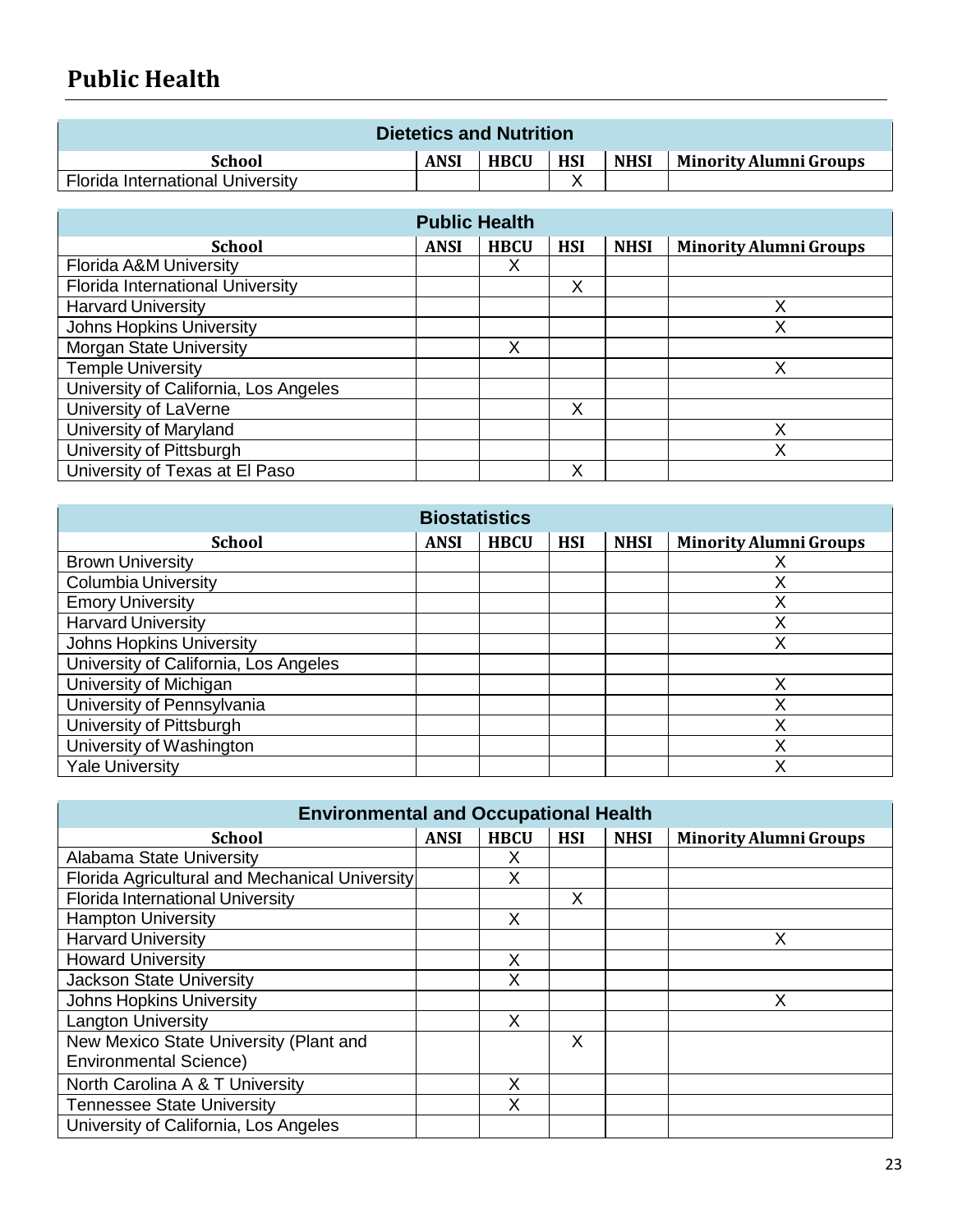| University of California, Merced<br>(Environmental Systems) |   |  |
|-------------------------------------------------------------|---|--|
| University of Maryland Eastern Shore                        |   |  |
| University of Michigan                                      |   |  |
| University of New Mexico                                    | ↗ |  |
| University of Pittsburgh                                    |   |  |
| University of Washington                                    |   |  |
| <b>Winston Salem State University</b>                       |   |  |
| <b>Yale University</b>                                      |   |  |

| Epidemiology                            |             |             |            |             |                               |
|-----------------------------------------|-------------|-------------|------------|-------------|-------------------------------|
| <b>School</b>                           | <b>ANSI</b> | <b>HBCU</b> | <b>HSI</b> | <b>NHSI</b> | <b>Minority Alumni Groups</b> |
| <b>Brown University</b>                 |             |             |            |             |                               |
| <b>Columbia University</b>              |             |             |            |             | Χ                             |
| <b>Cornell University</b>               |             |             |            |             | Χ                             |
| <b>Emory University</b>                 |             |             |            |             |                               |
| <b>Harvard University</b>               |             |             |            |             | x                             |
| Jackson State University                |             | X           |            |             |                               |
| <b>Johns Hopkins University</b>         |             |             |            |             | X                             |
| <b>Florida International University</b> |             |             | X          |             |                               |
| University of California, Los Angeles   |             |             |            |             |                               |
| University of California, San Diego     |             |             |            |             | X                             |
| University of Hawaii at Manoa           |             |             |            | X           |                               |
| University of Maryland                  |             |             |            |             | X                             |
| University of Miami                     |             |             | X          |             |                               |
| University of Michigan                  |             |             |            |             | X                             |
| University of Pennsylvania              |             |             |            |             | Х                             |
| University of Pittsburgh                |             |             |            |             | Х                             |
| University of Washington                |             |             |            |             |                               |
| <b>Yale University</b>                  |             |             |            |             |                               |

| <b>Social Work</b>                    |             |             |            |             |                               |
|---------------------------------------|-------------|-------------|------------|-------------|-------------------------------|
| <b>School</b>                         | <b>ANSI</b> | <b>HBCU</b> | <b>HSI</b> | <b>NHSI</b> | <b>Minority Alumni Groups</b> |
| <b>Barry University</b>               |             |             | X          |             |                               |
| <b>Clark Atlanta University</b>       |             | Х           |            |             |                               |
| Florida International University      |             |             | Χ          |             |                               |
| <b>Howard University</b>              |             | X           |            |             |                               |
| <b>Jackson State University</b>       |             | Х           |            |             |                               |
| <b>Morgan State University</b>        |             | X           |            |             |                               |
| <b>Norfolk State University</b>       |             | X           |            |             |                               |
| Southern University and A & M College |             | X           |            |             |                               |
| <b>Tennessee State University</b>     |             | Χ           |            |             |                               |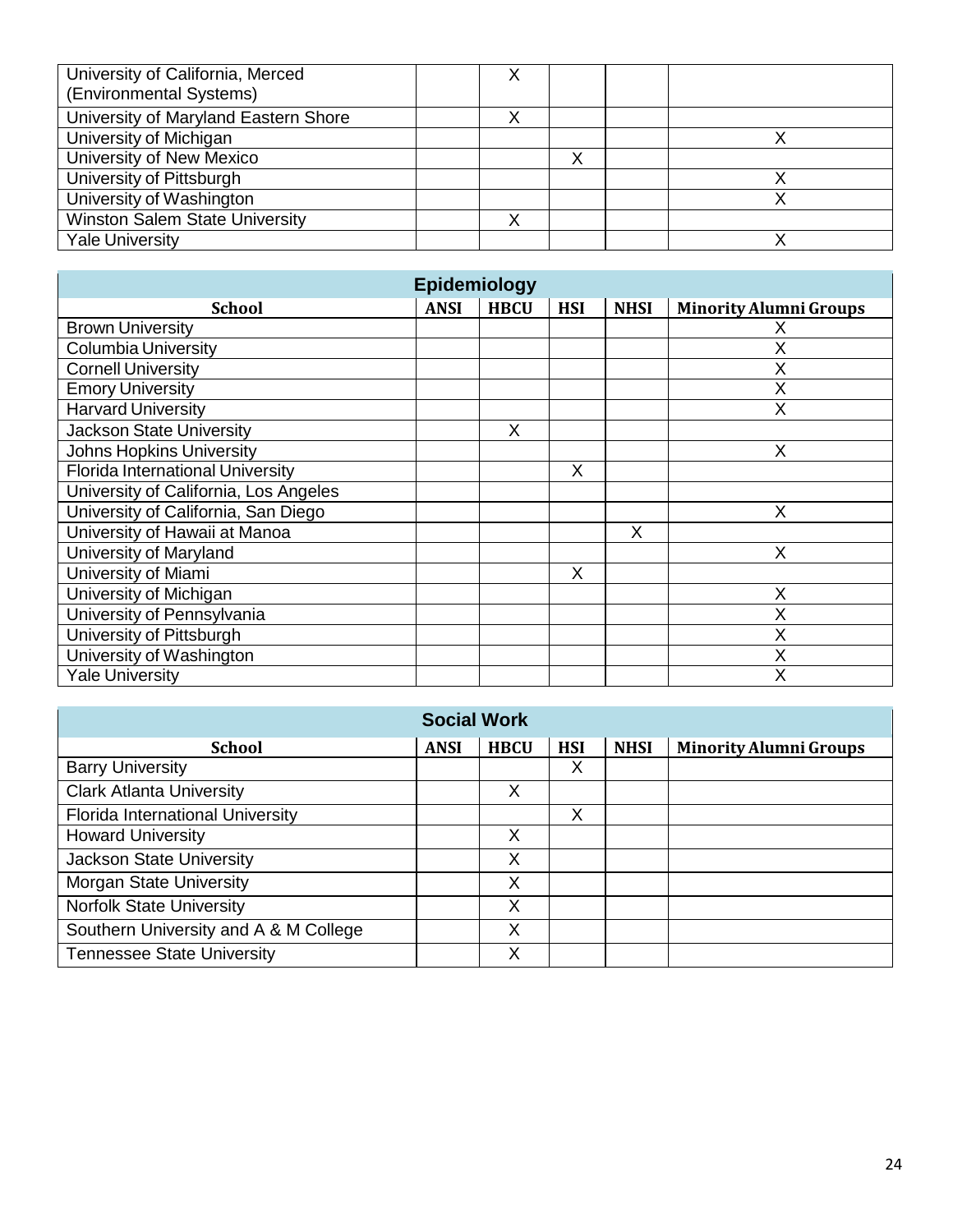### <span id="page-24-0"></span>**Schools of Medicine**

| <b>HBCU</b><br><b>School</b><br><b>ANSI</b><br><b>HSI</b><br><b>NHSI</b><br><b>Minority Alumni Groups</b><br>Alabama State University<br>X<br><b>Columbia University College of Physicians</b><br>X<br>and Surgeons<br>(Cornell) Weill Cornell Medical College<br>X<br>X<br>Dartmouth Medical School<br>$\overline{\mathsf{x}}$<br><b>Duke University</b><br><b>Emory University School of Medicine</b><br>$\overline{\mathsf{X}}$<br>Florida Agricultural and Mechanical University<br>X<br>$\overline{\mathsf{X}}$<br><b>Hampton University</b><br><b>Harvard Medical School</b><br>Χ<br>Howard University College of Medicine<br>X<br>$\overline{\mathsf{x}}$<br><b>Jackson State University</b><br>Johns Hopkins School of Medicine<br>X<br>$\mathsf X$<br><b>Langston University</b><br>$\overline{\mathsf{X}}$<br>X<br><b>Meharry Medical College</b><br>$\overline{\mathsf{x}}$<br>Morehouse School of Medicine<br>$\overline{X}$<br>Morgan State University<br>$\overline{X}$<br><b>New York University</b><br>$\overline{\mathsf{X}}$<br><b>Norfolk State University</b><br>$\overline{\mathsf{x}}$<br>North Carolina Central University<br>Penn State Hershey College of Medicine<br>Χ<br>X<br>Prairie View A & M University<br><b>Stanford School of Medicine</b><br>X<br>$\overline{\mathsf{x}}$<br><b>Temple University School of Medicine</b><br><b>Tennessee State University</b><br>$\mathsf X$<br>$\overline{\mathsf{x}}$<br><b>Texas Southern University</b><br>The City College of New York<br>X<br>X<br><b>Tuskegee University</b><br>University of California, San Diego School of<br>X<br>Medicine<br>University of California, San Francisco<br><b>School of Medicine</b><br>(UCLA) David Geffen School of Medicine<br>$\mathsf{X}$<br>University of Maryland Eastern Shore<br>University of Miami<br>X<br>University of Miami Leonard M. Miller<br>X<br><b>School of Medicine</b><br>University of Michigan Medical School<br>X<br>University of New Mexico School of Medicine<br>X<br>University of Pennsylvania School of<br>X<br>Medicine<br>University of Pittsburgh School of Medicine<br>$\overline{X}$<br>University of Texas Health Science Center at<br>San Antonio<br>X<br>University of Virginia School of Medicine<br>X<br>X<br>University of Wisconsin School of Medicine |                           |   |  |  |
|----------------------------------------------------------------------------------------------------------------------------------------------------------------------------------------------------------------------------------------------------------------------------------------------------------------------------------------------------------------------------------------------------------------------------------------------------------------------------------------------------------------------------------------------------------------------------------------------------------------------------------------------------------------------------------------------------------------------------------------------------------------------------------------------------------------------------------------------------------------------------------------------------------------------------------------------------------------------------------------------------------------------------------------------------------------------------------------------------------------------------------------------------------------------------------------------------------------------------------------------------------------------------------------------------------------------------------------------------------------------------------------------------------------------------------------------------------------------------------------------------------------------------------------------------------------------------------------------------------------------------------------------------------------------------------------------------------------------------------------------------------------------------------------------------------------------------------------------------------------------------------------------------------------------------------------------------------------------------------------------------------------------------------------------------------------------------------------------------------------------------------------------------------------------------------------------------------------------------------------------------------------------------------------------------------------|---------------------------|---|--|--|
|                                                                                                                                                                                                                                                                                                                                                                                                                                                                                                                                                                                                                                                                                                                                                                                                                                                                                                                                                                                                                                                                                                                                                                                                                                                                                                                                                                                                                                                                                                                                                                                                                                                                                                                                                                                                                                                                                                                                                                                                                                                                                                                                                                                                                                                                                                                |                           |   |  |  |
|                                                                                                                                                                                                                                                                                                                                                                                                                                                                                                                                                                                                                                                                                                                                                                                                                                                                                                                                                                                                                                                                                                                                                                                                                                                                                                                                                                                                                                                                                                                                                                                                                                                                                                                                                                                                                                                                                                                                                                                                                                                                                                                                                                                                                                                                                                                |                           |   |  |  |
|                                                                                                                                                                                                                                                                                                                                                                                                                                                                                                                                                                                                                                                                                                                                                                                                                                                                                                                                                                                                                                                                                                                                                                                                                                                                                                                                                                                                                                                                                                                                                                                                                                                                                                                                                                                                                                                                                                                                                                                                                                                                                                                                                                                                                                                                                                                |                           |   |  |  |
|                                                                                                                                                                                                                                                                                                                                                                                                                                                                                                                                                                                                                                                                                                                                                                                                                                                                                                                                                                                                                                                                                                                                                                                                                                                                                                                                                                                                                                                                                                                                                                                                                                                                                                                                                                                                                                                                                                                                                                                                                                                                                                                                                                                                                                                                                                                |                           |   |  |  |
|                                                                                                                                                                                                                                                                                                                                                                                                                                                                                                                                                                                                                                                                                                                                                                                                                                                                                                                                                                                                                                                                                                                                                                                                                                                                                                                                                                                                                                                                                                                                                                                                                                                                                                                                                                                                                                                                                                                                                                                                                                                                                                                                                                                                                                                                                                                |                           |   |  |  |
|                                                                                                                                                                                                                                                                                                                                                                                                                                                                                                                                                                                                                                                                                                                                                                                                                                                                                                                                                                                                                                                                                                                                                                                                                                                                                                                                                                                                                                                                                                                                                                                                                                                                                                                                                                                                                                                                                                                                                                                                                                                                                                                                                                                                                                                                                                                |                           |   |  |  |
|                                                                                                                                                                                                                                                                                                                                                                                                                                                                                                                                                                                                                                                                                                                                                                                                                                                                                                                                                                                                                                                                                                                                                                                                                                                                                                                                                                                                                                                                                                                                                                                                                                                                                                                                                                                                                                                                                                                                                                                                                                                                                                                                                                                                                                                                                                                |                           |   |  |  |
|                                                                                                                                                                                                                                                                                                                                                                                                                                                                                                                                                                                                                                                                                                                                                                                                                                                                                                                                                                                                                                                                                                                                                                                                                                                                                                                                                                                                                                                                                                                                                                                                                                                                                                                                                                                                                                                                                                                                                                                                                                                                                                                                                                                                                                                                                                                |                           |   |  |  |
|                                                                                                                                                                                                                                                                                                                                                                                                                                                                                                                                                                                                                                                                                                                                                                                                                                                                                                                                                                                                                                                                                                                                                                                                                                                                                                                                                                                                                                                                                                                                                                                                                                                                                                                                                                                                                                                                                                                                                                                                                                                                                                                                                                                                                                                                                                                |                           |   |  |  |
|                                                                                                                                                                                                                                                                                                                                                                                                                                                                                                                                                                                                                                                                                                                                                                                                                                                                                                                                                                                                                                                                                                                                                                                                                                                                                                                                                                                                                                                                                                                                                                                                                                                                                                                                                                                                                                                                                                                                                                                                                                                                                                                                                                                                                                                                                                                |                           |   |  |  |
|                                                                                                                                                                                                                                                                                                                                                                                                                                                                                                                                                                                                                                                                                                                                                                                                                                                                                                                                                                                                                                                                                                                                                                                                                                                                                                                                                                                                                                                                                                                                                                                                                                                                                                                                                                                                                                                                                                                                                                                                                                                                                                                                                                                                                                                                                                                |                           |   |  |  |
|                                                                                                                                                                                                                                                                                                                                                                                                                                                                                                                                                                                                                                                                                                                                                                                                                                                                                                                                                                                                                                                                                                                                                                                                                                                                                                                                                                                                                                                                                                                                                                                                                                                                                                                                                                                                                                                                                                                                                                                                                                                                                                                                                                                                                                                                                                                |                           |   |  |  |
|                                                                                                                                                                                                                                                                                                                                                                                                                                                                                                                                                                                                                                                                                                                                                                                                                                                                                                                                                                                                                                                                                                                                                                                                                                                                                                                                                                                                                                                                                                                                                                                                                                                                                                                                                                                                                                                                                                                                                                                                                                                                                                                                                                                                                                                                                                                |                           |   |  |  |
|                                                                                                                                                                                                                                                                                                                                                                                                                                                                                                                                                                                                                                                                                                                                                                                                                                                                                                                                                                                                                                                                                                                                                                                                                                                                                                                                                                                                                                                                                                                                                                                                                                                                                                                                                                                                                                                                                                                                                                                                                                                                                                                                                                                                                                                                                                                |                           |   |  |  |
|                                                                                                                                                                                                                                                                                                                                                                                                                                                                                                                                                                                                                                                                                                                                                                                                                                                                                                                                                                                                                                                                                                                                                                                                                                                                                                                                                                                                                                                                                                                                                                                                                                                                                                                                                                                                                                                                                                                                                                                                                                                                                                                                                                                                                                                                                                                |                           |   |  |  |
|                                                                                                                                                                                                                                                                                                                                                                                                                                                                                                                                                                                                                                                                                                                                                                                                                                                                                                                                                                                                                                                                                                                                                                                                                                                                                                                                                                                                                                                                                                                                                                                                                                                                                                                                                                                                                                                                                                                                                                                                                                                                                                                                                                                                                                                                                                                |                           |   |  |  |
|                                                                                                                                                                                                                                                                                                                                                                                                                                                                                                                                                                                                                                                                                                                                                                                                                                                                                                                                                                                                                                                                                                                                                                                                                                                                                                                                                                                                                                                                                                                                                                                                                                                                                                                                                                                                                                                                                                                                                                                                                                                                                                                                                                                                                                                                                                                |                           |   |  |  |
|                                                                                                                                                                                                                                                                                                                                                                                                                                                                                                                                                                                                                                                                                                                                                                                                                                                                                                                                                                                                                                                                                                                                                                                                                                                                                                                                                                                                                                                                                                                                                                                                                                                                                                                                                                                                                                                                                                                                                                                                                                                                                                                                                                                                                                                                                                                |                           |   |  |  |
|                                                                                                                                                                                                                                                                                                                                                                                                                                                                                                                                                                                                                                                                                                                                                                                                                                                                                                                                                                                                                                                                                                                                                                                                                                                                                                                                                                                                                                                                                                                                                                                                                                                                                                                                                                                                                                                                                                                                                                                                                                                                                                                                                                                                                                                                                                                |                           |   |  |  |
|                                                                                                                                                                                                                                                                                                                                                                                                                                                                                                                                                                                                                                                                                                                                                                                                                                                                                                                                                                                                                                                                                                                                                                                                                                                                                                                                                                                                                                                                                                                                                                                                                                                                                                                                                                                                                                                                                                                                                                                                                                                                                                                                                                                                                                                                                                                |                           |   |  |  |
|                                                                                                                                                                                                                                                                                                                                                                                                                                                                                                                                                                                                                                                                                                                                                                                                                                                                                                                                                                                                                                                                                                                                                                                                                                                                                                                                                                                                                                                                                                                                                                                                                                                                                                                                                                                                                                                                                                                                                                                                                                                                                                                                                                                                                                                                                                                |                           |   |  |  |
|                                                                                                                                                                                                                                                                                                                                                                                                                                                                                                                                                                                                                                                                                                                                                                                                                                                                                                                                                                                                                                                                                                                                                                                                                                                                                                                                                                                                                                                                                                                                                                                                                                                                                                                                                                                                                                                                                                                                                                                                                                                                                                                                                                                                                                                                                                                |                           |   |  |  |
|                                                                                                                                                                                                                                                                                                                                                                                                                                                                                                                                                                                                                                                                                                                                                                                                                                                                                                                                                                                                                                                                                                                                                                                                                                                                                                                                                                                                                                                                                                                                                                                                                                                                                                                                                                                                                                                                                                                                                                                                                                                                                                                                                                                                                                                                                                                |                           |   |  |  |
|                                                                                                                                                                                                                                                                                                                                                                                                                                                                                                                                                                                                                                                                                                                                                                                                                                                                                                                                                                                                                                                                                                                                                                                                                                                                                                                                                                                                                                                                                                                                                                                                                                                                                                                                                                                                                                                                                                                                                                                                                                                                                                                                                                                                                                                                                                                |                           |   |  |  |
|                                                                                                                                                                                                                                                                                                                                                                                                                                                                                                                                                                                                                                                                                                                                                                                                                                                                                                                                                                                                                                                                                                                                                                                                                                                                                                                                                                                                                                                                                                                                                                                                                                                                                                                                                                                                                                                                                                                                                                                                                                                                                                                                                                                                                                                                                                                |                           |   |  |  |
|                                                                                                                                                                                                                                                                                                                                                                                                                                                                                                                                                                                                                                                                                                                                                                                                                                                                                                                                                                                                                                                                                                                                                                                                                                                                                                                                                                                                                                                                                                                                                                                                                                                                                                                                                                                                                                                                                                                                                                                                                                                                                                                                                                                                                                                                                                                |                           |   |  |  |
|                                                                                                                                                                                                                                                                                                                                                                                                                                                                                                                                                                                                                                                                                                                                                                                                                                                                                                                                                                                                                                                                                                                                                                                                                                                                                                                                                                                                                                                                                                                                                                                                                                                                                                                                                                                                                                                                                                                                                                                                                                                                                                                                                                                                                                                                                                                |                           |   |  |  |
|                                                                                                                                                                                                                                                                                                                                                                                                                                                                                                                                                                                                                                                                                                                                                                                                                                                                                                                                                                                                                                                                                                                                                                                                                                                                                                                                                                                                                                                                                                                                                                                                                                                                                                                                                                                                                                                                                                                                                                                                                                                                                                                                                                                                                                                                                                                |                           |   |  |  |
|                                                                                                                                                                                                                                                                                                                                                                                                                                                                                                                                                                                                                                                                                                                                                                                                                                                                                                                                                                                                                                                                                                                                                                                                                                                                                                                                                                                                                                                                                                                                                                                                                                                                                                                                                                                                                                                                                                                                                                                                                                                                                                                                                                                                                                                                                                                |                           |   |  |  |
|                                                                                                                                                                                                                                                                                                                                                                                                                                                                                                                                                                                                                                                                                                                                                                                                                                                                                                                                                                                                                                                                                                                                                                                                                                                                                                                                                                                                                                                                                                                                                                                                                                                                                                                                                                                                                                                                                                                                                                                                                                                                                                                                                                                                                                                                                                                |                           |   |  |  |
|                                                                                                                                                                                                                                                                                                                                                                                                                                                                                                                                                                                                                                                                                                                                                                                                                                                                                                                                                                                                                                                                                                                                                                                                                                                                                                                                                                                                                                                                                                                                                                                                                                                                                                                                                                                                                                                                                                                                                                                                                                                                                                                                                                                                                                                                                                                |                           |   |  |  |
|                                                                                                                                                                                                                                                                                                                                                                                                                                                                                                                                                                                                                                                                                                                                                                                                                                                                                                                                                                                                                                                                                                                                                                                                                                                                                                                                                                                                                                                                                                                                                                                                                                                                                                                                                                                                                                                                                                                                                                                                                                                                                                                                                                                                                                                                                                                |                           |   |  |  |
|                                                                                                                                                                                                                                                                                                                                                                                                                                                                                                                                                                                                                                                                                                                                                                                                                                                                                                                                                                                                                                                                                                                                                                                                                                                                                                                                                                                                                                                                                                                                                                                                                                                                                                                                                                                                                                                                                                                                                                                                                                                                                                                                                                                                                                                                                                                |                           |   |  |  |
|                                                                                                                                                                                                                                                                                                                                                                                                                                                                                                                                                                                                                                                                                                                                                                                                                                                                                                                                                                                                                                                                                                                                                                                                                                                                                                                                                                                                                                                                                                                                                                                                                                                                                                                                                                                                                                                                                                                                                                                                                                                                                                                                                                                                                                                                                                                |                           |   |  |  |
|                                                                                                                                                                                                                                                                                                                                                                                                                                                                                                                                                                                                                                                                                                                                                                                                                                                                                                                                                                                                                                                                                                                                                                                                                                                                                                                                                                                                                                                                                                                                                                                                                                                                                                                                                                                                                                                                                                                                                                                                                                                                                                                                                                                                                                                                                                                |                           |   |  |  |
|                                                                                                                                                                                                                                                                                                                                                                                                                                                                                                                                                                                                                                                                                                                                                                                                                                                                                                                                                                                                                                                                                                                                                                                                                                                                                                                                                                                                                                                                                                                                                                                                                                                                                                                                                                                                                                                                                                                                                                                                                                                                                                                                                                                                                                                                                                                |                           |   |  |  |
|                                                                                                                                                                                                                                                                                                                                                                                                                                                                                                                                                                                                                                                                                                                                                                                                                                                                                                                                                                                                                                                                                                                                                                                                                                                                                                                                                                                                                                                                                                                                                                                                                                                                                                                                                                                                                                                                                                                                                                                                                                                                                                                                                                                                                                                                                                                |                           |   |  |  |
|                                                                                                                                                                                                                                                                                                                                                                                                                                                                                                                                                                                                                                                                                                                                                                                                                                                                                                                                                                                                                                                                                                                                                                                                                                                                                                                                                                                                                                                                                                                                                                                                                                                                                                                                                                                                                                                                                                                                                                                                                                                                                                                                                                                                                                                                                                                |                           |   |  |  |
|                                                                                                                                                                                                                                                                                                                                                                                                                                                                                                                                                                                                                                                                                                                                                                                                                                                                                                                                                                                                                                                                                                                                                                                                                                                                                                                                                                                                                                                                                                                                                                                                                                                                                                                                                                                                                                                                                                                                                                                                                                                                                                                                                                                                                                                                                                                |                           |   |  |  |
|                                                                                                                                                                                                                                                                                                                                                                                                                                                                                                                                                                                                                                                                                                                                                                                                                                                                                                                                                                                                                                                                                                                                                                                                                                                                                                                                                                                                                                                                                                                                                                                                                                                                                                                                                                                                                                                                                                                                                                                                                                                                                                                                                                                                                                                                                                                |                           |   |  |  |
|                                                                                                                                                                                                                                                                                                                                                                                                                                                                                                                                                                                                                                                                                                                                                                                                                                                                                                                                                                                                                                                                                                                                                                                                                                                                                                                                                                                                                                                                                                                                                                                                                                                                                                                                                                                                                                                                                                                                                                                                                                                                                                                                                                                                                                                                                                                |                           |   |  |  |
|                                                                                                                                                                                                                                                                                                                                                                                                                                                                                                                                                                                                                                                                                                                                                                                                                                                                                                                                                                                                                                                                                                                                                                                                                                                                                                                                                                                                                                                                                                                                                                                                                                                                                                                                                                                                                                                                                                                                                                                                                                                                                                                                                                                                                                                                                                                |                           |   |  |  |
|                                                                                                                                                                                                                                                                                                                                                                                                                                                                                                                                                                                                                                                                                                                                                                                                                                                                                                                                                                                                                                                                                                                                                                                                                                                                                                                                                                                                                                                                                                                                                                                                                                                                                                                                                                                                                                                                                                                                                                                                                                                                                                                                                                                                                                                                                                                |                           |   |  |  |
|                                                                                                                                                                                                                                                                                                                                                                                                                                                                                                                                                                                                                                                                                                                                                                                                                                                                                                                                                                                                                                                                                                                                                                                                                                                                                                                                                                                                                                                                                                                                                                                                                                                                                                                                                                                                                                                                                                                                                                                                                                                                                                                                                                                                                                                                                                                |                           |   |  |  |
|                                                                                                                                                                                                                                                                                                                                                                                                                                                                                                                                                                                                                                                                                                                                                                                                                                                                                                                                                                                                                                                                                                                                                                                                                                                                                                                                                                                                                                                                                                                                                                                                                                                                                                                                                                                                                                                                                                                                                                                                                                                                                                                                                                                                                                                                                                                |                           |   |  |  |
|                                                                                                                                                                                                                                                                                                                                                                                                                                                                                                                                                                                                                                                                                                                                                                                                                                                                                                                                                                                                                                                                                                                                                                                                                                                                                                                                                                                                                                                                                                                                                                                                                                                                                                                                                                                                                                                                                                                                                                                                                                                                                                                                                                                                                                                                                                                |                           |   |  |  |
|                                                                                                                                                                                                                                                                                                                                                                                                                                                                                                                                                                                                                                                                                                                                                                                                                                                                                                                                                                                                                                                                                                                                                                                                                                                                                                                                                                                                                                                                                                                                                                                                                                                                                                                                                                                                                                                                                                                                                                                                                                                                                                                                                                                                                                                                                                                |                           |   |  |  |
|                                                                                                                                                                                                                                                                                                                                                                                                                                                                                                                                                                                                                                                                                                                                                                                                                                                                                                                                                                                                                                                                                                                                                                                                                                                                                                                                                                                                                                                                                                                                                                                                                                                                                                                                                                                                                                                                                                                                                                                                                                                                                                                                                                                                                                                                                                                | Virginia State University | X |  |  |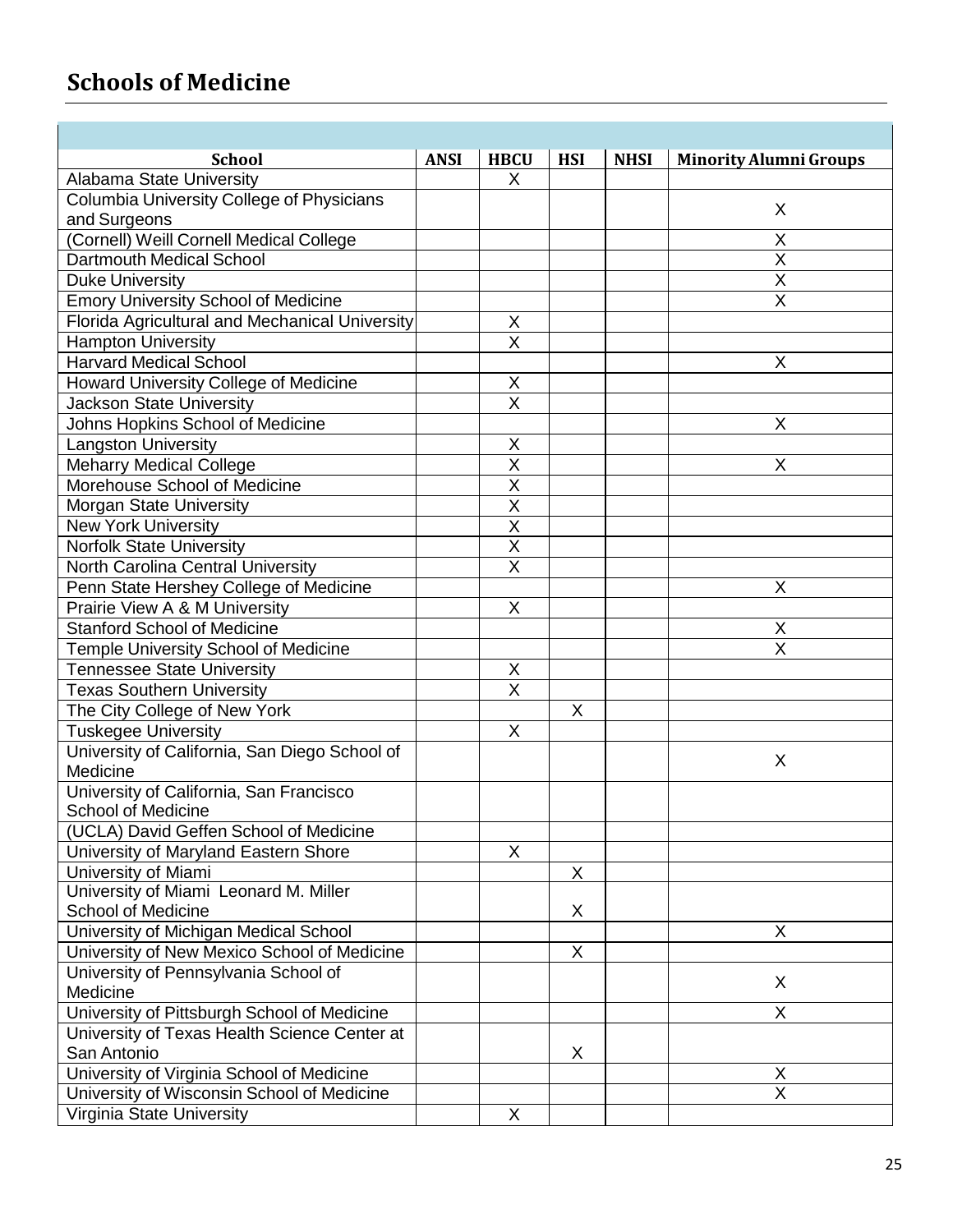| Washington University in St. Louis |  |  |  |
|------------------------------------|--|--|--|
| Winston Salem State University     |  |  |  |
| Yale School of Medicine            |  |  |  |

### **Veterinary**

| <b>Veterinary</b>                   |             |             |            |             |                               |
|-------------------------------------|-------------|-------------|------------|-------------|-------------------------------|
| <b>School</b>                       | <b>ANSI</b> | <b>HBCU</b> | <b>HSI</b> | <b>NHSI</b> | <b>Minority Alumni Groups</b> |
| New Mexico State University (Animal |             |             | v<br>∧     |             |                               |
| Science; Range Science)             |             |             |            |             |                               |
| <b>Tuskegee University</b>          |             |             |            |             |                               |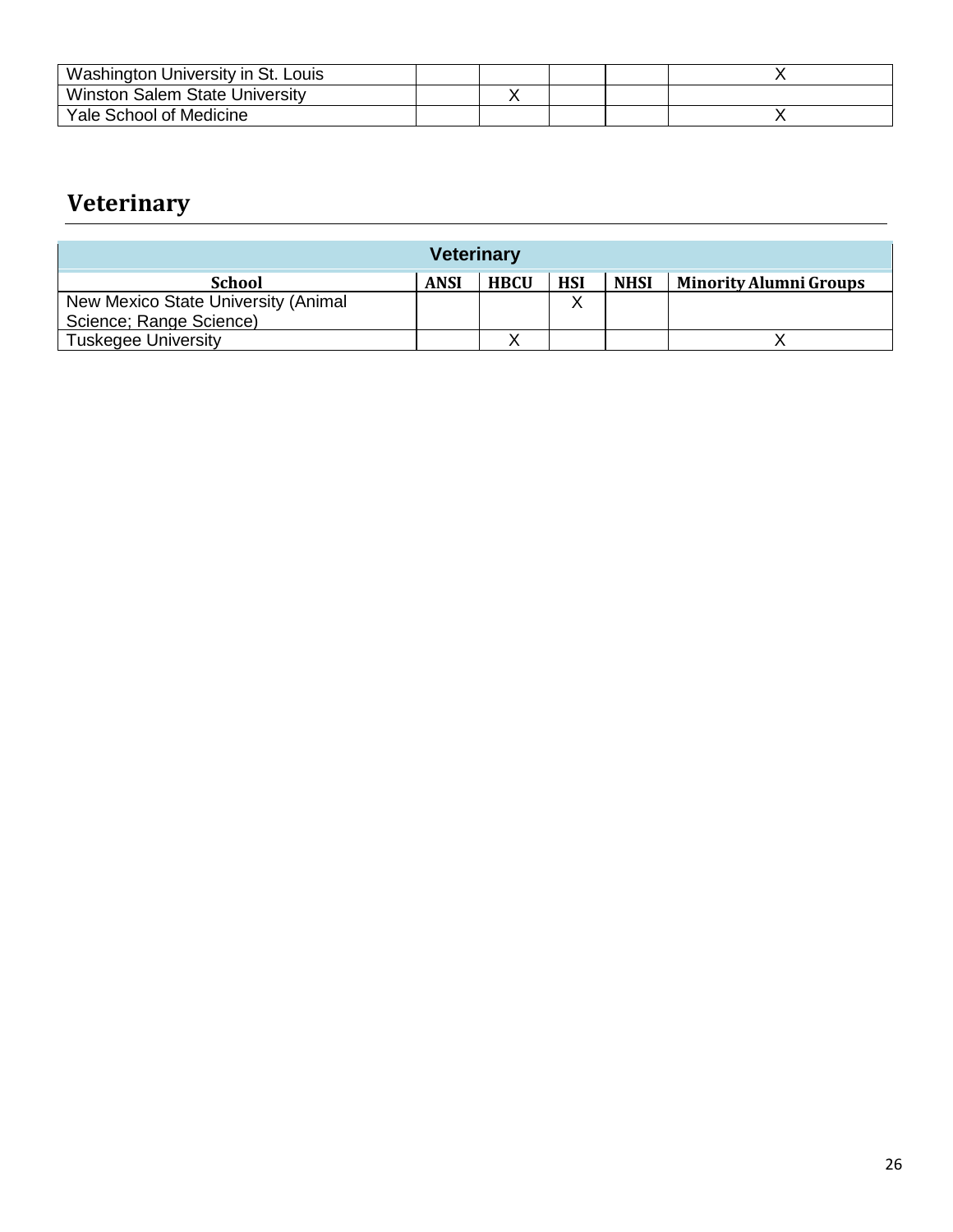#### <span id="page-26-1"></span><span id="page-26-0"></span>**Alaska Native andNative Hawaiian‐Serving Institutions**

**University of Alaska – Fairbanks** [www.uaf.edu](http://www.uaf.edu/) 907-474-7211

**University of Hawaii at Manoa** [www.uhm.hawaii.edu](http://www.uhm.hawaii.edu/) 808-956-8111

#### <span id="page-26-2"></span>**HistoricallyBlack Colleges andUniversities**

| <b>Hampton University</b>                        |
|--------------------------------------------------|
| www.hamptonu.edu                                 |
| 757-727-5000                                     |
|                                                  |
| <b>Howard University</b>                         |
| www.howard.edu                                   |
| 202-806-6100                                     |
|                                                  |
| <b>Jackson State University</b>                  |
| www.jsums.edu                                    |
| 800-848-6817                                     |
|                                                  |
| <b>Morgan State University</b>                   |
| www.morgan.edu                                   |
| 443-885-3333                                     |
|                                                  |
| <b>Prairie View A&amp;M University</b>           |
| www.pvamu.edu                                    |
| 936-261-3311                                     |
|                                                  |
| <b>Southern University &amp; A&amp;M College</b> |
| http://web.subr.edu                              |
| 225-771-4500                                     |
|                                                  |
| <b>Tennessee State University</b>                |
| www.tnstate.edu                                  |
| 615-963-5000                                     |
|                                                  |
| <b>Texas Southern University</b>                 |
| www.tsu.edu                                      |
| 713-313-7011                                     |
|                                                  |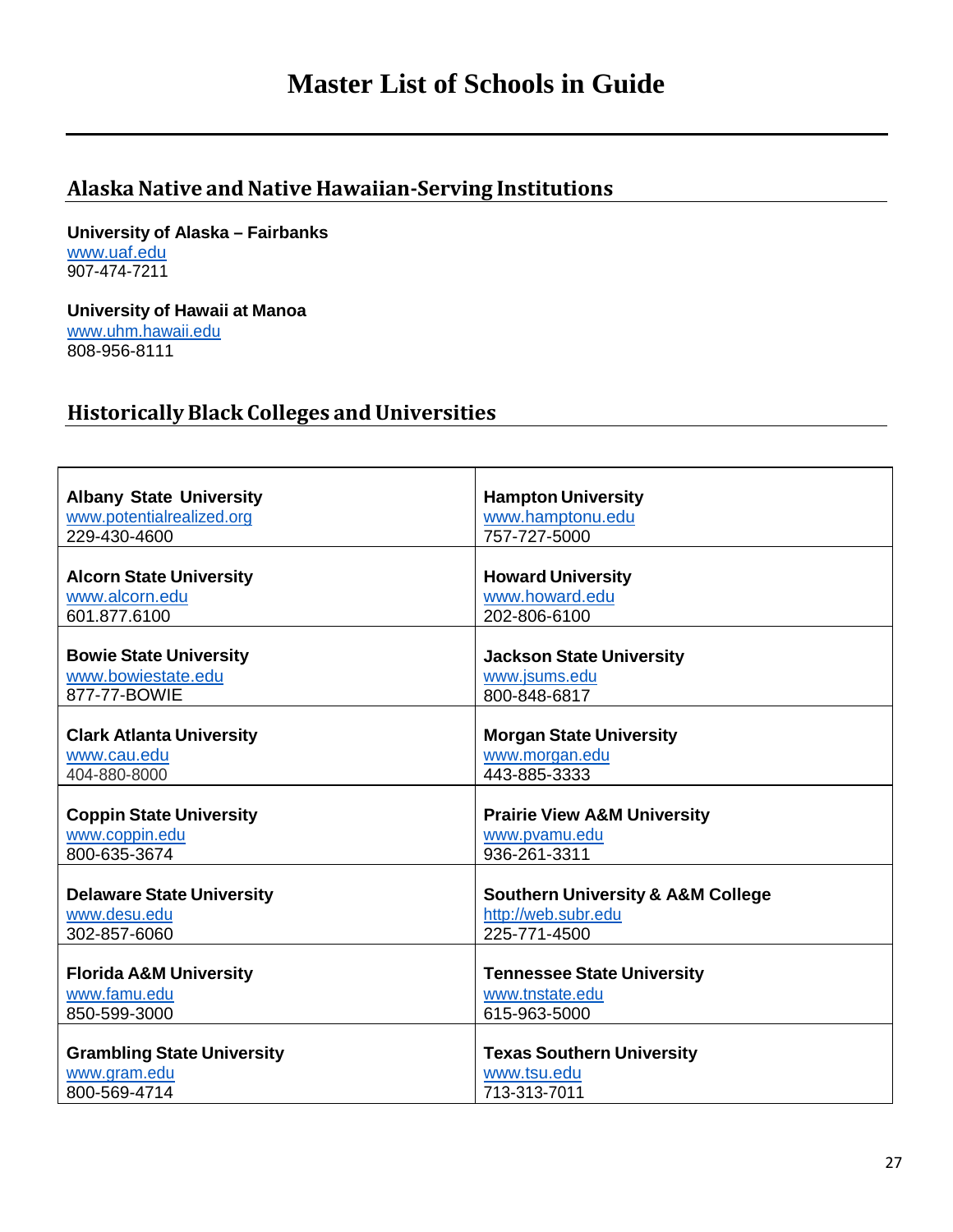### <span id="page-27-0"></span>**Hispanic‐ServingInstitutions**

| <b>Barry University</b>                                                                                                      | <b>Nova Southeastern University</b>                                                         |
|------------------------------------------------------------------------------------------------------------------------------|---------------------------------------------------------------------------------------------|
| www.barry.edu                                                                                                                | www.nova.edu                                                                                |
| 800-756-6000                                                                                                                 | 800-541-6682                                                                                |
| <b>California State University</b><br><b>Bakersfield</b><br>$\bullet$<br>www.csub.edu<br>661-654-CSUB<br>Fresno<br>$\bullet$ | <b>Texas A&amp;M Corpus Christi</b><br>www.tamucc.edu<br>361-825-5700                       |
| www.csufresno.edu                                                                                                            | <b>Texas A&amp;M International University</b>                                               |
| 559-278-4240                                                                                                                 | www.tamiu.edu                                                                               |
| LA                                                                                                                           | 956-326-2100                                                                                |
| www.calstatela.edu<br>323-343-3000<br><b>Stanislaus</b><br>www.csustan.edu<br>209-667-3122                                   | <b>University of Miami</b><br>www.miami.edu<br>305-284-2211                                 |
|                                                                                                                              |                                                                                             |
| <b>City College of New York, CUNY</b><br>www1.ccny.cuny.edu                                                                  | <b>University of New Mexico</b><br>www.unm.edu                                              |
| 212-650-7000                                                                                                                 | 505-277-0111                                                                                |
| <b>College of Mount Saint Vincent</b><br>www.mountsaintvincent.edu<br>800-665-CMSV                                           | University of St. Thomas, Houston<br>www.stthom.edu<br>713-522-7911                         |
|                                                                                                                              |                                                                                             |
| <b>Colorado State University, Pueblo</b>                                                                                     | University of Texas at El Paso                                                              |
| www.colostate-pueblo.edu                                                                                                     | www.utep.edu                                                                                |
| 719-549-2100                                                                                                                 | (915) 747-5000                                                                              |
| <b>Florida International University</b><br>www.fiu.edu<br>305-348-2000                                                       | <b>University of Texas at San Antonio</b><br>www.utsa.edu<br>210-458-4011                   |
| <b>Mercy College</b><br>www.mercy.edu<br>877-MERCY-GO                                                                        | University of Texas Health Science Center at San Antonio<br>www.uthscsa.edu<br>210-567-7000 |
| <b>New Mexico State University</b><br>www.nmsu.edu<br>575-646-0111                                                           |                                                                                             |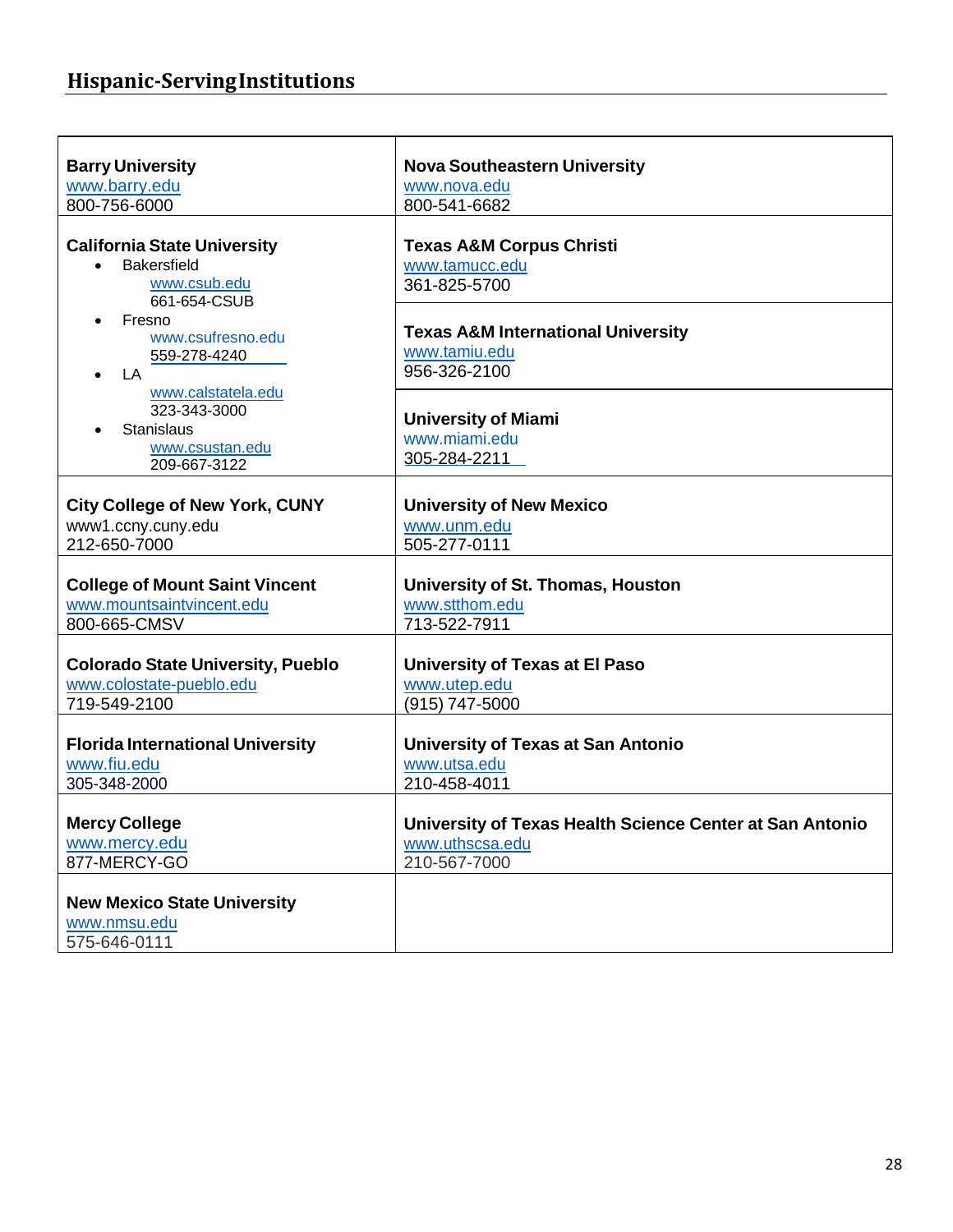<span id="page-28-0"></span>

| <b>Brown University</b>                       | <b>University of California, Los Angeles</b>               |
|-----------------------------------------------|------------------------------------------------------------|
| www.brown.edu                                 | www.ucla.edu                                               |
| 401-863-1000                                  | 310-825-4321                                               |
| <b>Columbia University</b>                    | University of California, San Diego                        |
| www.columbia.edu                              | www.ucsd.edu                                               |
| 212-854-1754                                  | 858-534-2230                                               |
| <b>Cornell University</b>                     | University of California, San Francisco                    |
| www.cornell.edu<br>607-254-4636               | www.ucsf.edu<br>415-476-9000                               |
|                                               |                                                            |
| <b>Dartmouth College</b><br>www.dartmouth.edu | <b>University of Maryland</b><br>www.umd.edu               |
| 603-646-1110                                  | 301-405-1000                                               |
| <b>Duke University</b>                        | <b>University of Michigan</b>                              |
| www.duke.edu                                  | www.umich.edu                                              |
| 919-684-8111                                  | 734-764-1817                                               |
| <b>Emory University</b>                       | <b>University of Pennsylvania</b>                          |
| www.emory.edu                                 | www.upenn.edu                                              |
| 404-727-6123                                  | 215-898-5000                                               |
| <b>Georgetown University</b>                  | <b>University of Pittsburgh</b>                            |
| www.georgetown.edu                            | www.pitt.edu                                               |
| 202) 687-0100                                 | 412-624-4141                                               |
|                                               |                                                            |
| <b>Harvard University</b>                     | <b>University of Virginia</b>                              |
| www.harvard.edu                               | www.virginia.edu                                           |
| 617-495-1000                                  | 434-924-0311                                               |
| <b>Johns Hopkins University</b>               | <b>University of Washington</b>                            |
| www.jhu.edu                                   | www.washington.edu                                         |
| 410-516-8000                                  | 206-543-2100                                               |
| <b>New York University</b>                    | <b>University of Wisconsin</b>                             |
| www.nyu.edu                                   | www.wisc.edu                                               |
| 212-998-2415                                  | 608-263-2400                                               |
| <b>Penn State University</b>                  | Virginia Tech                                              |
| www.psu.edu<br>814-865-4700                   | www.vt.edu<br>540-231-6000                                 |
|                                               |                                                            |
| <b>Princeton University</b>                   | <b>Washington University in St. Louis</b><br>www.wustl.edu |
| www.princeton.edu<br>609-258-3000             | 314-935-5000                                               |
| <b>Stanford University</b>                    | <b>Yale University</b>                                     |
| www.stanford.edu                              | www.yale.edu                                               |
| 650-723-2300                                  | 203-432-4771                                               |
| <b>Temple University</b>                      |                                                            |
| www.temple.edu<br>215-204-7000                |                                                            |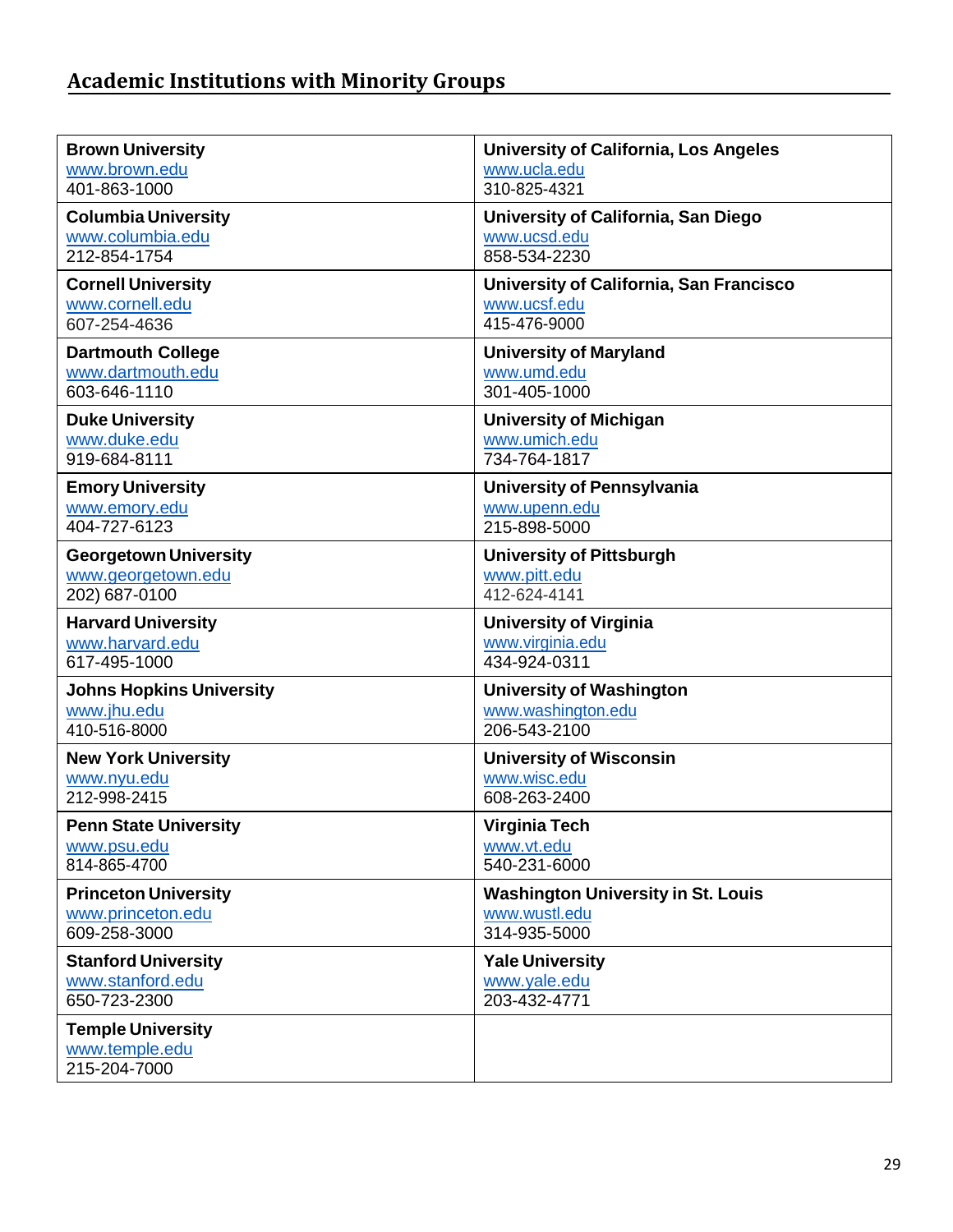# **Minority Alumni Groups**

| <b>Brown University</b>                |                             |
|----------------------------------------|-----------------------------|
| Asian/Asian American Alumni Alliance   | alumni.brown.edu/orgs/A4    |
| Brown University Latino Alumni Council | alumni.brown.edu/orgs/BULAC |
| Inman Page Black Alumni Council        | alumni.brown.edu/orgs/IPC   |

| Columbia University                              |                                              |
|--------------------------------------------------|----------------------------------------------|
| Asian Columbia Alumni Association                | www.acaa95.org                               |
| <b>Black Alumni Council Columbia University</b>  | columbiabac.org                              |
| Latino Alumni Association of Columbia University | alumni.columbia.edu/alumni-community/alumni- |
|                                                  | clubs/affiliated-organizations               |

| <b>Cornell University</b>                  |                                     |
|--------------------------------------------|-------------------------------------|
|                                            |                                     |
| <b>Cornell Asian Alumni Association</b>    | caaa.alumni.cornell.edu             |
| Cornell Native American Alumni Association | www.aip.cornell.edu/cals/aip/alumni |
| <b>Cornell Black Alumni Association</b>    | cbaa1976.com                        |
| <b>Cornell Korean Alumni Association</b>   | cornellckaa.org                     |
| <b>Cornell Latino Alumni Association</b>   | www.claany.org                      |

| <b>Dartmouth College</b>                        |                                     |
|-------------------------------------------------|-------------------------------------|
| Dartmouth Asian Pacific American Alumni Assoc   | www.dartmouth.org/affiliated/dapaaa |
| <b>Black Alumni of Dartmouth Association</b>    | www.dartmouth.org/affiliated/bada   |
| Native American Alumni Association of Dartmouth | www.dartmouth.org/affiliated/naaad  |
| Dartmouth Association of Latino Alumni          | www.dartmouth.org/affiliated/DALA   |

| <b>Duke University</b>                        |                                                       |
|-----------------------------------------------|-------------------------------------------------------|
| Duke University Black Alumni Connection       |                                                       |
| Duke University Chinese Alumni Affinity Group | www.dukealumni.com/alumni-communities/affinity-groups |
| Duke University Hispanic/Latino Alumni Assoc  |                                                       |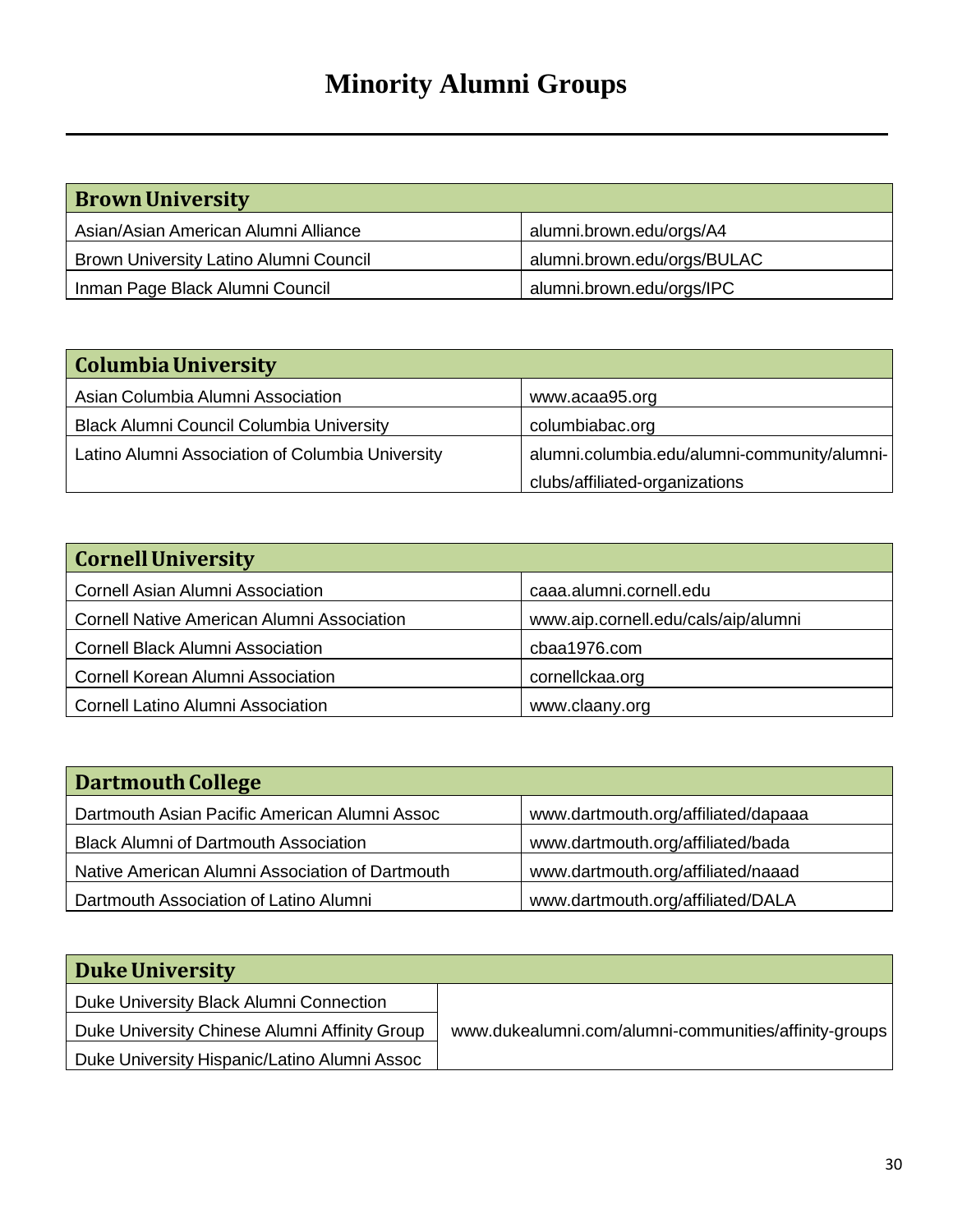| <b>Emory University</b>            |                                    |
|------------------------------------|------------------------------------|
| Alumnae and Women of Emory         |                                    |
| Association of Emory Muslim Alumni | www.alumni.emory.edu/chapters-and- |
| Caucus of Emory Black Alumni       | groups/interest-groups/index.html  |

| <b>Georgetown University</b>    |                                      |
|---------------------------------|--------------------------------------|
| African American Advisory Board | alumni.georgetown.edu/ccg/ccg_5.html |
| Latin American Alliance         | laa.georgetown.edu/                  |

| <b>Harvard University</b>               |                               |
|-----------------------------------------|-------------------------------|
| Harvard African Students Alumni Network |                               |
| Harvard Arab Alumni Association         |                               |
| Harvard Asian American Alumni Alliance  |                               |
| Harvard Black Alumni Society            | www.clubsandsigs.harvard.edu/ |
| Harvard South Asian Alumni Alliance     |                               |
| Native American Alumni of Harvard       |                               |

| <b>Johns Hopkins University</b> |                     |
|---------------------------------|---------------------|
| Society of Black Alumni         | alumni.jhu.edu/soba |

| <b>New York University</b> |                                  |
|----------------------------|----------------------------------|
| Multicultural Alumni Group | alumni.nyu.edu/s/1068/right-     |
| NYU Women's Initiative     | col.aspx?sid=1068&gid=1&pgid=316 |

| <b>Penn State University</b>         |                               |
|--------------------------------------|-------------------------------|
| African American Alumni Organization |                               |
| Latino Alumni Interest Group         | www.alumni.psu.edu/groups/aig |

| <b>Princeton University</b>            |                          |
|----------------------------------------|--------------------------|
| Asian American Alumni Association      | www.a4princeton.org      |
| Association of Black Princeton Alumni  | www.princeton-abpa.org   |
| Association of Latino Princeton Alumni | www.princetonlatinos.org |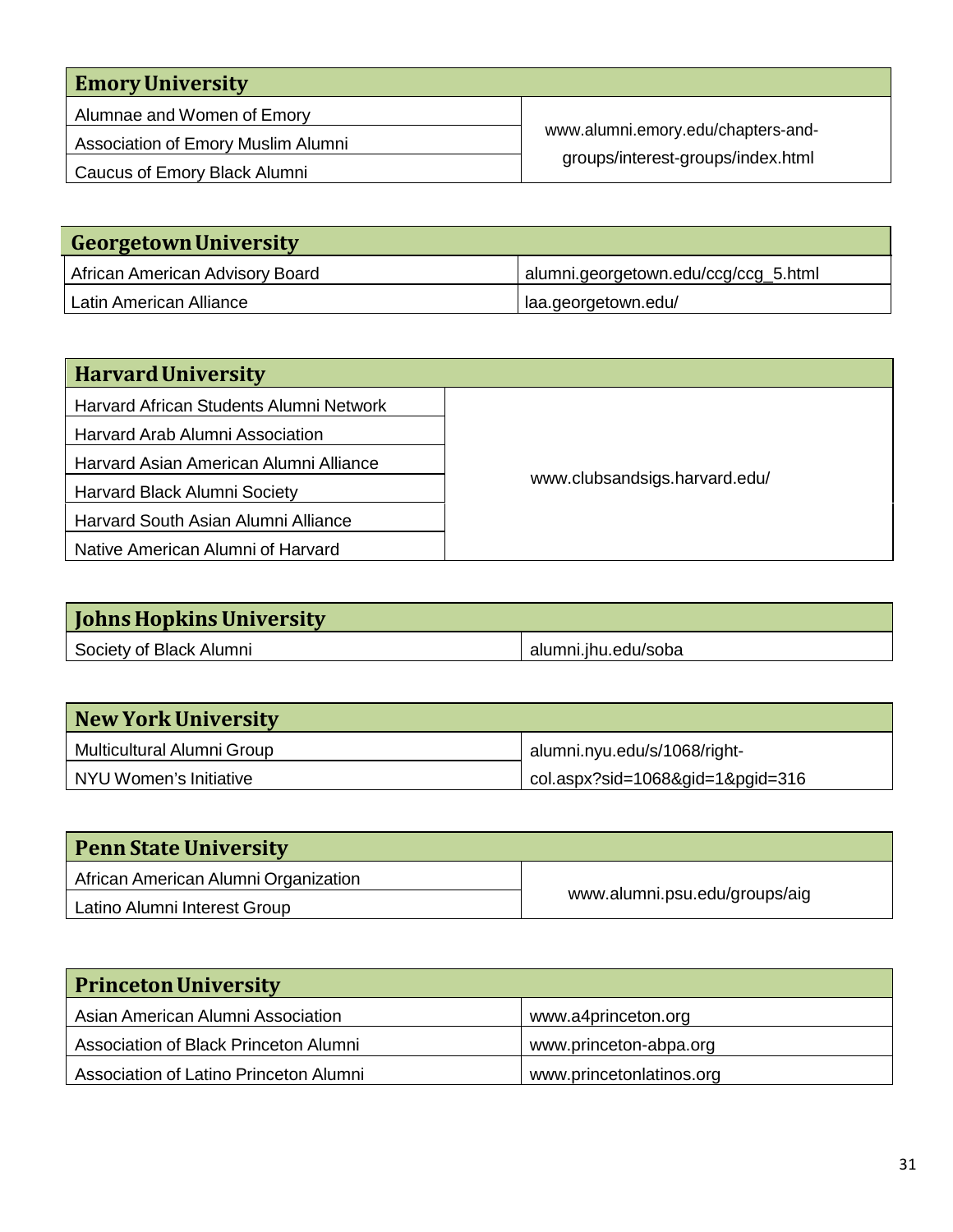| <b>Stanford University</b>                        |                                                                      |
|---------------------------------------------------|----------------------------------------------------------------------|
| Stanford Asian Pacific American Alumni Club       | www.sapaac.org                                                       |
| <b>Stanford National Black Alumni Association</b> | alumni.stanford.edu/get/page/groups/overview/?group<br>id=0038990331 |
| Stanford Chicano/Latino Alumni Association        | alumni.stanford.edu/get/page/groups/overview/?group<br>id=0038990332 |
| Stanford Native American Alumni Association       | alumni.stanford.edu/get/page/groups/overview/?group<br>id=0038990330 |

| Temple University     |                                                            |
|-----------------------|------------------------------------------------------------|
| Black Alumni Alliance | www.myowlspace.com/s/705/index.aspx?sid=705&gid=1&pgid=748 |

| University of California, San Diego |                                            |
|-------------------------------------|--------------------------------------------|
| <b>Black Alumni Council</b>         |                                            |
| Chicano Alumni Council              | alumni.ucsd.edu/s/1170/PageB.aspx?sid=1170 |
| Native American Alumni Council      | &gid=1&pgid=330                            |

| University of Maryland                                               |                                                |
|----------------------------------------------------------------------|------------------------------------------------|
| Asian Pacific American Alumni Network<br><b>Black Alumni Network</b> | http://alumni.umd.edu/s/1132/index.aspx?sid=11 |
| Latino Alumni Network                                                | 32&gid=1&pgid=885                              |

| University of Michigan          |                  |
|---------------------------------|------------------|
| African American Alumni Council | aaac.umclubs.com |
| Hispanic Alumni Council         | hac.umclubs.com  |

| University of Pennsylvania          |                                     |
|-------------------------------------|-------------------------------------|
| Asian Alumni Network                | www.upaan.org                       |
| Association of Latino Alumni        | www.alumni.upenn.edu/ala/index.html |
| <b>Association of Native Alumni</b> | www.alumni.upenn.edu/ana/index.html |
| <b>Black Alumni Society</b>         | www.alumni.upenn.edu/bas/index.html |

| University of Pittsburgh        |                          |
|---------------------------------|--------------------------|
| African American Alumni Council | www.alumni.pitt.edu/aaac |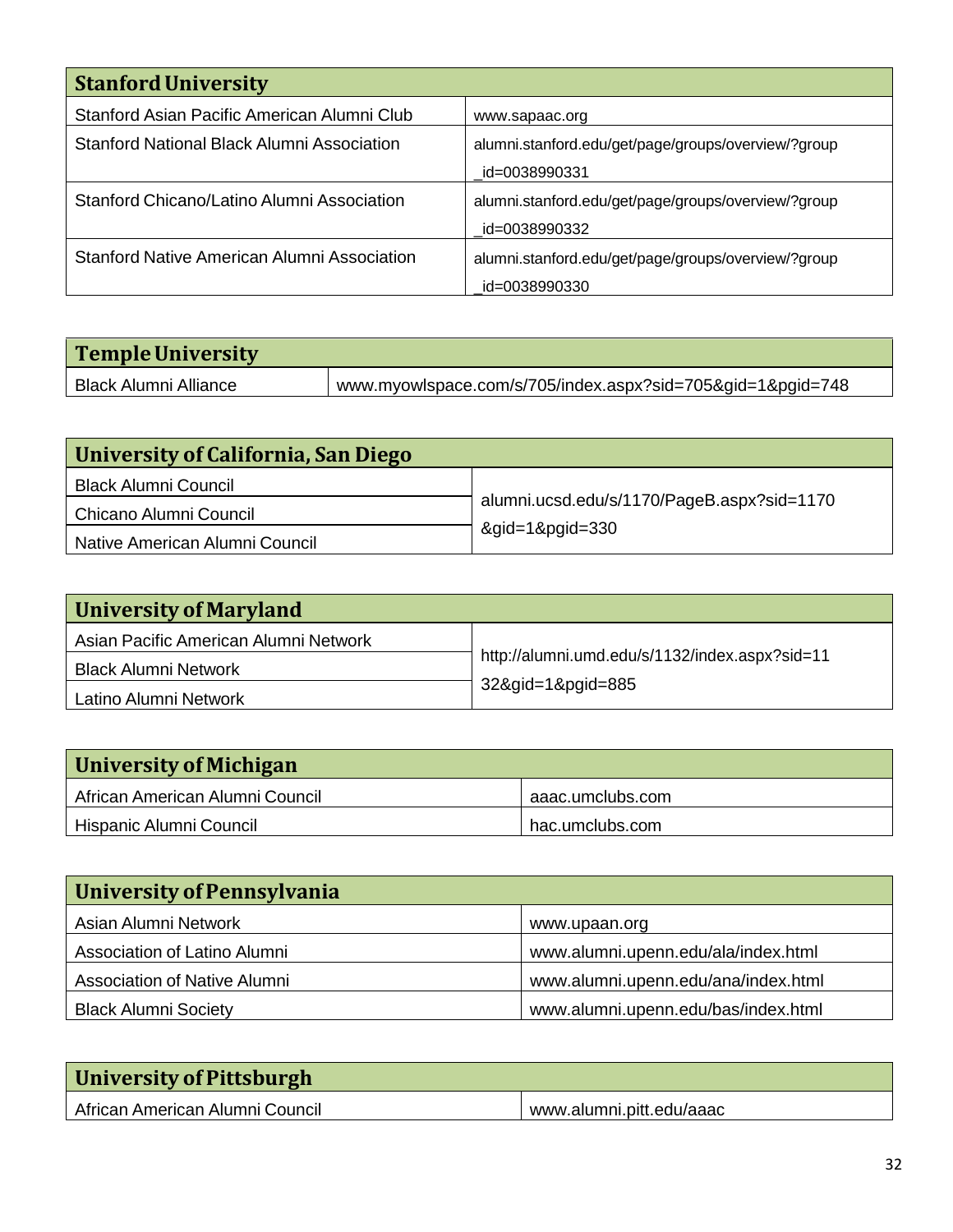| University of Virginia                  |                                                      |  |
|-----------------------------------------|------------------------------------------------------|--|
| Asian and Asian Pacific American Alumni |                                                      |  |
| <b>Network</b>                          | www.alumni.virginia.edu/reunions/interestgroups.aspx |  |
| <b>Bolivar Network</b>                  |                                                      |  |

| University of Washington         |                                                |
|----------------------------------|------------------------------------------------|
| Multicultural Alumni Partnership | www.washington.edu/alumni/meet/groups/map.html |

| <b>University of Wisconsin</b>      |                                              |  |
|-------------------------------------|----------------------------------------------|--|
| African American Alumni Association | www.uwalumni.com/home/chaptersandaffiliates/ |  |
| American Indian Alumni Council      |                                              |  |
| Hispanic Latino Alumni Association  | affiliategroupslist/affiliategroupslist.aspx |  |

| Virginia Tech                 |                                 |
|-------------------------------|---------------------------------|
| African American/Black Alumni |                                 |
| American/Native Indian Alumni |                                 |
| Asian/Pacific Islander Alumni | www.alumni.vt.edu/multicultural |
| Hispanic/Latino Alumni        |                                 |

| <b>Washington University in St. Louis</b> |                                                                  |  |
|-------------------------------------------|------------------------------------------------------------------|--|
| Black Alumni Council                      | www.wustlconnections.com/default.aspx?page=SpecialInterestGroups |  |
|                                           |                                                                  |  |

| <b>Yale University</b>                |                       |
|---------------------------------------|-----------------------|
| Association of Asian American Alumni  |                       |
| Association of Native American Alumni |                       |
| <b>Yale Black Alumni Association</b>  | aya.yale.edu/find/sig |
| Yale Latino Alumni                    |                       |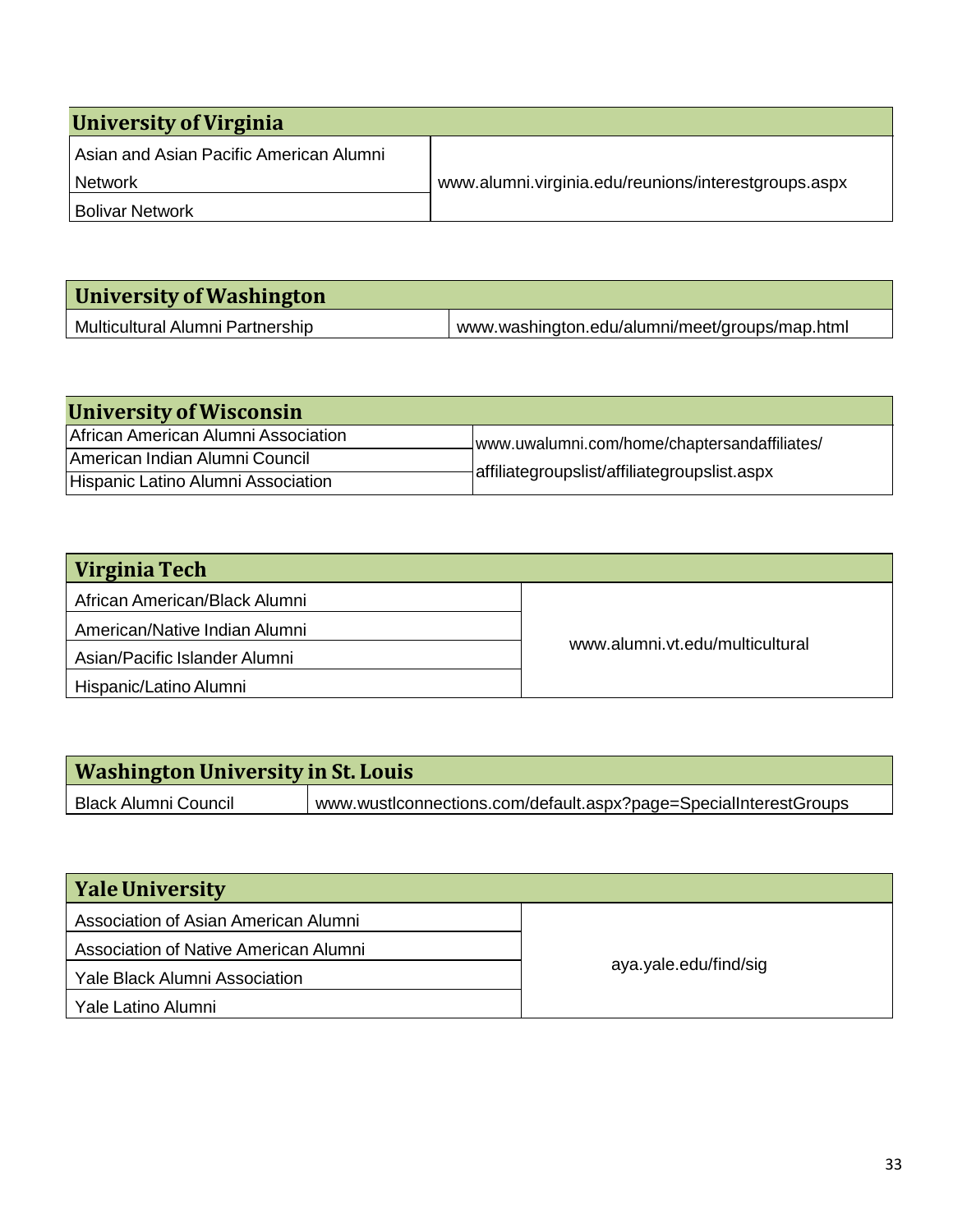# **Professional Associations**

| Anthropology                                          |                                |
|-------------------------------------------------------|--------------------------------|
| American Anthropological Association                  | www.aaanet.org                 |
| National Association for the Practice of Anthropology | www.practicinganthropology.org |

| <b>Business and Finance</b>                                                        |                  |
|------------------------------------------------------------------------------------|------------------|
| Asian Women in Business                                                            | www.awib.org     |
| Association of Latino Professionals in Finance and Accounting                      | www.alpfa.org    |
| American Society of Women Accountants                                              | www.aswa.org     |
| <b>Annual Accounting Association Conference</b>                                    |                  |
| Association of College and University Auditors                                     | www.acua.org     |
| National Association of African Americans in Human Resources                       | www.naaahr.us    |
| National Association of Asian American Professionals                               | www.naaap.org    |
| National Association of Black Accountants                                          | www.nabainc.org  |
| National Black MBA Association, Inc.                                               | www.nbmbaa.org   |
| National Society for Hispanic Professionals                                        | network.nshp.org |
| National Society of Hispanic MBAS                                                  | www.nshmba.org   |
| The National Association of Negro Business and Professional<br>Women's Clubs, Inc. | www.nanbpwc.org  |

| <b>Education</b>                                            |                     |
|-------------------------------------------------------------|---------------------|
| American Association of College and Teacher Education       |                     |
| American Association of Hispanics in Higher Education, Inc. | www.aahhe.org       |
| American Association of School Administrators               |                     |
| American Association of University Women                    | www.aauw.org        |
| Association for the Advancement of Computers in Education   | www.aace.org        |
| <b>Association of American Educators</b>                    |                     |
| Association of Black Women in Higher Education              | www.abwhe.org       |
| Association of Educational Communications and Technology    | www.aect.org        |
| Association on Higher Education and Disability              | www.ahead.org       |
| Association of Supervision and Curriculum Development       | www.ascd.org        |
| <b>Association of Teacher Education</b>                     |                     |
| Indiana Association of Public Schools Superintendents       | www.iapss-in.org    |
| <b>International Reading Association</b>                    | www.reading.org     |
| <b>National Art Education Association</b>                   | www.naea.reston.org |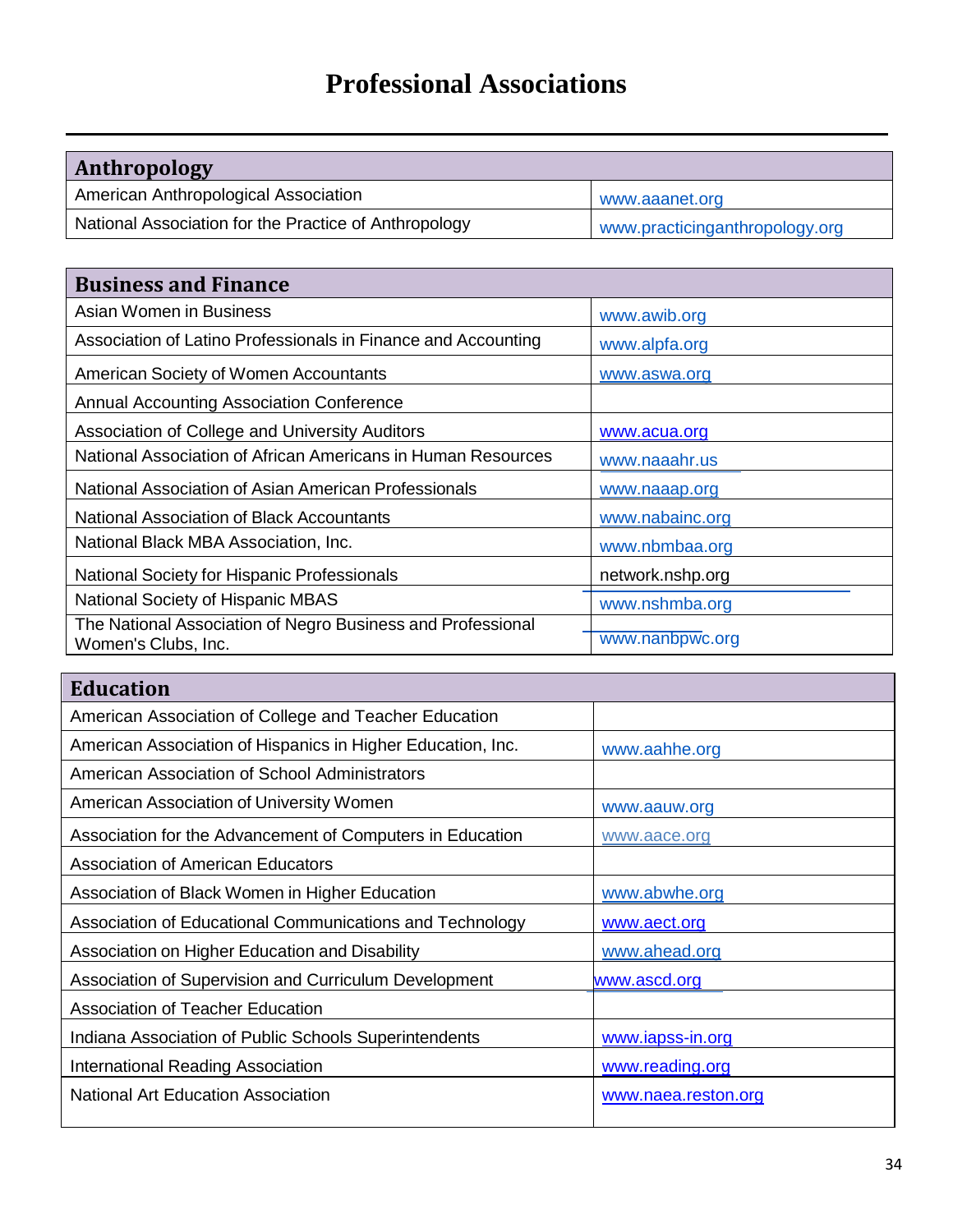| National Association for Bilingual Education                      | www.nabe.org       |
|-------------------------------------------------------------------|--------------------|
| National Association for Equal Opportunity in Higher<br>Education | www.nafeo.org      |
| National Association of Elementary School Principals              | www.naesp.org      |
| National Association of Secondary School Principals               | www.principals.org |
| <b>National Education Association</b>                             | www.nea.org        |
| <b>National Science Teachers Association</b>                      | www.nsta.org       |
| Women in Higher Education                                         | www.wihe.com       |

| <b>Economics</b>                                           |                               |
|------------------------------------------------------------|-------------------------------|
| American Economics Association: Committee on the Status of |                               |
| Minority Groups in the Economics Profession                | www.vanderbilt.edu/AEA/CSMGEP |
| American Economics Association: Committee on the Status of |                               |
| Women in the Economics Profession                          | www.cswep.org                 |
| National Economic Association                              | www.neaecon.org               |

| <b>Engineering</b>                                                                                        |                                                               |
|-----------------------------------------------------------------------------------------------------------|---------------------------------------------------------------|
| American Indian Science and Engineering Society                                                           | www.aises.org                                                 |
| Black Graduate Engineering and Science Students of UC<br><b>Berkeley</b>                                  | www.eecs.berkeley.edu/Students<br>/ organizations.shtml#bgess |
| Korean-American Scientists and Engineers Association                                                      | www.ksea.org                                                  |
| Latinos in Science and Engineering                                                                        | www.maes-natl.org                                             |
| National Assoc. of Multicultural Engineering Program Advocates                                            | www.namepa.org                                                |
| National GEM Consortium (Graduate Degrees for Minorities in<br>Engineering & Science)                     | www.gemfellowship.org                                         |
| National Organization for the Professional Advancement of Black<br><b>Chemists and Chemical Engineers</b> | www.nobcche.org                                               |
| National Society of Black Engineers                                                                       | www.nsbe.org                                                  |
| Society of Hispanic Professional Engineers                                                                | oneshpe.shpe.org                                              |
| Society of Women Engineers                                                                                | societyofwomenengineers.swe.org                               |
| Women in Engineering ProActive Network                                                                    | www.wepan.org                                                 |

| Law                                  |               |
|--------------------------------------|---------------|
| Homer S. Brown Law Association       | www.hsbla.org |
| National Conference of Black Lawyers | www.ncbl.org  |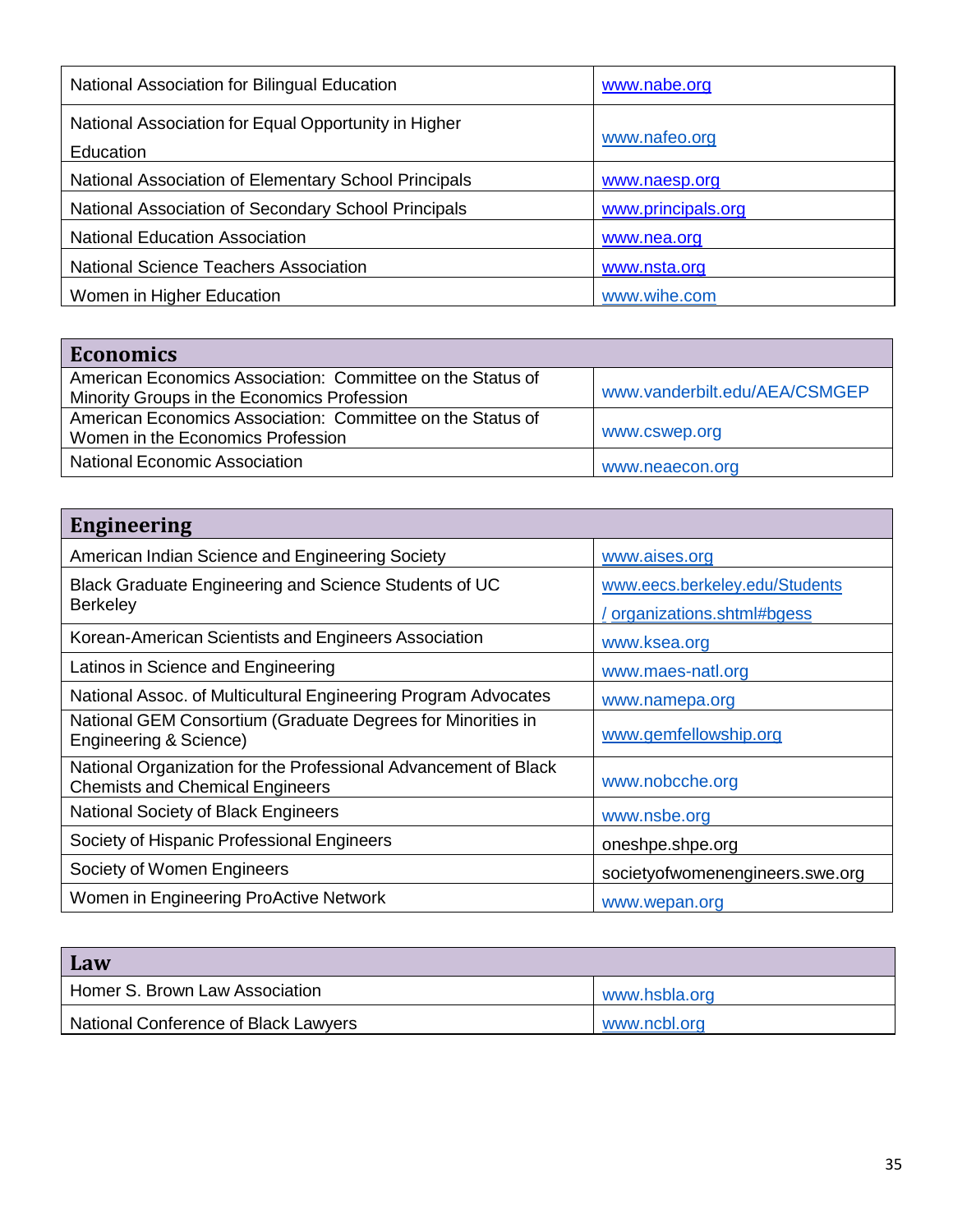| Library                                                |                  |
|--------------------------------------------------------|------------------|
| Asian Pacific American Librarians Association          | www.apalaweb.org |
| Black Caucus of the American Library Association, Inc. | www.bcala.org    |
| <b>Chinese American Librarians Association</b>         | www.cala-web.org |

| <b>Mathematics</b>                                          |                                            |
|-------------------------------------------------------------|--------------------------------------------|
| <b>American Statistical Association</b>                     | www.amstat.org                             |
| Association for Women in Mathematics                        | www.awm-math.org                           |
| Caucus for Women in Statistics                              | www.caucusforwomeninstatistics.com         |
| Mathematical Association of American                        | www.maa.org                                |
| <b>National Association of Mathematics</b>                  | www.math.buffalo.edu                       |
| SUMMA Program of the Mathematical Association of<br>America | www.maa.org/SUMMA/archive/SUMM<br>A WL.HTM |

| <b>Psychology</b>                               |                    |
|-------------------------------------------------|--------------------|
| American Psychological Association              | www.apa.org        |
| Asian American Psychological Association        | www.aapaonline.org |
| Association of Black Psychologists              | www.abpsi.org      |
| International Association of Applied Psychology | www.iaapsy.org     |
| National Latina/o Psychological Association     | www.nlpa.ws        |
|                                                 |                    |

| <b>Professional Associations</b>                  |                              |
|---------------------------------------------------|------------------------------|
| American Association of University Professors     | www.aaup.org                 |
| American Association of University Women          | www.aauw.org                 |
| Association of American Colleges and Universities | www.aacu.org                 |
| Brothers of the Academy                           | www.brothersoftheacademy.org |
| Hispanic Association of Colleges and universities | www.hacu.net                 |
| Sisters of the Academy                            | www.sistersoftheacademy.org  |

| <b>Public Health</b>               |              |
|------------------------------------|--------------|
| American Public Health Association | www.apha.org |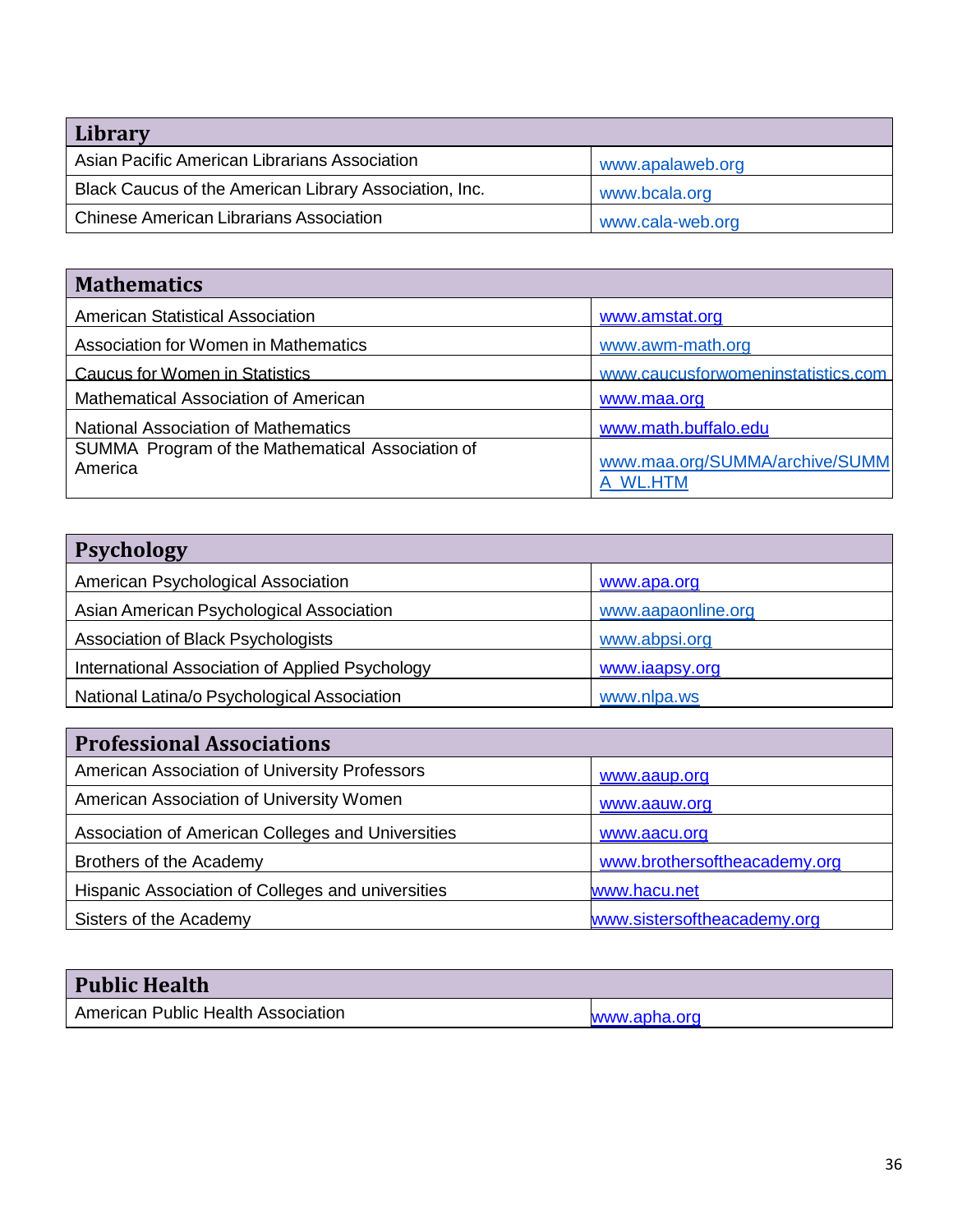| <b>Science</b>                                                                                            |                                       |
|-----------------------------------------------------------------------------------------------------------|---------------------------------------|
| American Indian Science and Engineering Society                                                           | www.aises.org                         |
| American Physical Society - Minorities in Physics                                                         | www.aps.org/programs/minorities       |
| American Physical Society – Women in Physics                                                              | www.aps.org/programs/women            |
| <b>Association of Black Sociologists</b>                                                                  | www.associationofblacksociologists.or |
| Association of Black Anthropologists                                                                      | www.aaanet.org/sections/aba/htdocs/   |
| Association of Latina and Latino Anthropologists                                                          | www.aaanet.org/sections/alla/         |
| Association for Women in Science                                                                          | www.awis.org                          |
| Committee on the Advancement of Women Chemists                                                            | coach.uoregon.edu                     |
| Korean-American Scientists and Engineers Association                                                      | www.ksea.org                          |
| <b>Mexican American Engineers and Scientists</b>                                                          | www.maes-natl.org                     |
| National Association for Black Geologists and Geophysicists                                               | www.nabgg.com                         |
| National Organization for the Professional Advancement of Black<br><b>Chemists and Chemical Engineers</b> | www.nobcche.org                       |
| National Society of Black Physicists                                                                      | www.nsbp.org                          |
| National Society of Hispanic Physicists                                                                   | www.hispanicphysicists.org            |
| Society for Advancement of Chicanos and Native Americans in<br>Science                                    | www.sacnas.org                        |
| Sociologists for Women in Society                                                                         | www.socwomen.org                      |

| <b>Social Work</b>                                               |                       |
|------------------------------------------------------------------|-----------------------|
| Association of Baccalaureate Program Directors                   | www.bpdonline.org     |
| National Association of Black Social Workers                     | www.nabsw.org         |
| National Association of Deans and Directors                      | www.naddssw.org       |
| National Association of Puerto Rican and Hispanic Social Workers | www.naprhsw.com       |
| <b>National Association of Social Workers</b>                    | www.socialworkers.org |

| <b>Technology</b>                                          |                                    |
|------------------------------------------------------------|------------------------------------|
| African American Women in Technology                       | www.aawit.net                      |
| Anita Borg Institute for Women and Technology              | anitaborg.org                      |
| Association for Women in Computing                         | www.awc.hq.org                     |
| Association of African American Web Developers             | www.aaawd.net                      |
| Coalition to Diversify Computing                           | www.ncsa.illinois.edu/Outreach/CDC |
| Committee on the Status of Women in Computing Research     | www.cra-w.org                      |
| Latinos in Information Sciences and Technology Association | www.a-lista.org                    |
| Women in Technology                                        | www.witi.com                       |
|                                                            |                                    |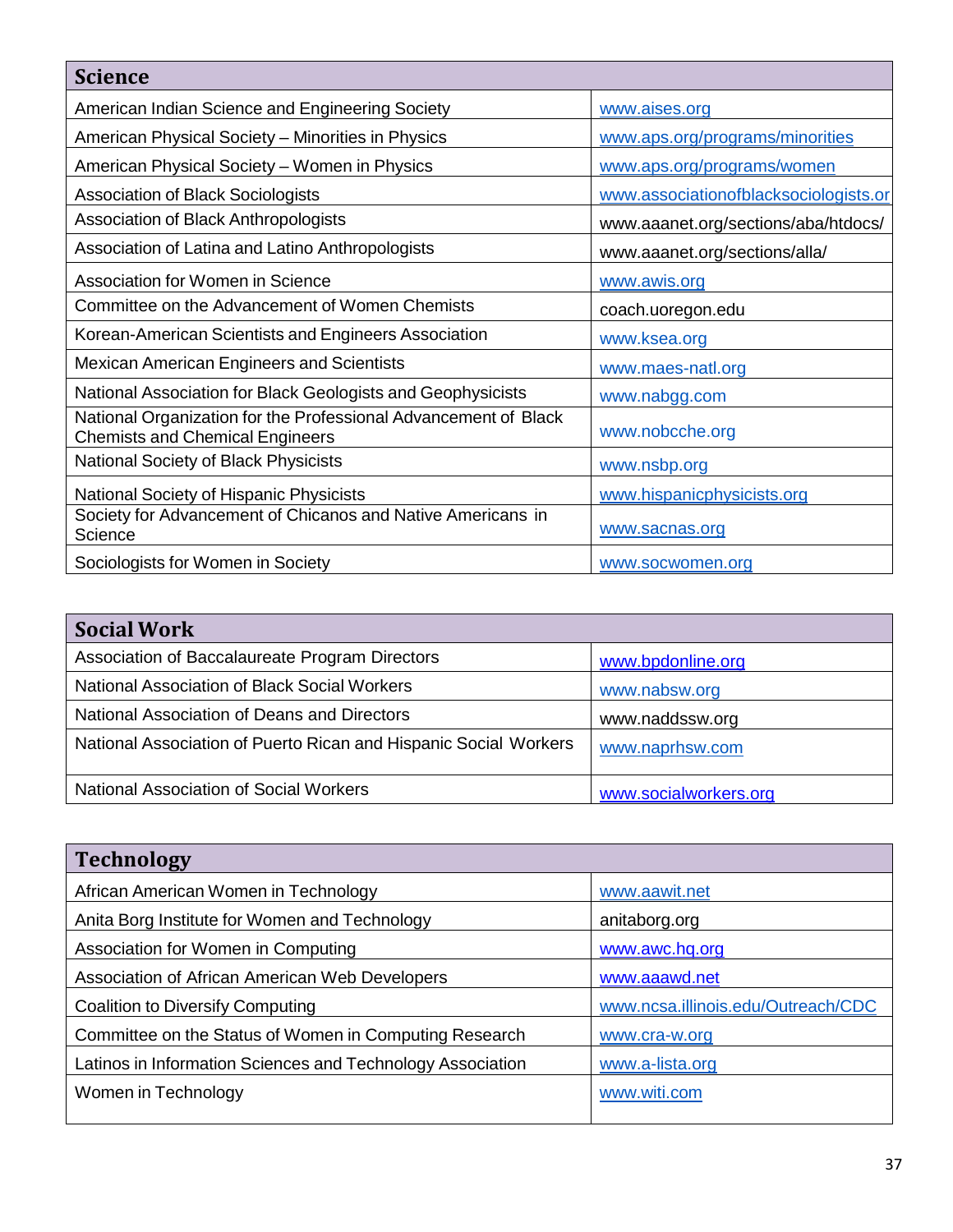# **Health Sciences**

| <b>Medicine/Public Health</b>                                        |                                                                |
|----------------------------------------------------------------------|----------------------------------------------------------------|
| American Association of Physicians of Indian Origin                  | aapiusa.org                                                    |
| <b>American Medical Association Minority Affairs Section</b>         | www.ama-<br>assn.org/ama/pub/about-<br>ama/our- people/member- |
| American Public Health Association: Asian Pacific Islander<br>Caucus | www.apicaucus.org                                              |
| APHA: American Indian, Alaska Native and Native Hawaiian<br>Caucus   | www.aiannhcaucus.com                                           |
| <b>APHA: Black Caucus of Health Workers</b>                          | www.apha.org                                                   |
| <b>APHA: Latino Caucus</b>                                           | www.latinocaucus-apha.org                                      |
| Asian and Pacific Islander American Health Forum                     | www.apiahf.org                                                 |
| Association of American Indian Physicians                            | www.aaip.org                                                   |
| Association of Minority Health Professions Schools, Inc.             | www.meldi.snre.umich.edu/node/1759<br>$\overline{2}$           |
| <b>Chinese American Physicians' Society</b>                          | www.caps-ca.org                                                |
| National Association of Medical Minority Educators, Inc.             |                                                                |
|                                                                      | www.nammenational.org                                          |
| National Hispanic Medical Association                                | www.nhmamd.org                                                 |
| <b>National Medical Association</b>                                  | www.nmanet.org                                                 |

| <b>Nursing</b>                                                   |                           |
|------------------------------------------------------------------|---------------------------|
| Asian American/Pacific Islander Nurses Association, Inc.         | www.aapina.org            |
| National Alaskan Native American Indian Nurses Association, Inc. | www.nanainanurses.org     |
| National Association of Hispanic Nurses                          | www.thehispanicnurses.org |
| National Association of Indian Nurses of America                 | www.nainausa.com          |
| National Black Nurses Association, Inc.                          | www.nbna.org              |
| National Coalition of Ethnic Minority Nurse Associations         | www.ncemna.org            |
| Philippine Nurses Association of America, Inc.                   | mypnaa.com                |

| <b>Pharmacy</b>                                 |                 |
|-------------------------------------------------|-----------------|
| <b>Asian Association of Schools of Pharmacy</b> | www.aaspnet.org |
| Association of Black Health-System Pharmacists  | www.myabhp.org  |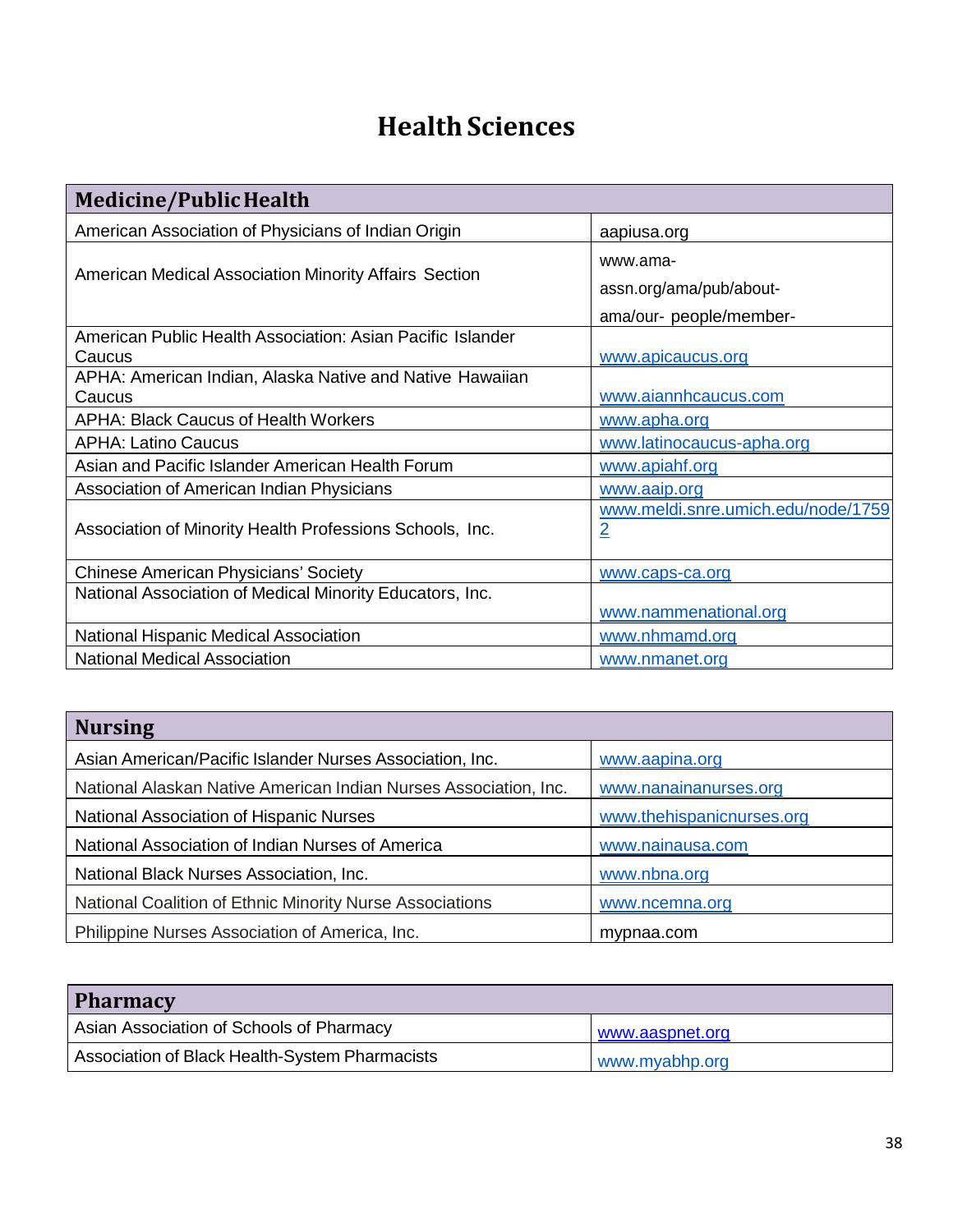#### **Academic Diversity Search, Inc.**

• A nationwide employment resource specializing in connecting women and minorities with academic institutions that truly value diversity. Faculty, executive, staff and administrative openings can be posted online[.www.academicdiversitysearch.com](http://www.academicdiversitysearch.com/)

#### **BlackPhD.com**

• An online community for black PhD candidates and degree holders. Employers can post jobs and search a resume database. [www.blackphd.com](http://www.blackphd.com/)

#### **Business and Finance**

- ALPHA chapters National professional association for the enhancement of opportunities for Latinos in the accounting, finance and related professions: www.alpfacareercenter.com/recruiters
- Illinois State Society of C.P.A.'s: www.icpas.org
- Indiana State Society of C.P.A.'s: www.incpas.org
- Business Recruiting: www.business.com

#### **Committee on Institutional Cooperation Doctoral Directory**

• A listing of doctoral degree recipients who are members of groups underrepresented in higher education and who are alumni of the universities of the Committee on Institutional Cooperation. The Directory is promoted among hiring committees at CIC member universities, and the searchable, online database is freely available to the public. [www.cic.net/Home/Students/DoctoralDirectory/Introduction.aspx](http://www.cic.net/Home/Students/DoctoralDirectory/Introduction.aspx)

#### **DiverseJobs.net**

• The online job posting site of the print and online magazine, *Diverse: Issues In Higher Education*. [www.diversejobs.net](http://www.diversejobs.net/)

#### **Diversity Web**

• Diversity Web is an interactive resource hub for higher education. The DiversityWeb project is housed within the Office of Diversity, Equity and Global Initiatives at the Association of American Colleges and Universities (AAC&U). The website is a comprehensive resource which includes information on diversity innovations, faculty and staff development, research and trends, and a variety of other topics. Position announcements can be posted online. [www.diversityweb.org](http://www.diversityweb.org/)

#### **Diversity Recruitment**

- Asians in Higher Education: www.asiansinhighered.com
- Blacks in Higher Education: www.blacksinhighered.com
- Diverse Issues in Higher Education: www.diverseeducation.com
- Hispanic Outlook In Higher Education: http://www.HispanicOutlook.com
- Hispanics in Higher Education: www.hispanicsinhighered.com
- Historically Black Colleges & Universities (HBCU) Ph.D. granting institutions
- Insight Into Diversity: www.insightintodiversity.com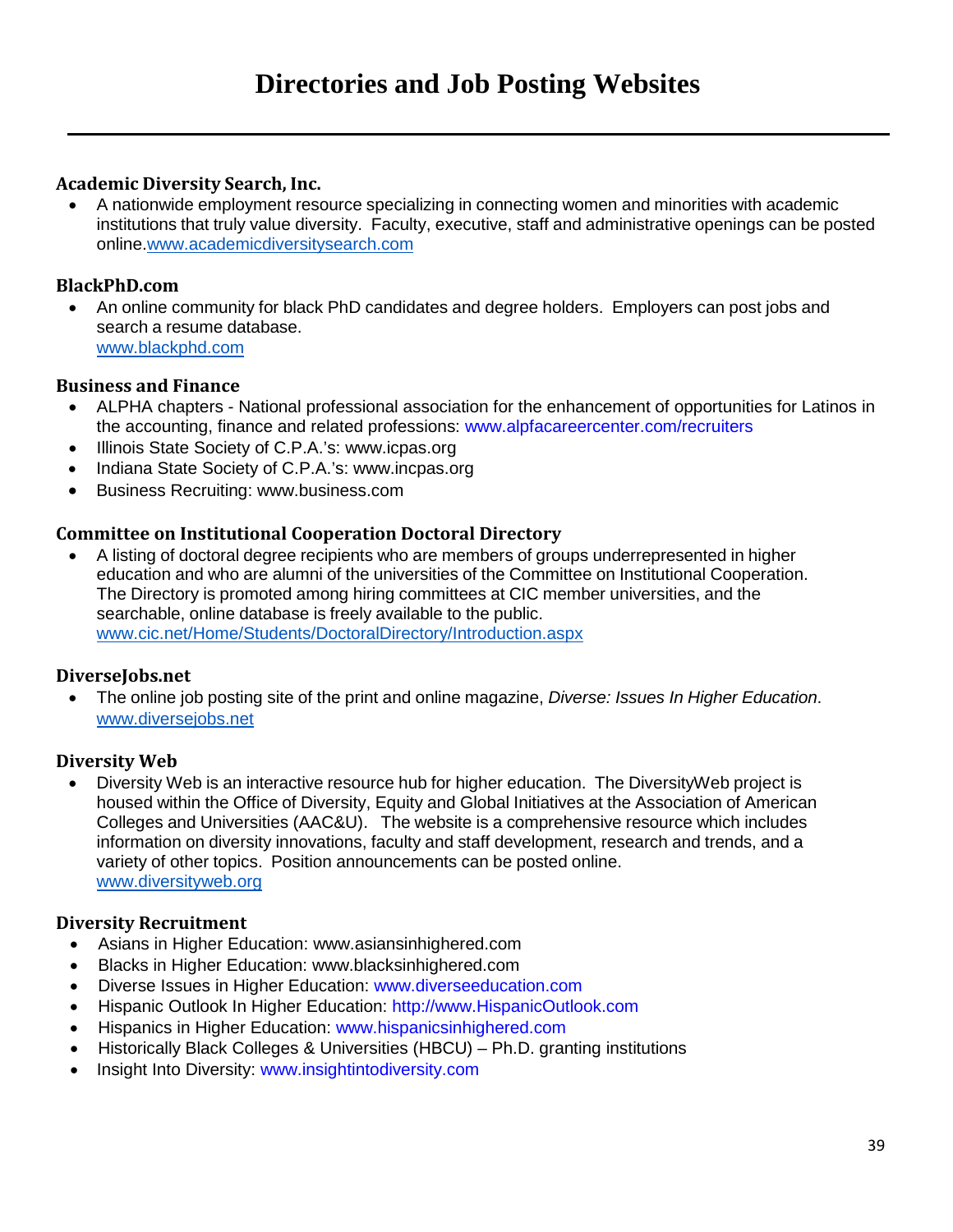#### **Education**

- AFT American Federation of Teachers www.aft.org
- ISTE International Society for Technology in Education www.iste.org
- NCGE National Council for Geographic Education www.ncge.org
- NCTE National Council of Teachers of English www.ncte.org
- NCTM National Council for Teachers of Math [www.nctm.org](http://www.nctm.org/)
- NYSUT New York United Teachers www.nysut.org

#### **Faculty for the Future**

• FacultyForTheFuture.org is the only website dedicated to linking a diverse pool of women and underrepresented minority candidates from engineering, science, and business with faculty and research positions at universities across the country. After becoming a member, institutions can post job openings and search the resume database. There is currently no fee for membership or job postings. [www.engr.psu.edu/fff](http://www.engr.psu.edu/fff)

#### **Ford Foundation Fellows Directory**

• This directory contains information on Ford Foundation Postdoctoral fellowship recipients awarded since 1980 and Ford Foundation Pre-doctoral and Dissertation fellowship recipients awarded since 1986. It was created to serve as a resource for university officials seeking to diversify their faculty, minority students looking for mentors and role models, and scholars interested in establishing collaborative projects. <http://nrc58.nas.edu/fordfellowdirect/main/main.aspx>

#### **Future Black Faculty Database**

- Developed by the Black Graduate Engineering and Science Students of UC Berkeley, this database contains records of doctoral candidates, recent graduates, and professionals of African descent seeking tenure-track university faculty positions. The Black Faculty Database contains contact information for faculty of African descent who support the exchange of resources among future and current faculty members.
- BGESS 282 Cory Hall, (510) 643-2026, [officers@bgess.berkeley,](mailto:officers@bgess.berkeley) coe.berkeley.edu/contact-us

#### **General**

- Academic Careers Online: www.AcademicCareers.com
- CareerBuilder for Nonprofit: www.nonprofit.careerbuilder.com
- Chronicle of Higher Education: www.chronicle.com
- Future of Black Faculty Database: www.bgess.berkeley.edu
- Higher Ed Jobs: www.higheredjobs.com
- Hire Diversity: www.hirediversity.com
- National Minority Faculty ID Program: theregistry@ttu.edu or, www.theregistry.ttu.edu
- Social Media Groups: Facebook and LinkedIn
- The Committee on Institutional Cooperation (CIC) Directory of Minority, Ph.D., MFA, and MLS Candidates and Recipients: www.cic.uiuc.edu/programs/DirectoryOfMinorityCandidates
- Women in Higher Education: www.wihe.com

#### **IMDiversity.com**

- Includes links to "villages" which include articles and information specific to each minority group. Jobs can be posted online for a fee.
	- o African-American Village
	- o Asian-American Village
	- o Hispanic-AmericanVillage
	- o Native-American Village
	- o Women's Village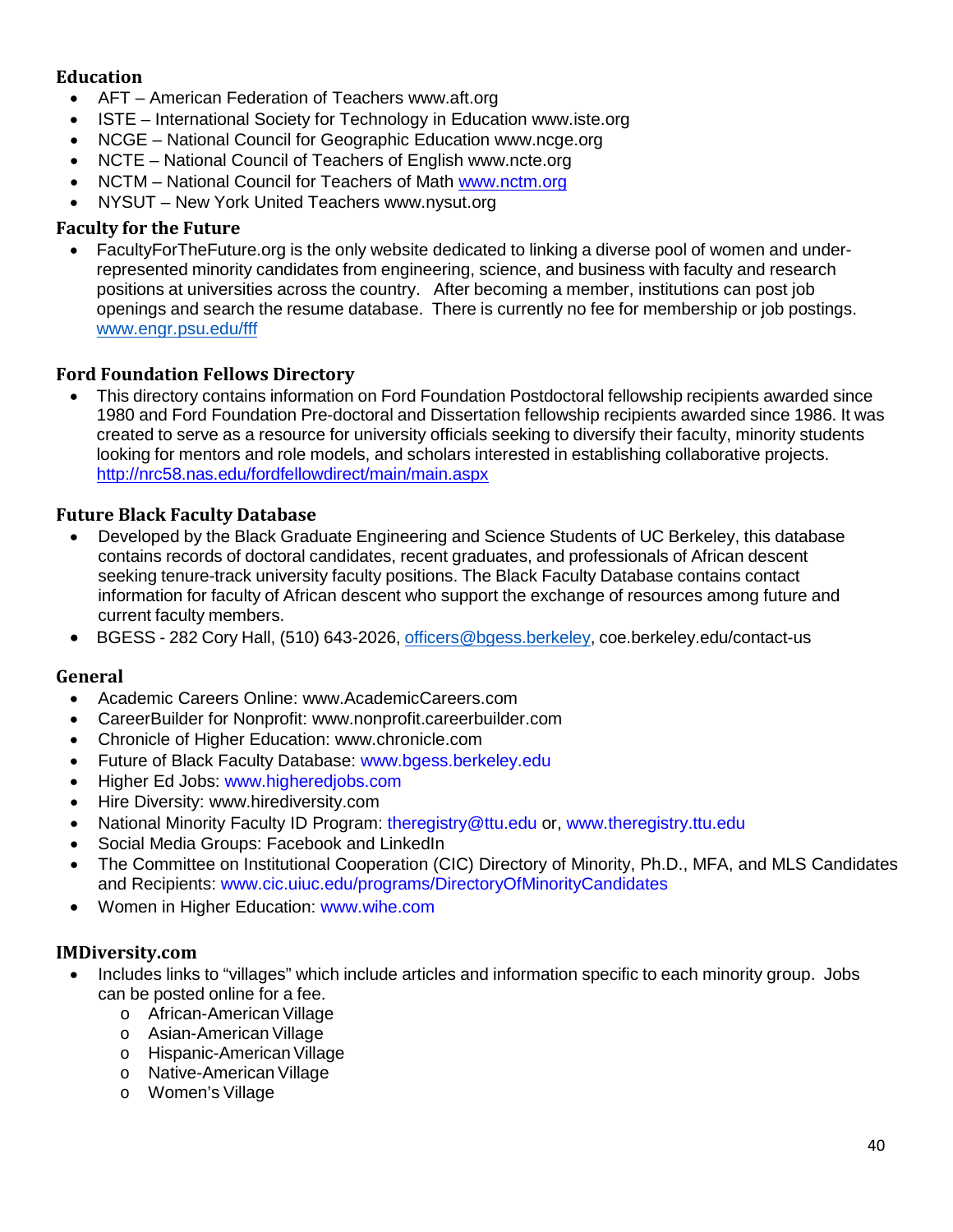- o Minorities' Global Village
- o [www.imdiversity.com](http://www.imdiversity.com/)

#### **Inside Higher Ed**

• Inside Higher Ed is an online source for news, opinion and jobs for all of higher education. Jobs can be posted for a fee.

[www.insidehighered.com](http://www.insidehighered.com/)

#### **INSIGHT into Diversity**

• INSIGHT Into Diversity is a leading national equal opportunity employment magazine and website, which serves employers looking to find diverse, dynamic talent the fields of higher education, healthcare, government and business. Job openings can be posted online or in the print publication. [www.insightintodiversity.com](http://www.insightintodiversity.com/)

#### **Latinos in Higher Ed**

- An online job posting site that gives the option (for an additional fee) of searching the resume database.
- [www.latinosinhighered.com](http://www.latinosinhighered.com/)

#### **Mathematics**

- American Mathematical Society: e-math.ams.org (do not type [http://www.](http://www/))
- Society for Industrial and Applied Mathematics: www.siam.org

#### **MFAD: The Minority Faculty Applicant Database (The Academic Network, Inc.)**

• MFAD's primary goal is connecting interested minority candidates for faculty employment directly to academic institutions. Job postings are sent directly to each MFAD registrant (currently over 4000), to the website, and to various other boards and listservs. [www.theacademicnetwork.org](http://www.theacademicnetwork.org/)

#### **Minorities in Technology**

- American Indian Science & Engineering Society (AISES): www.aises.org
- Black Web Portal: www.blackwebportal.com
- Chicano.com: www.chicano.com
- Diversity/Careers in Engineering & Information Technology: www.diversitycareers.com
- National Action Council for Minorities in Engineering: www.nacme.org
- National Black Women's Network: www.nbwn.org
- National Society of Black Engineers: www.nsbe.org
- Society of Hispanic Professional Engineers: www.shpe.org
- Society of Mexican American Engineers and Scientists: www.maes-natl.org
- Third World Organization for Women in Science: www.twows.org

#### **Miscellaneous**

- Consortium for Women in Science and Math Engineering: www.nsf.gov/od/cawmset/
- Hispanic Theological Initiative: www.htiprogram.org

#### **National Minority Faculty Identification Program**

• The National Minority Faculty Identification Program is a tool designed to help connect minority faculty with institutions of higher education. Candidates may enter their name and information into the database and then search for available jobs posted by our member institutions. Likewise, institutions may, for an annual subscription, have access to search the database for qualified minority candidates and post their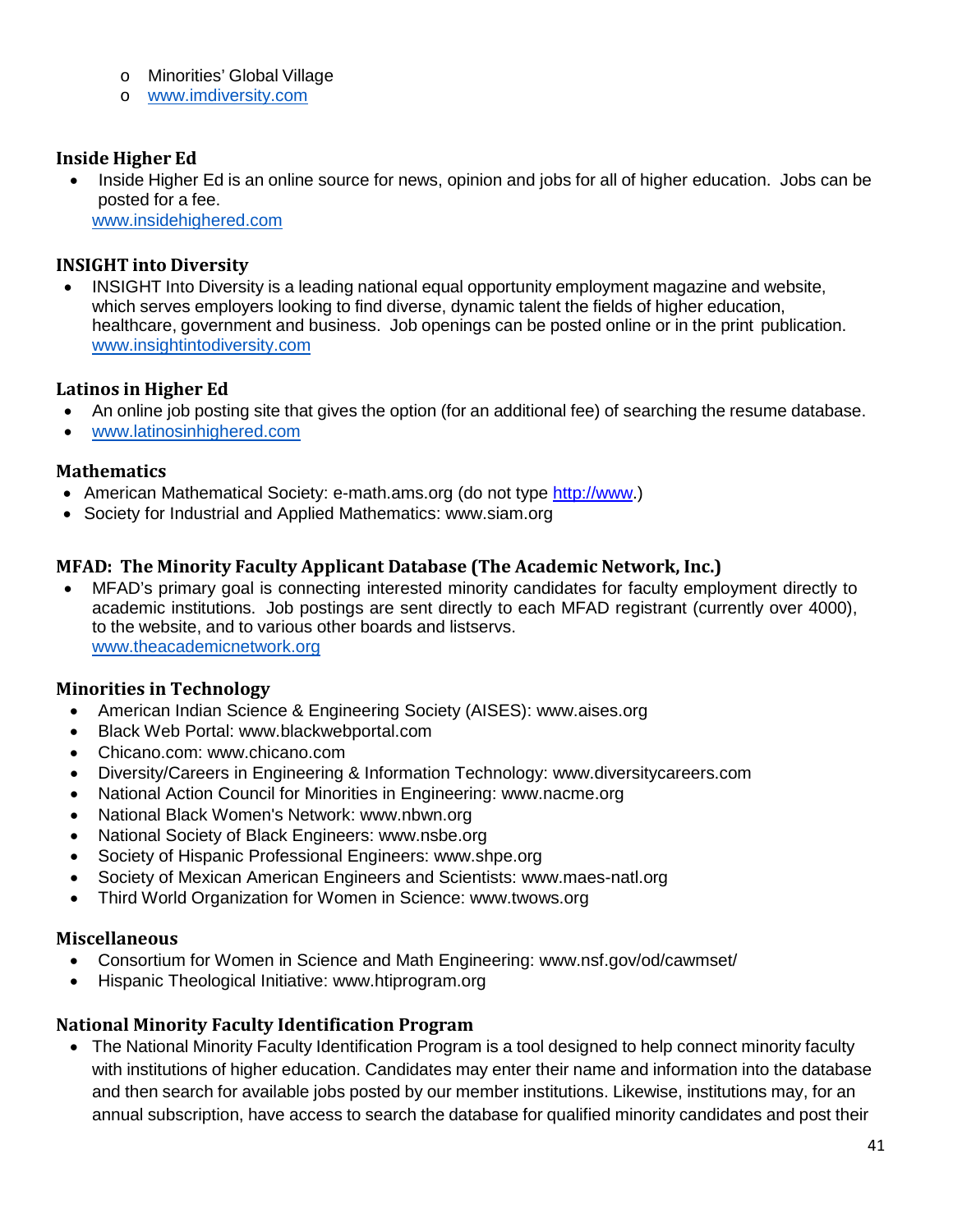job openings. [www.southwestern.edu/natfacid/index.php](http://www.southwestern.edu/natfacid/index.php)

#### **Nursing**

- All Nurses: www.allnurses.com
- Latpro: www.latpro.com
- Nation Job: www.Nationjob.com
- Nurse-recruiter: www.nurse-recruiter.com
- Nursing Jobs: www.nursing-jobs.com
- Nursing Schools: www.nursing-schools-search.com

#### **Psychology**

- Academy of Counseling Psychology: www.aacop.net
- American Psychological Society: www.psychologicalscience.org

#### **Public health**

- American Schools Of Public Heath: www.asph.org
- Community-Campus Partnerships For Health: www.ccph.info
- Emory University's Public Health Employment Connection: cfusion.sph.emory.edu/PHEC/phec.cfm
- Kellogg Community Health Scholars Program: www.kellogghealthscholars.org
- Robert Wood Johnson Health & Society Scholars Program: www.healthandsocietyscholars.org
- Spirit Of 1848: www.spiritof1848.org

#### **Radiologic Sciences**

- American Healthcare Radiology Administrators: www.ahraonline.org
- American Registry of Radiology Technologists: www.arrt.org
- American Society of Radiology Technologists: www.asrt.org
- International Society of Radiographers and Radiologic Technologists: www.isrrt.org

#### **Science**

- AISES American Indian Science & Engineering Society: www.aises.org
- American Institute of Chemical Engineers: www.aiche.org/about/advertise or, www.aiche.org/about/advertise/cep-magazine-advertising/cep-recruitment-advertising
- Chemistry Jobs: www.chemistryjobs.acs.org/jobs
- COACh: Committee on the Advancement of Women Chemists
- Science Careers: www.sciencecareers.org
- Society for Advancement of Hispanics/Chicanos and Native Americans in Science (SACNAS): www.sacnas.org/institutions/advertising/web-ads
- Society of Mexican American Engineers and Scientists: www.maes-natl.org
- Third World Organization for Women in Science: www.twows.org
- Women Chemists Committee (WCC): www.womenchemists.sites.acs.org/organization.htm
- Women Entrepreneurs in Science and Technology (WEST): www.westorg.org/job-postings

#### **Social Work**

- Clinical Social Work Federation: www.cswf.org
- Council on Social Work Education: www.cswe.org
- GADE Group for the Advancement of Doctoral Education in SW: www.gadephd.org (860) 570-9323
- Society for Social Work and Research: clientserv@jobtarget.com (860) 437-5700
- The American Board of Examiners in Clinical Social Work: [www.abecsw.org](http://www.abecsw.org/)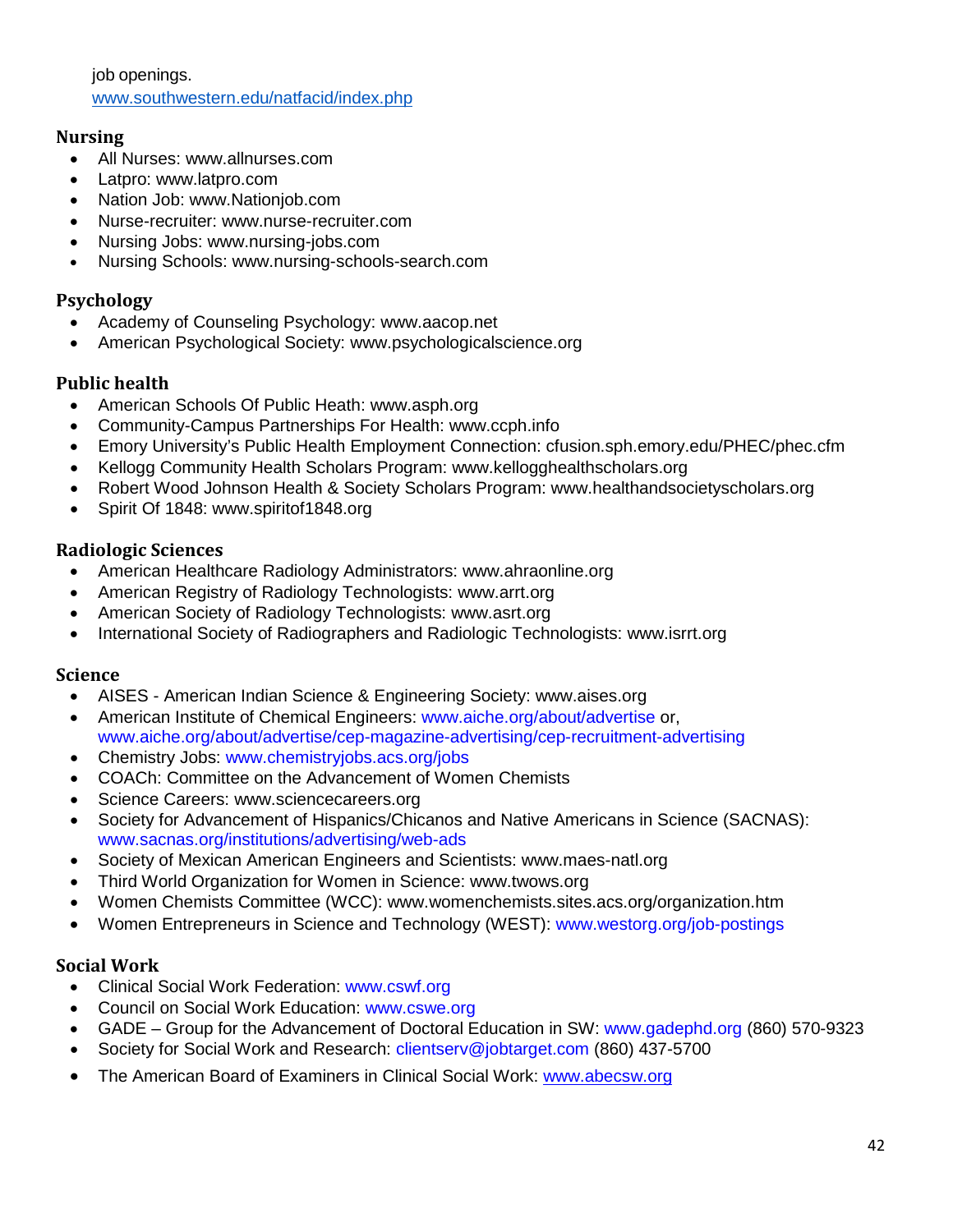#### **Southern Regional Education Board Doctoral Scholars Directory**

• A database that showcases more than 1000 accomplished doctoral scholars and successful Ph.D. recipients. Access to the database can be obtained through a yearly subscription. home.sreb.org/dsp/scholardirectory2.0

#### **Women in Technology**

- ACM's Committee on Women in Computing: www.acm.org/women
- Directory for Women in Technology: lists.topica.com
- Institute for Women in Trades, Technology & Science (IWITTS): www.iwitts.org
- Society of Women in GIS: www.swigis.org
- TechDivas: www.techdivas.com
- Webgrrls: www.webgrrls.com
- Women Chemists Committee: membership.acs.org/W/WCC
- Women in Animation: wia.animationblogspot.com
- Women in Cable & Telecommunications (WICT): www.wict.org
- Women in Technology International: www.witi.com
- Women in Telecommunications: [www.womenintelecom.org](http://www.womenintelecom.org/)

#### **The Tribal Employment Newsletter**

• The Tribal Employment Newsletter is used by employers nationally to increase the effectiveness of their diversity recruitment effort in reaching Native Americans. For a fee, jobs can be posted online. [www.nativejobs.com](http://www.nativejobs.com/)